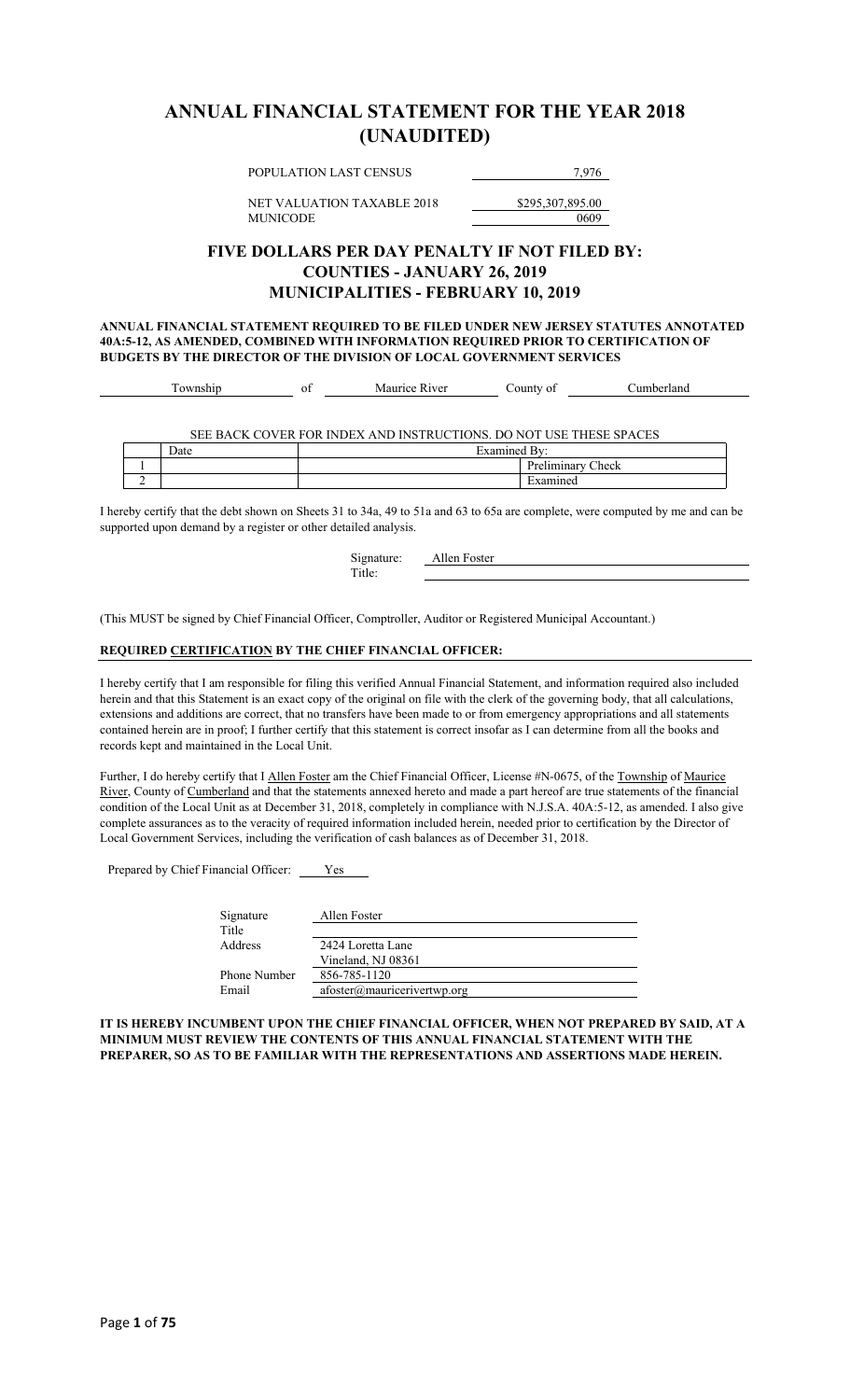### **THE REQUIRED CERTIFICATION BY AN RMA IS AS FOLLOWS:**

#### **Preparation by Registered Municipal Accountant (Statement of Statutory Auditor Only)**

I have prepared the post-closing trial balances, related statements and analyses included in the accompanying Annual Financial Statement from the books of account and records made available to me by the Township of Maurice River as of December 31, 2018 and have applied certain agreed-upon procedures thereon as promulgated by the Division of Local Government Services, solely to assist the Chief Financial Officer in connection with the filing of the Annual Financial Statement for the year then ended as required by N.J.S.A. 40A:5-12, as amended.

Because the agreed-upon procedures do not constitute an examination of accounts made in accordance with generally accepted auditing standards, I do not express an opinion on any of the post-closing trial balances, related statements and analyses. In connection with the agreed-upon procedures no matters came to my attention that caused me to believe that the Annual Financial Statement for the year end December 31, 2018 is not in substantial compliance with the requirements of the State of New Jersey, Department of Community Affairs, Division of Local Government Services. Had I performed additional procedures, or had I made an examination of the financial statements in accordance with generally accepted auditing standards, other matters might have come to my attention that would have been reported to the governing body and the Division. This Annual Financial Statement relates only to the accounts and items prescribed by the Division and does not extend to the financial statements of the municipality/county, taken as a whole.

Listing of agreed-upon procedures not performed and/or matters coming to my attention of which the Director should be informed:

| Registered Municipal Accountant   |
|-----------------------------------|
| Nightlinger, Colavita & Volpa, PA |
| Firm Name                         |

Address

Phone Number

Email

Certified by me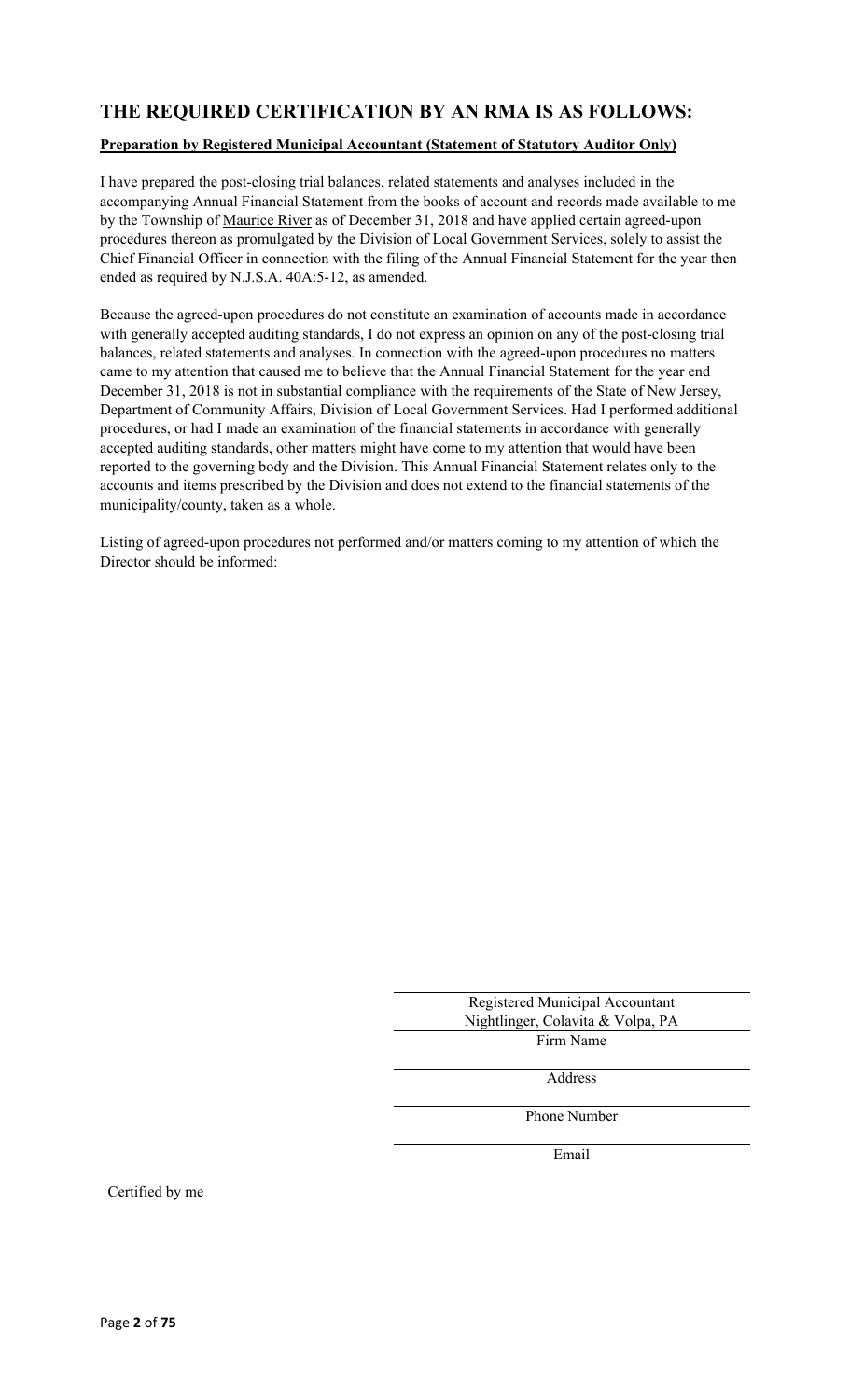### **MUNICIPAL BUDGET LOCAL EXAMINATION QUALIFICATION CERTIFICATION BY CHIEF FINANCIAL OFFICER**

*One of the following Certifications must be signed by the Chief Financial Officer if your municipality is eligible for local examination.*

### **CERTIFICATION OF QUALIFYING MUNICIPALITY**

- 1. The outstanding indebtedness of the previous fiscal year is **not in excess of 3.5%**
- 2. All emergencies approved for the previous fiscal year **did not exceed 3%** of total appropriations;
- 3. The tax collection rate **exceeded 90%**
- 4. Total deferred charges **did not equal or exceed 4%** of the total tax levy;
- 5. There were **no "procedural deficiencies" noted** by the registered municipal accountant on Sheet 1a of the Annual Financial Statement; and
- 6. There was **no operating deficit** for the previous fiscal year.
- 7. The municipality did **not** conduct an accelerated tax sale for less than 3 consecutive years.
- 8. The municipality did **not** conduct a tax levy sale the previous fiscal year and does not plan to conduct one in the current year.
- 9. The current year budget does **not** contain a levy or appropriation "CAP" referendum.
- 10. The municipality will **not** apply for Transitional Aid for 2019.

The undersigned certifies that this municipality has compiled in full in meeting **ALL** of the above criteria in determining its qualification for local examination of its Budget in accordance with N.J.A.C. 5:30-7.5.

| Municipality:                   | Maurice River |
|---------------------------------|---------------|
| <b>Chief Financial Officer:</b> | Allen Foster  |
| Signature:                      | Allen Foster  |
| Certificate #:                  |               |
| Date:                           | 3/2/2019      |
|                                 |               |

### **CERTIFICATION OF NON-QUALIFYING MUNICIPALITY**

The undersigned certifies that this municipality does not meet item(s)  $#$  of the criteria above and therefore does not qualify for local examination of its Budget in accordance with N.J.A.C. 5:30-7.5.

Municipality: Maurice River Chief Financial Officer: Signature: Certificate #: Date: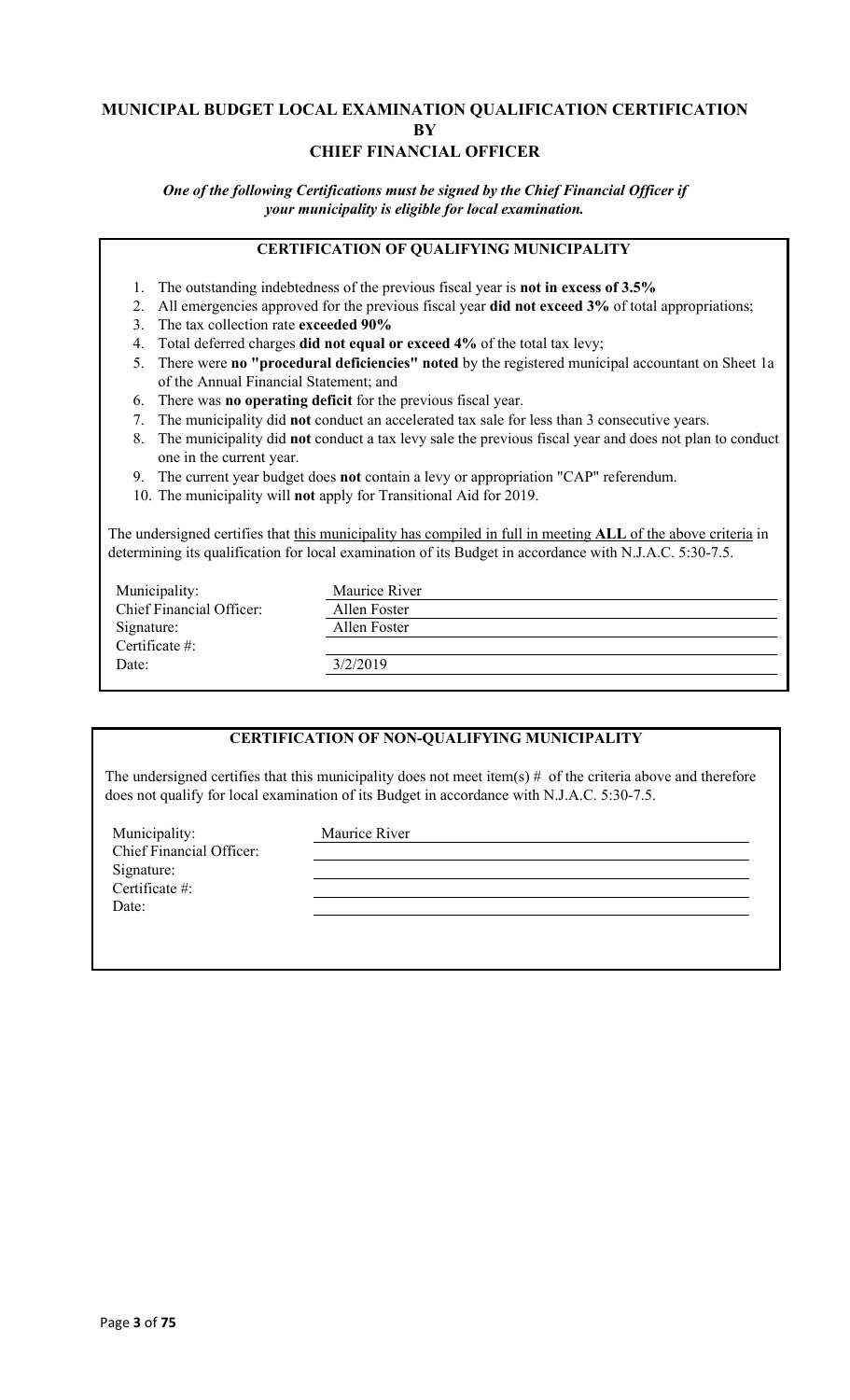### **Report of Federal and State Financial Assistance Expenditures of Awards**

Fiscal Year Ending: December 31, 2018

|              | <b>Federal Programs</b> | <b>State Programs</b> | Other Federal |  |
|--------------|-------------------------|-----------------------|---------------|--|
|              | Expended                | Expended              | Programs      |  |
|              | (administered by        |                       | Expended      |  |
|              | the State)              |                       |               |  |
| <b>TOTAL</b> | \$188,057.95            | \$108,210.14          |               |  |

Type of Audit required by OMB Uniform Guidance and N.J. Circular 15-08-OMB:

Financial Statement Audit Performed in Accordance with Government Auditing Standards (Yellow Book)

- Note: All local governments, who are recipients of federal and state awards (financial assistance), must report the total amount of federal and state funds expended during its fiscal year and the type of audit required to comply with OMB Uniform Guidance and N.J. Circular 15-08 OMB. The single audit threshold has been increased to \$750,000 beginning with fiscal year starting 1/1/2015.
- (1) Report expenditures from federal pass-through programs received directly from state governments. Federal pass-through funds can be identified by the Catalog of Federal Domestic Assistance (CFDA) number reported in the State's grant/contract agreements.
- (2) Report expenditures from state programs received directly from state government or indirectly from pass-through entities. **Exclude state aid (i.e., CMPTRA, Energy Receipts tax, etc.) since there are no compliance requirements.**
- (3) Report expenditures from federal programs received directly from the federal government or indirectly from entities other than state governments.

Allen Foster 3/2/2019 Signature of Chief Financial Officer Date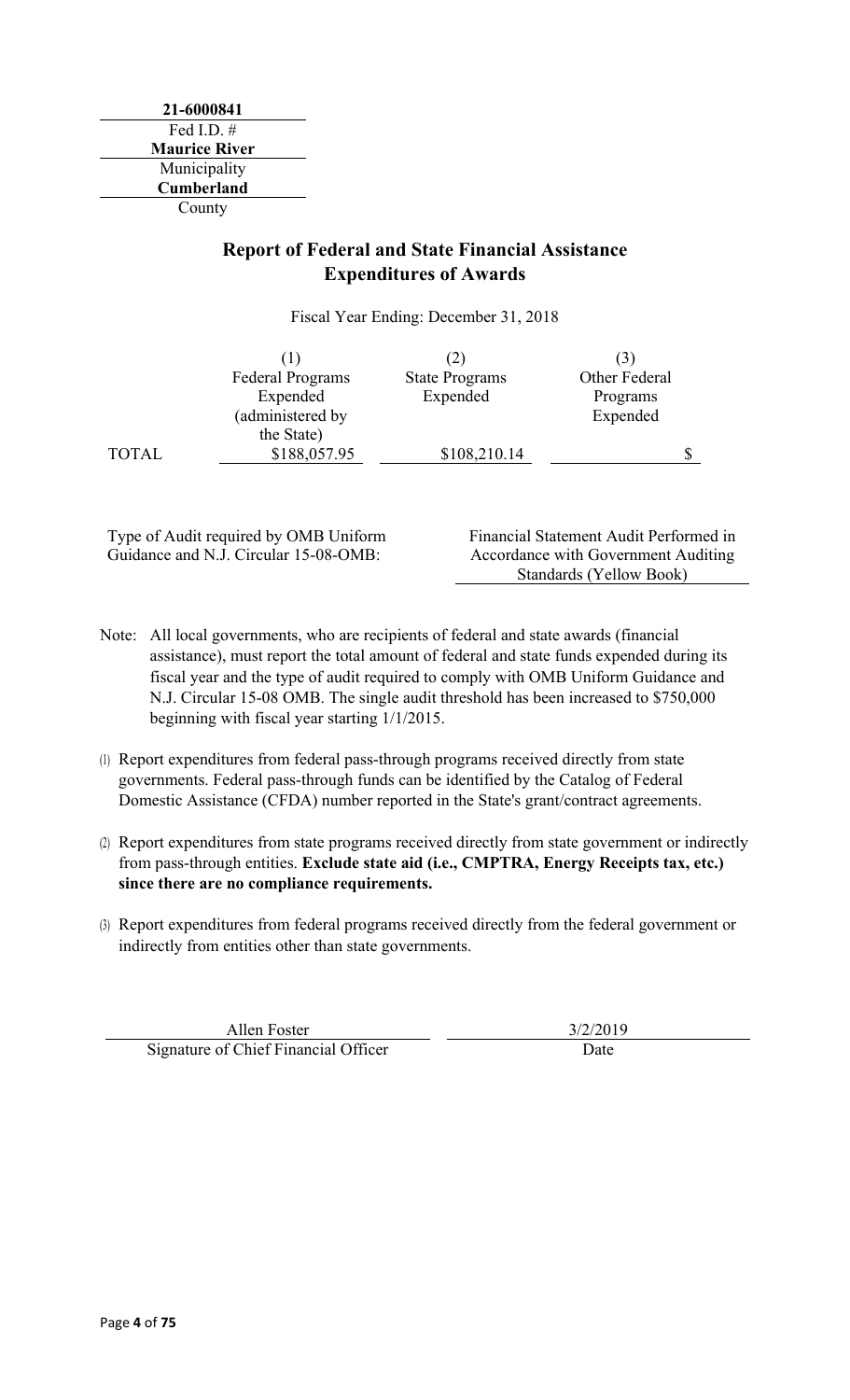### **IMPORTANT!**

### **READ INSTRUCTIONS**

#### **INSTRUCTION**

The following certification is to be used ONLY in the event there is NO municipality operated utility.

If there is a utility operated by the municipality or if a "utility fund" existed on the books of account, do not sign this statement and do not remove any of the UTILITY sheets from the document.

#### **CERTIFICATION**

I hereby certify that there was no "utility fund" on the books of account and there was no utility owned and operated by the Township of Maurice River, County of Cumberland during the year 2018.

I have therefore removed from this statement the sheets pertaining only to utilities.

| Allen Foster |
|--------------|
| Allen Foster |
|              |
|              |

(This must be signed by the Chief Financial Officer, Comptroller, Auditor or Registered Municipal Accountant.)

### **MUNICIPAL CERTIFICATION OF TAXABLE PROPERTY AS OF OCTOBER 1, 2018**

 $\boxtimes$  Certification is hereby made that the Net Valuation Taxable of property liable to taxation for the tax year 2019 and filed with the County Board of Taxation on January 10, 2019 in accordance with the requirement of N.J.S.A. 54:4-35, was in the amount of \$**293,394,852**

| Kevin Maloney             |  |  |
|---------------------------|--|--|
| SIGNATURE OF TAX ASSESSOR |  |  |
| Maurice River             |  |  |
| <b>MUNICIPALITY</b>       |  |  |
| Cumberland                |  |  |
| <b>COUNTY</b>             |  |  |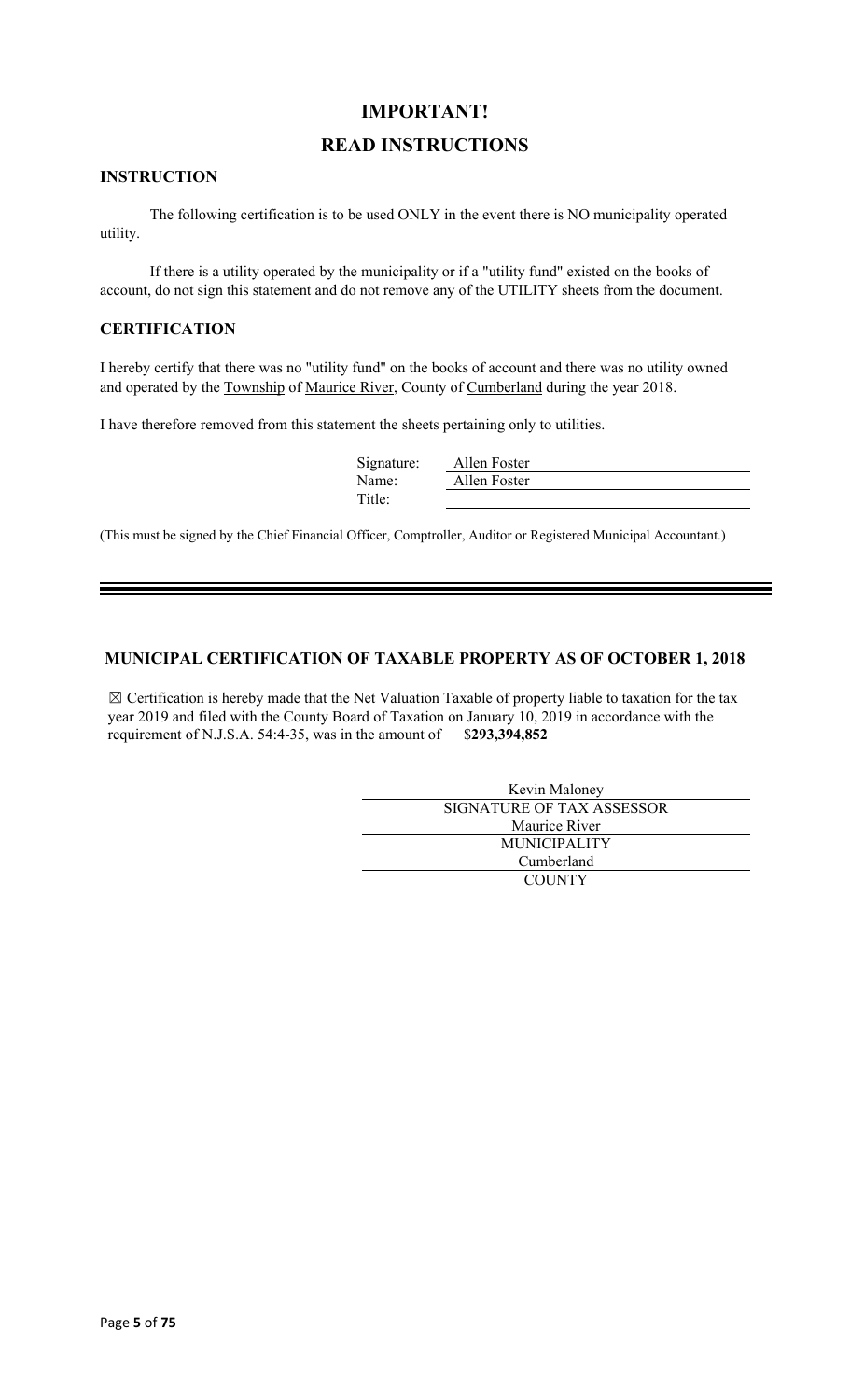### **CURRENT FUND ASSETS COMPARATIVE BALANCE SHEET – REGULATORY BASIS AS OF DECEMBER 31, 2018**

|                                                                                                                                                                                                                                                                                                                                                        | 2018                                                                                                                     |  |
|--------------------------------------------------------------------------------------------------------------------------------------------------------------------------------------------------------------------------------------------------------------------------------------------------------------------------------------------------------|--------------------------------------------------------------------------------------------------------------------------|--|
| Cash:<br>Cash<br>Sub Total Cash                                                                                                                                                                                                                                                                                                                        | 3,275,446.37<br>3,275,446.37                                                                                             |  |
| Investments:<br>Investments<br><b>Sub Total Investments</b>                                                                                                                                                                                                                                                                                            |                                                                                                                          |  |
| Other Receivables<br>Due from State of NJ - Senior Citizens & Veterans Deductions<br>Sub Total Assets not offset by Reserve for Receivables                                                                                                                                                                                                            | 0.00                                                                                                                     |  |
| Receivables and Other Assets with Full Reserves<br><b>Delinquent Taxes</b><br><b>Tax Title Liens</b><br>Property Acquired by Taxes<br>Other Accounts Receivable<br>Due From Tax Sale Premiums<br>Due from General Capital<br>Due From Trust-Other<br>Due From Animal Trust<br>Due From Payroll<br>Sub Total Receivables and Other Assets with Reserves | 414,569.37<br>1,298,714.95<br>4,825,777.00<br>4,800.00<br>21,100.00<br>835.05<br>2,762.20<br>23, 243. 23<br>6,591,801.80 |  |
| Deferred Charges<br>Deferred Charges<br>Sub Total Deferred Charges<br><b>Total Assets</b>                                                                                                                                                                                                                                                              | 0.00<br>0.00<br>9,867,248.17                                                                                             |  |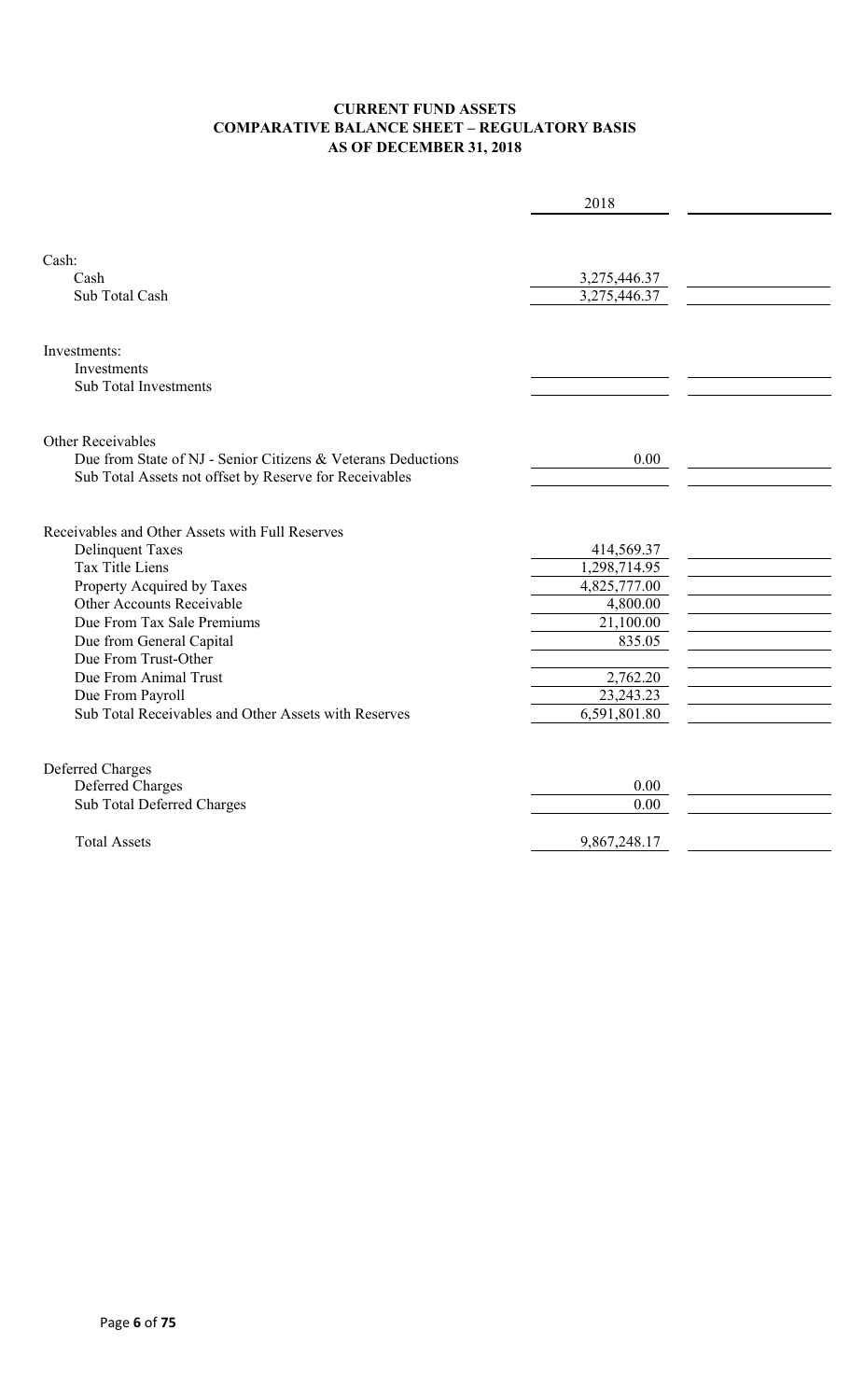### **CURRENT FUND LIABILITIES, RESERVES AND FUND BALANCE COMPARATIVE BALANCE SHEET – REGULATORY BASIS AS OF DECEMBER 31, 2018**

|                                                                    | 2018         |  |
|--------------------------------------------------------------------|--------------|--|
|                                                                    |              |  |
| Liabilities:                                                       |              |  |
|                                                                    |              |  |
| <b>Encumbrances Payable</b>                                        | 34,695.02    |  |
| <b>Appropriation Reserves</b>                                      | 562,057.66   |  |
| Tax Overpayments                                                   | 254.01       |  |
| Local District School Tax Payable                                  | 543,406.12   |  |
| <b>County Taxes Payable</b>                                        | 0.00         |  |
| Due County for Added and Omitted Taxes                             | 3,767.75     |  |
| Special District Taxes Payable                                     | 0.00         |  |
| Prepaid Taxes                                                      | 105,414.12   |  |
| Due to State of New Jersey - Senior Citizens & Veterans Deductions | 237.67       |  |
| Due to State Marriage Licenses                                     | 150.00       |  |
| Due to State DCA Fees                                              | 648.00       |  |
| Due to Grant Fund                                                  | 271,062.81   |  |
| Reserve for Sale of Municipal Assets                               | 51,593.14    |  |
| <b>Total Liabilities</b>                                           | 1,573,286.30 |  |
|                                                                    |              |  |
| Total Liabilities, Reserves and Fund Balance:                      |              |  |
| Reserve for Receivables                                            | 6,591,801.80 |  |
| <b>Fund Balance</b>                                                | 1,702,160.07 |  |
| Total Liabilities, Reserves and Fund Balance                       | 9,867,248.17 |  |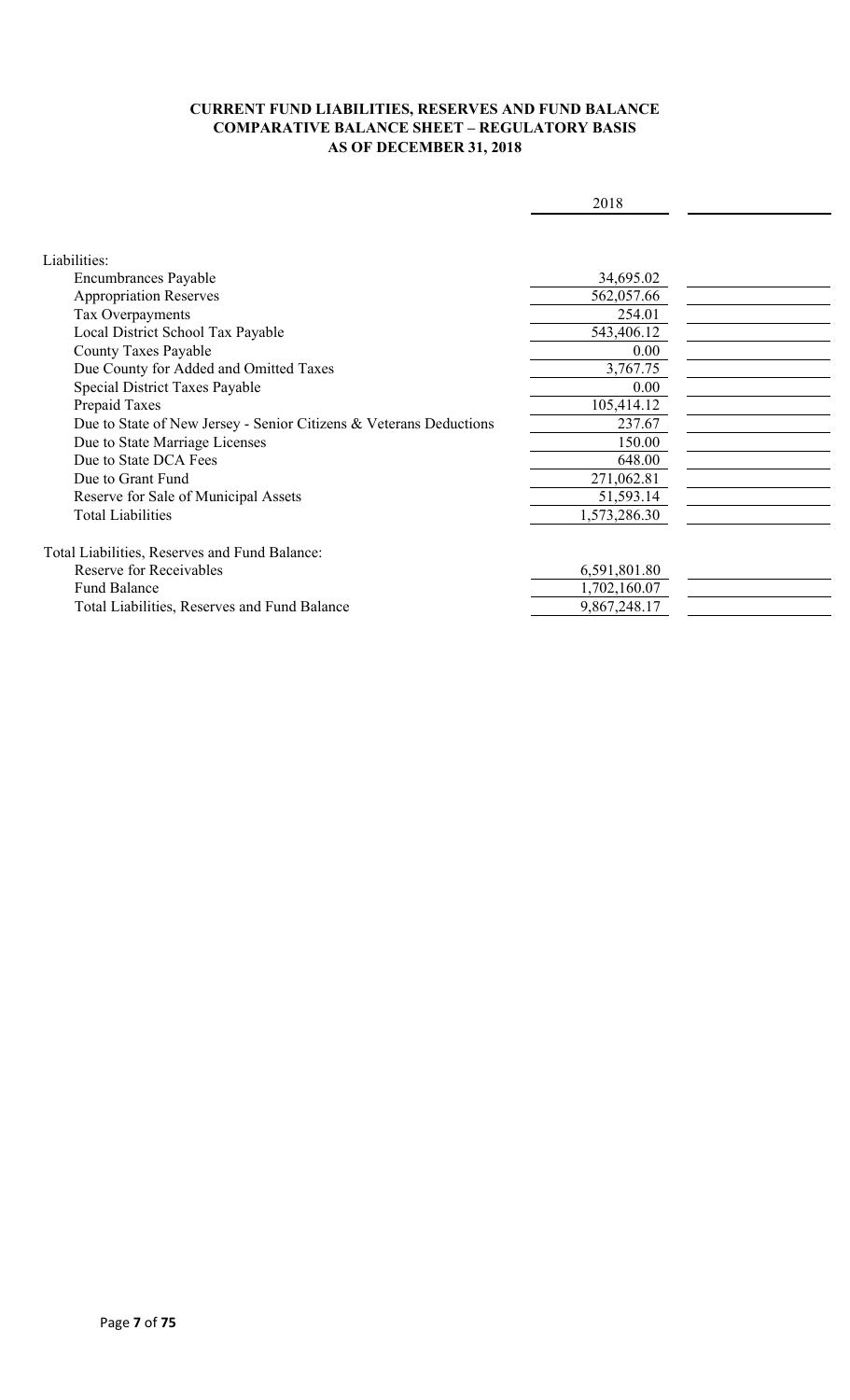### **FEDERAL AND STATE GRANT FUND COMPARATIVE BALANCE SHEET – REGULATORY BASIS AS OF DECEMBER 31, 2018**

|                                                      | 2018       |  |
|------------------------------------------------------|------------|--|
|                                                      |            |  |
| Assets                                               |            |  |
| Cash                                                 |            |  |
| Federal and State Grants Receivable                  | 457,674.65 |  |
| Due From Current                                     | 271,062.81 |  |
| Total Assets Federal and State Grant Fund            | 728,737.46 |  |
| Liabilities                                          |            |  |
| <b>Encumbrances Payable</b>                          | 8,641.69   |  |
| Appropriated Reserves for Federal and State Grants   | 720,095.77 |  |
| Unappropriated Reserves for Federal and State Grants | 0.00       |  |
| Total Liabilities Federal and State Grant Fund       | 728,737.46 |  |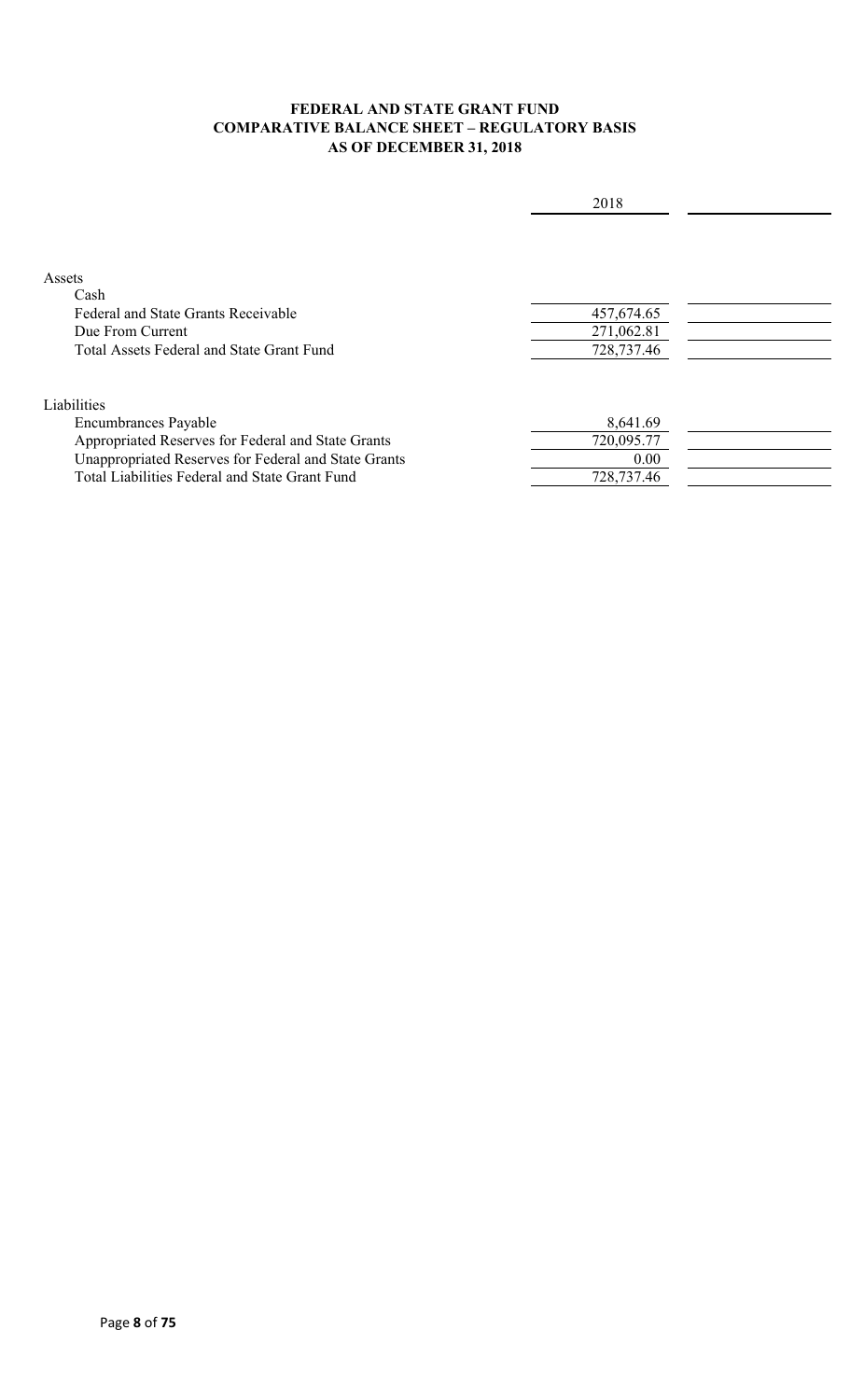### **CAPITAL FUND COMPARATIVE BALANCE SHEET – REGULATORY BASIS AS OF DECEMBER 31, 2018**

|                                                                                                     | 2018                     |  |
|-----------------------------------------------------------------------------------------------------|--------------------------|--|
| Assets<br>Cash                                                                                      | 163,817.64               |  |
| Deferred Charges<br>Deferred Charges to Future Taxation - Unfunded<br><b>Total Deferred Charges</b> | 805,000.00<br>805,000.00 |  |
| Total Assets General Capital Fund                                                                   | 968,817.64               |  |
| Liabilities                                                                                         |                          |  |
| Improvement Authorizations - Funded                                                                 | 63,555.00                |  |
| Improvement Authorizations - Unfunded                                                               | 397,904.44               |  |
| <b>General Capital Bonds</b>                                                                        | 0.00                     |  |
| <b>Bond Anticipation Notes</b>                                                                      |                          |  |
| Capital Improvement Fund                                                                            | 448,416.00               |  |
| Down Payments on Improvements                                                                       | 0.00                     |  |
| Due to Current                                                                                      | 835.05                   |  |
| <b>Total Liabilities and Reserves</b>                                                               | 910,710.49               |  |
| <b>Fund Balance</b>                                                                                 |                          |  |
| Capital Surplus                                                                                     | 58,107.15                |  |
| <b>Total General Capital Liabilities</b>                                                            | 968,817.64               |  |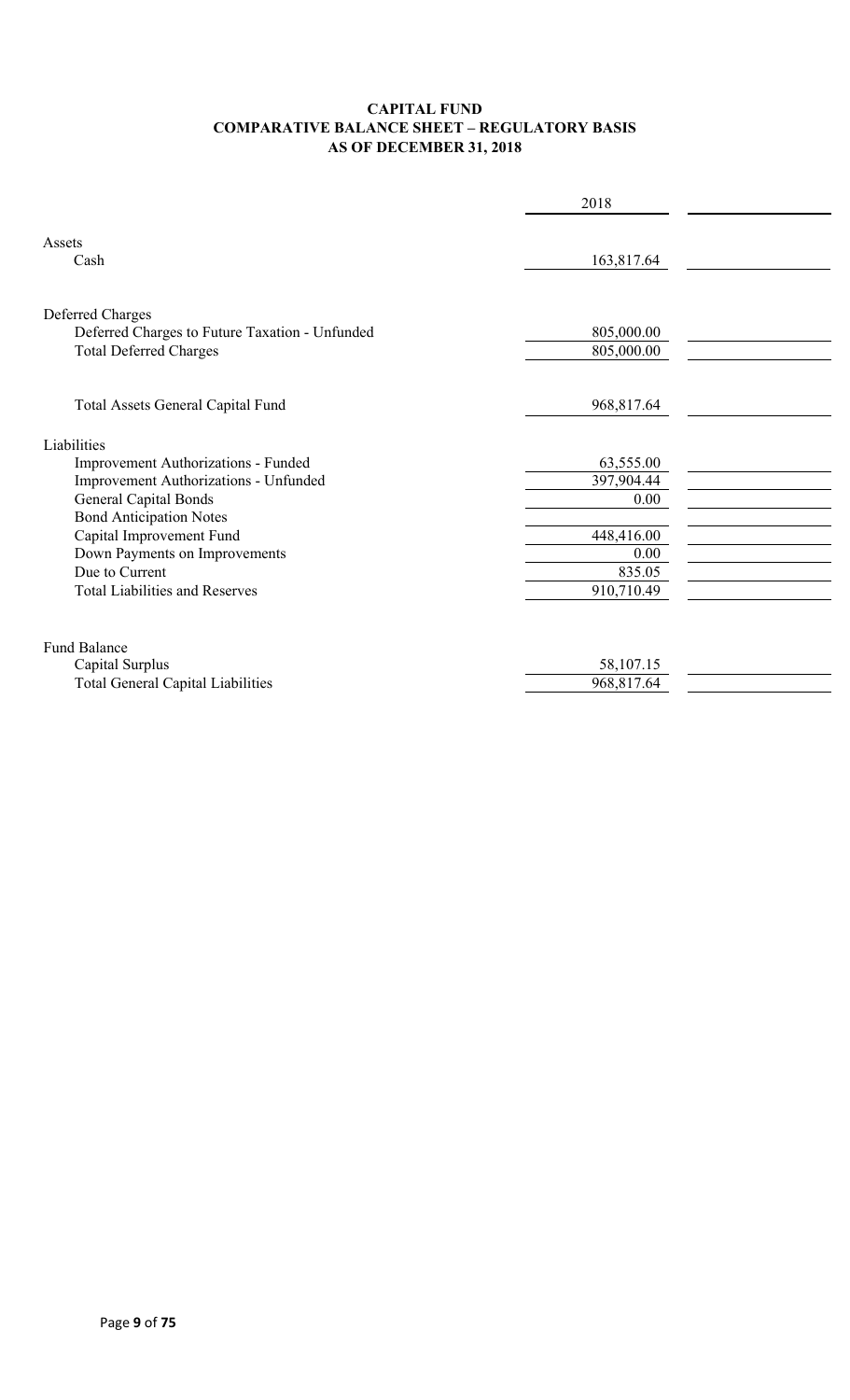### **TRUST ASSESSMENT FUND COMPARATIVE BALANCE SHEET – REGULATORY BASIS AS OF DECEMBER 31, 2018**

|                                                                                              | 2018 |  |
|----------------------------------------------------------------------------------------------|------|--|
| Cash:<br>Sub Total Cash                                                                      |      |  |
| Investments<br><b>Sub Total Investments</b>                                                  |      |  |
| Assets not offset by Receivables<br>Sub Total Assets not offset by Receivables               |      |  |
| Assets offset by the Reserve for Receivables<br>Assets offset by the Reserve for Receivables |      |  |
| Deferred Charges<br>Sub Total Deferred Charges                                               |      |  |
| <b>Total Assets</b>                                                                          |      |  |
| Liabilities and Reserves<br><b>Total Liabilities and Reserves</b>                            |      |  |
| <b>Fund Balance</b><br>Total Liabilities, Reserves, and Fund Balance                         |      |  |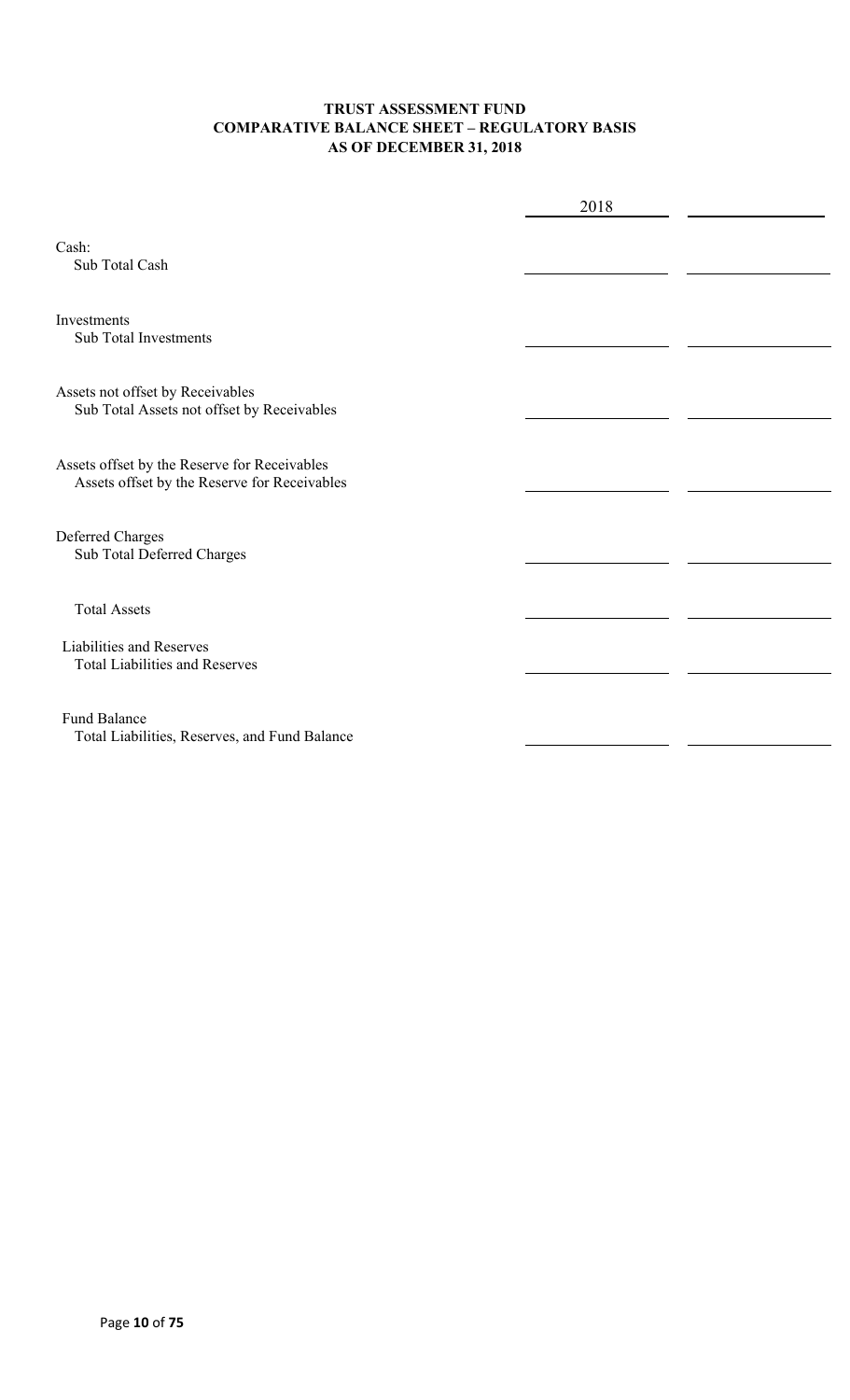### **OTHER TRUST FUND COMPARATIVE BALANCE SHEET – REGULATORY BASIS AS OF DECEMBER 31, 2018**

|                                                                          | 2018       |  |
|--------------------------------------------------------------------------|------------|--|
| <b>Trust Animal Control Assets</b>                                       |            |  |
| Cash                                                                     | 8,693.40   |  |
| <b>Total Dog Trust Assets</b>                                            | 8,693.40   |  |
| <b>Animal Control Trust Reserves</b>                                     |            |  |
| <b>Accounts Payable</b>                                                  | 1.20       |  |
| Due to Current Fund                                                      | 2,762.20   |  |
| Reserve for Animal Control Expenses                                      | 5,930.00   |  |
| <b>Total Dog Trust Reserves</b>                                          | 8,693.40   |  |
| <b>CDBG</b> Assets<br><b>Total CDBG Trust Assets</b>                     |            |  |
| <b>CDBG</b> Reserves<br><b>Total CDBG Trust Reserves and Liabilities</b> |            |  |
| <b>LOSAP Trust Assets</b><br><b>Total LOSAP Trust Assets</b>             |            |  |
| <b>LOSAP Trust Reserves</b><br><b>Total LOSAP Trust Reserves</b>         |            |  |
| Open Space Trust Assets<br><b>Total Open Space Trust Assets</b>          |            |  |
| Open Space Trust Reserves<br><b>Total Open Space Trust Reserves</b>      |            |  |
| Other Trust Assets                                                       |            |  |
| Cash                                                                     | 626,664.57 |  |
| <b>Total Other Trust Assets</b>                                          | 626,664.57 |  |
| <b>Other Trust Reserves</b>                                              |            |  |
| <b>Accounts Payable</b>                                                  | 1,700.98   |  |
| Due to Current                                                           | 21,100.00  |  |
| Total Miscellaneous Trust Reserves (31-287)                              | 499,219.95 |  |
| Total Trust Escrow Reserves (31-286)                                     | 104,643.64 |  |
| <b>Total Other Trust Reserves and Liabilities</b>                        | 626,664.57 |  |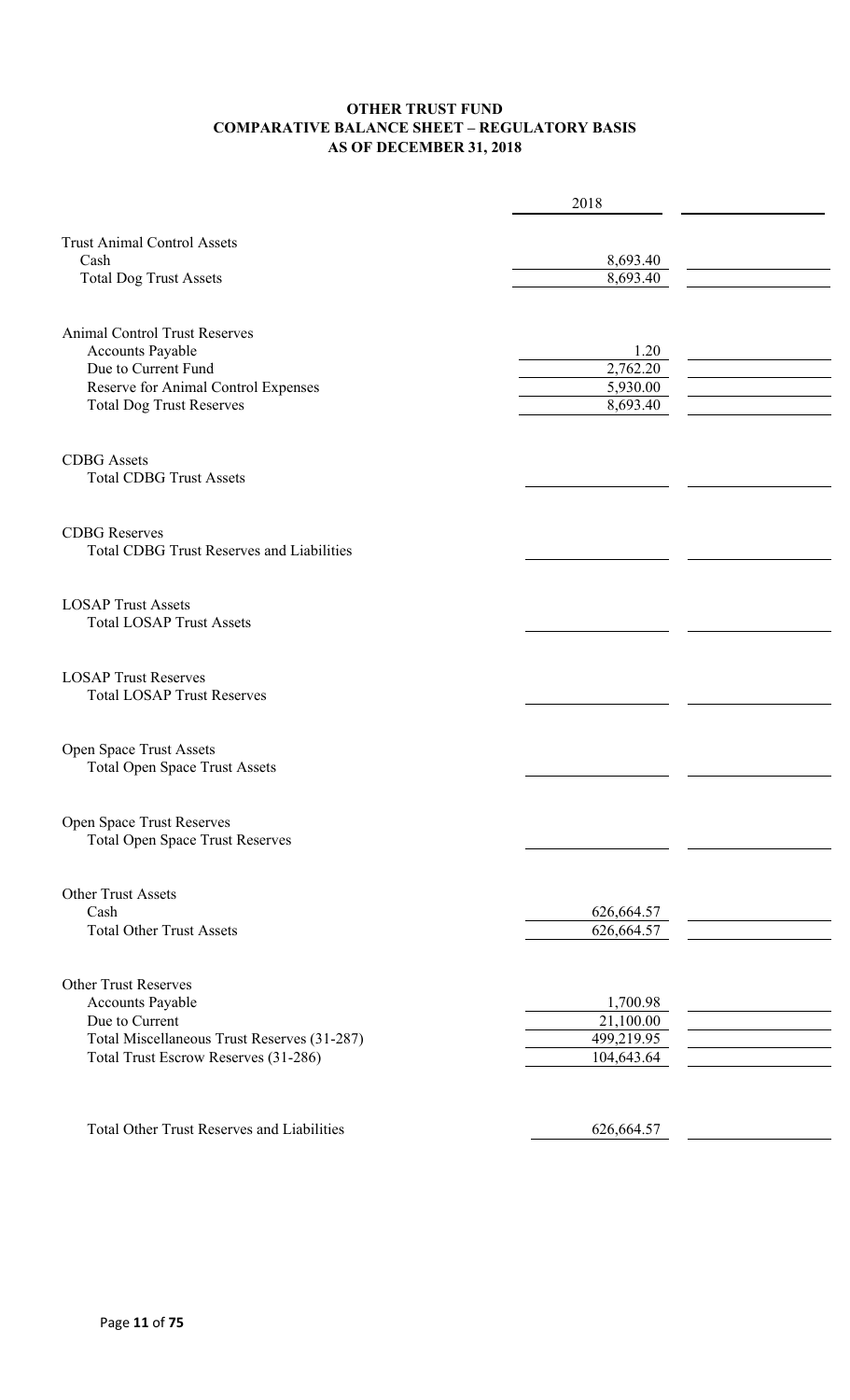### **PUBLIC ASSISTANCE FUND COMPARATIVE BALANCE SHEET – REGULATORY BASIS AS OF DECEMBER 31, 2018**

2018

Assets

Total Public Assistance Assets

Liabilities and Reserves

Total Public Assistance Reserves and Liabilities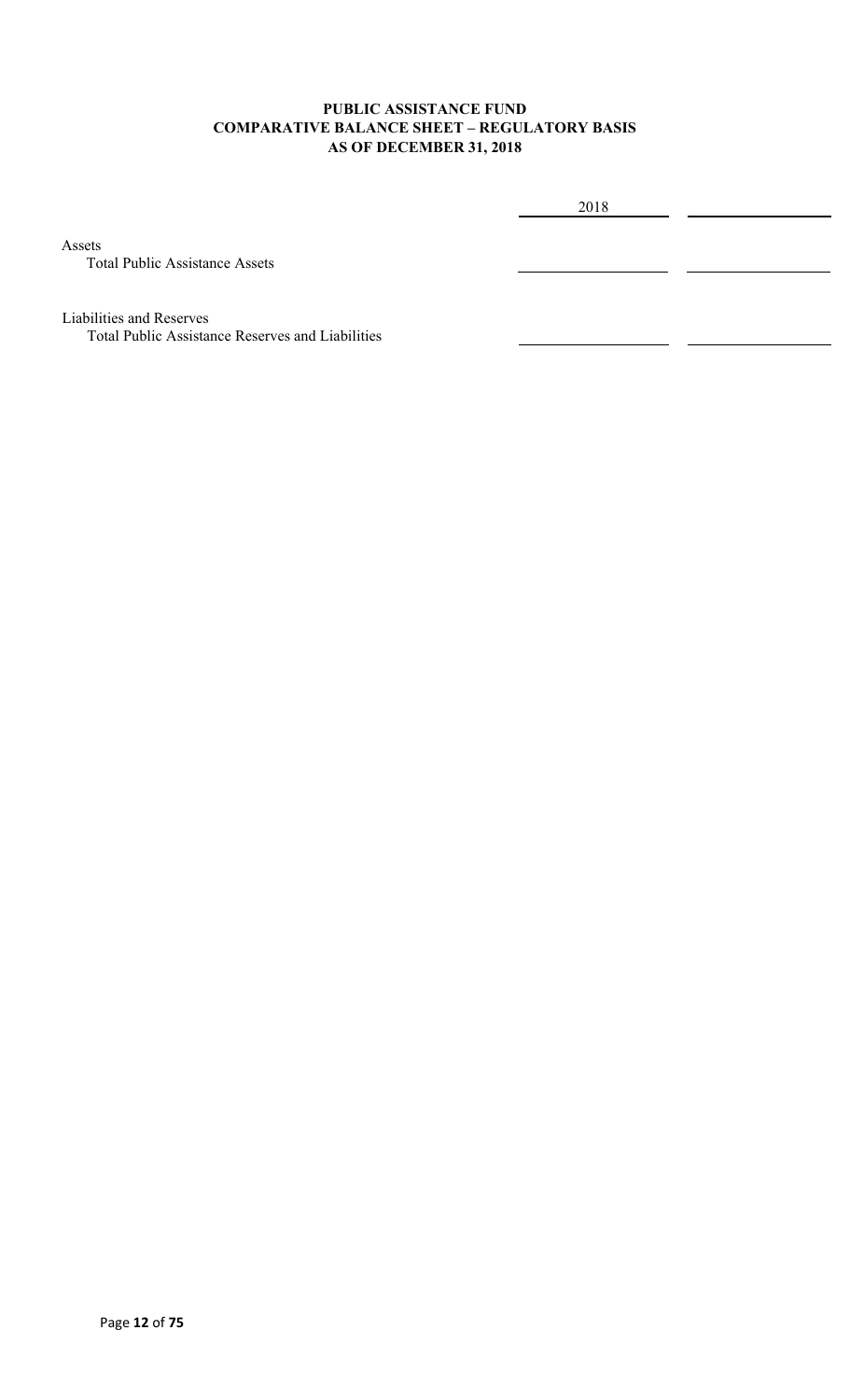# **SCHEDULE OF TRUST FUND RESERVES**

| Purpose                      | Amount Dec. 31, 2017 Per | Receipts     | Disbursements | Balance as of |
|------------------------------|--------------------------|--------------|---------------|---------------|
|                              | Audit Report             |              |               | Dec. 31, 2018 |
| Lien Redemptions             | \$0.00                   | \$64,567.47  | \$64,567.47   | \$0.00        |
| <b>Accumulated Absences</b>  | \$55,111.69              | \$3,000.00   |               | \$58,111.69   |
| Animal Control               | \$6,053.80               | \$2,638.40   | \$2,762.20    | \$5,930.00    |
| Bayshore Housing             | \$67,188.31              | \$19,045.65  |               | \$86,233.96   |
| <b>Construction Deposits</b> | \$124,575.93             |              |               | \$124,575.93  |
| Landfill Escrow              | \$98,497.14              | \$246.50     |               | \$98,743.64   |
| <b>LUB</b> Escrow            | \$34,823.77              | \$17,497.50  | \$17,302.00   | \$35,019.27   |
| Municipal Alliance           | \$7,939.70               | \$1,041.00   | \$1,340.39    | \$7,640.31    |
| Performance Deposits         | \$142,724.66             | \$415.80     |               | \$143,140.46  |
| <b>Public Defender Fees</b>  | \$7,472.23               | \$3,245.00   | \$6,100.98    | \$4,616.25    |
| Senior Citizens              | \$8,336.73               | \$4,620.00   | \$3,719.15    | \$9,237.58    |
| <b>Snow Trust</b>            | \$22,779.50              | \$3,000.00   |               | \$25,779.50   |
| Tax Sale Premiums            | \$30,000.00              |              | \$24,100.00   | \$5,900.00    |
| Wall of Honor                | \$4,865.00               |              |               | \$4,865.00    |
| Totals                       | \$610,368.46             | \$119,317.32 | \$119,892.19  | \$609,793.59  |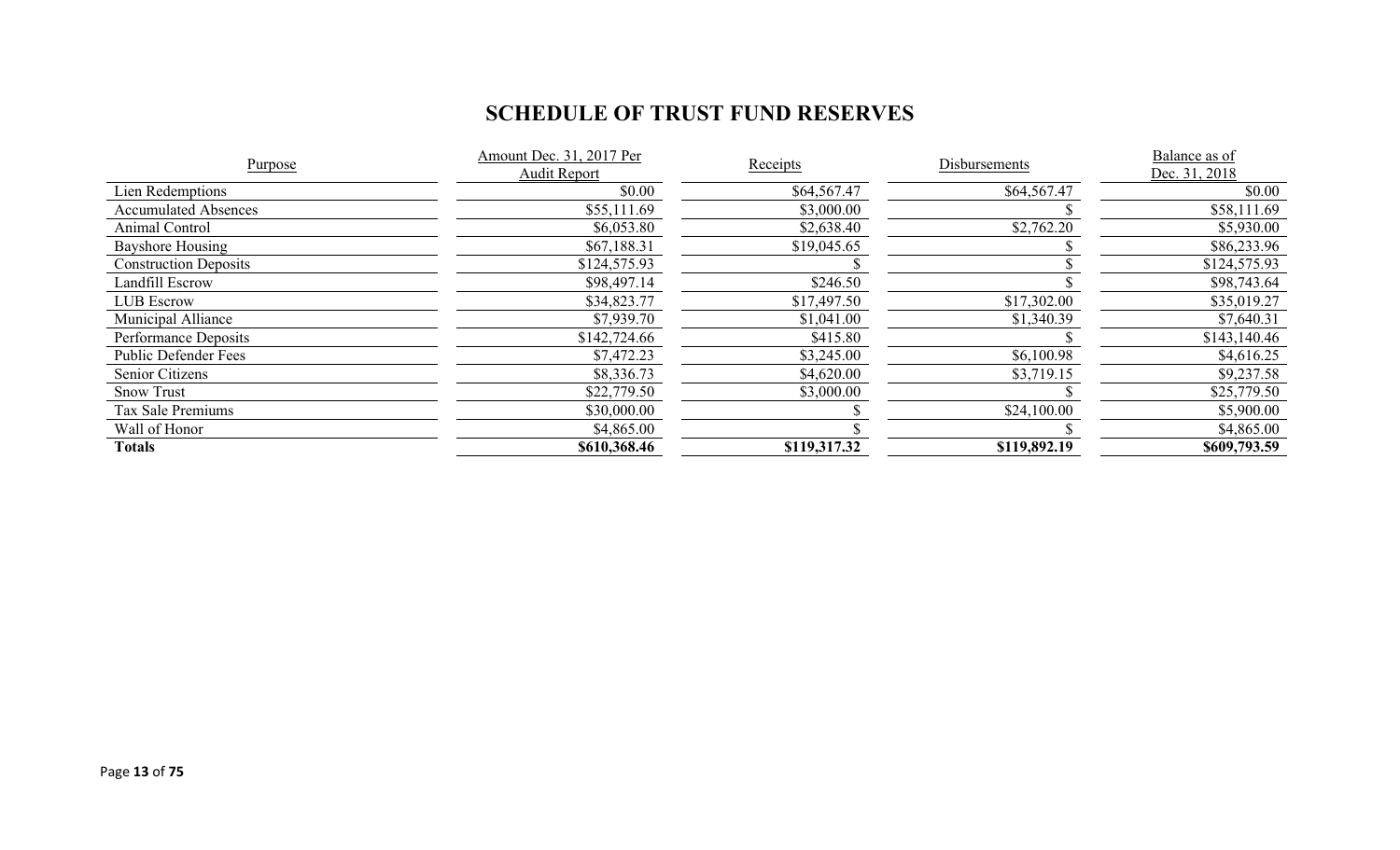# **ANALYSIS OF TRUST ASSESSMENT CASH AND INVESTMENTS PLEDGED TO LIABILITIES AND SURPLUS**

| Title of Liability to which Cash and Investments are<br>Pledged | Audit Balance Dec.<br>31, 2017 |                          | <b>Receipts</b>       | Other | Disbursements | <b>Balance Dec. 31, 2018</b> |
|-----------------------------------------------------------------|--------------------------------|--------------------------|-----------------------|-------|---------------|------------------------------|
|                                                                 |                                | Assessments<br>and Liens | <b>Current Budget</b> |       |               |                              |
|                                                                 |                                |                          |                       |       |               |                              |
|                                                                 |                                |                          |                       |       |               |                              |
| Assessment Bond Anticipation Note Issues:                       |                                |                          |                       |       |               |                              |
|                                                                 |                                |                          |                       |       |               |                              |
| Other Liabilities                                               |                                |                          |                       |       |               |                              |
|                                                                 |                                |                          |                       |       |               |                              |
| <b>Trust Surplus</b>                                            |                                |                          |                       |       |               |                              |
| <b>Trust Surplus</b>                                            | $0.00\,$                       |                          |                       |       |               | $0.00\,$                     |
| Less Assets "Unfinanced"                                        |                                |                          |                       |       |               |                              |
|                                                                 |                                |                          |                       |       |               |                              |
| Totals                                                          | $0.00\,$                       |                          |                       |       |               | $0.00\,$                     |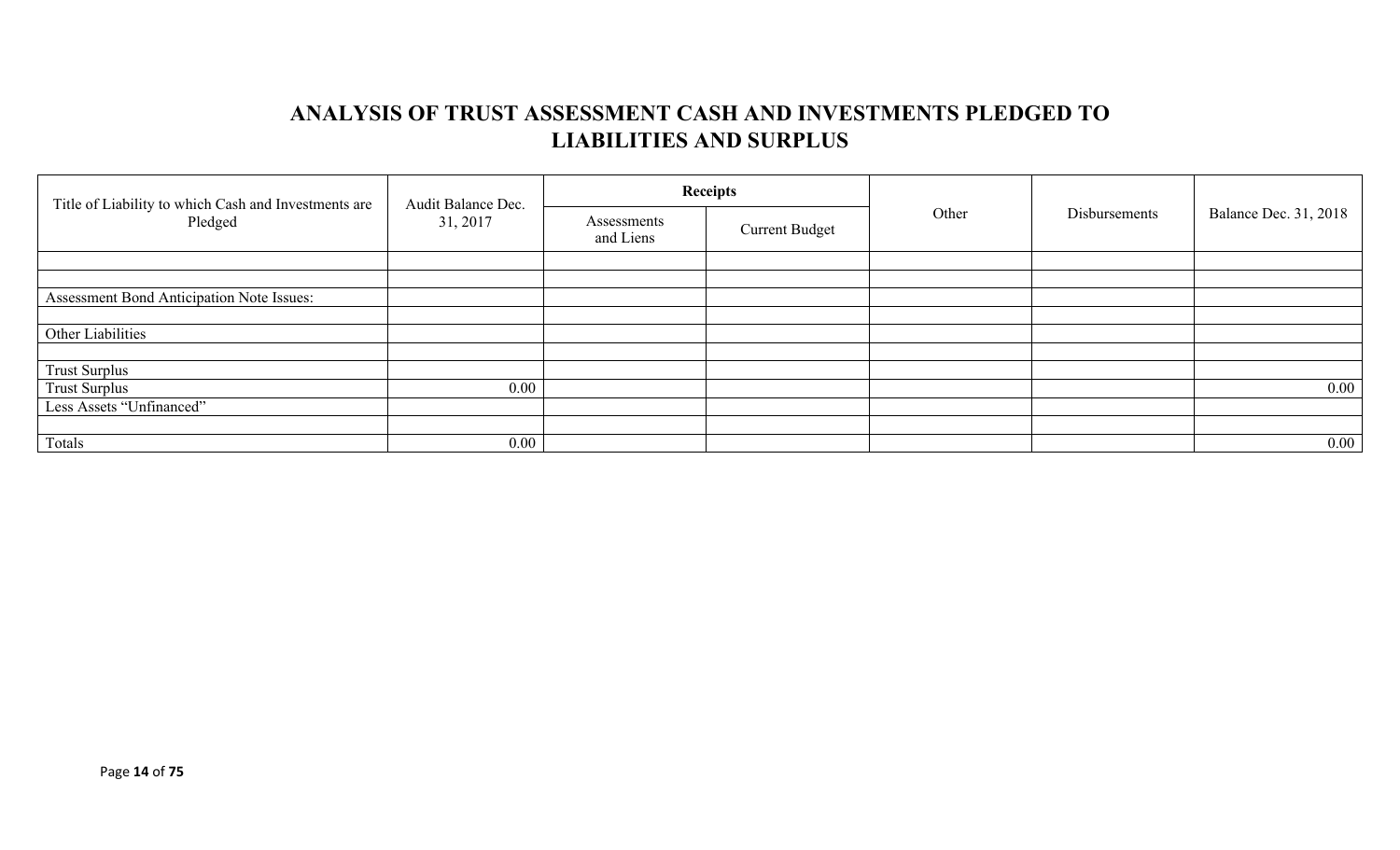## **CASH RECONCILIATION DECEMBER 31, 2018**

|                     | Cash                  |              | Less Checks | Cash Book Balance |
|---------------------|-----------------------|--------------|-------------|-------------------|
|                     | On Hand<br>On Deposit |              | Outstanding |                   |
| Capital - General   |                       | 163,817.64   |             | 163,817.64        |
| Current             | 6.121.55              | 3,723,367.03 | 454,042.21  | 3,275,446.37      |
| Payroll             |                       | 30,628.47    | 2,079.67    | 28,548.80         |
| Trust - Dog License |                       | 8,695.80     | 2.40        | 8,693.40          |
| Trust - Other       |                       | 629,279.91   | 2,615.34    | 626,664.57        |
| Total               | 6,121.55              | 4,555,788.85 | 458,739.62  | 4,103,170.78      |

\* - Include Deposits In Transit

\*\* - Be sure to include a Public Assistance reconciliation and trial balance if the municipality maintains such a bank account

#### **REQUIRED CERTIFICATION**

I hereby certify that all amounts shown in the "Cash on Deposit" column on Sheet 9 and 9(a) have been verified with the applicable bank statements, certificates, agreements or passbooks at December 31, 2018.

I also certify that all amounts, if any, shown for Investments in Savings and Loan Associations on any trial balance have been verified with the applicable passbooks at December 31, 2018.

All "Certificates of Deposit", "Repurchase Agreements" and other investments must be reported as cash and included in this certification.

(THIS MUST BE SIGNED BY THE REGISTERED MUNICIPAL ACCOUNTANT (STATUTORY AUDITOR) OR CHIEF FINANCIAL OFFICER) depending on who prepared this Annual Financial Statement as certified to on Sheet 1 or 1(a).

Signature: Allen Foster Title: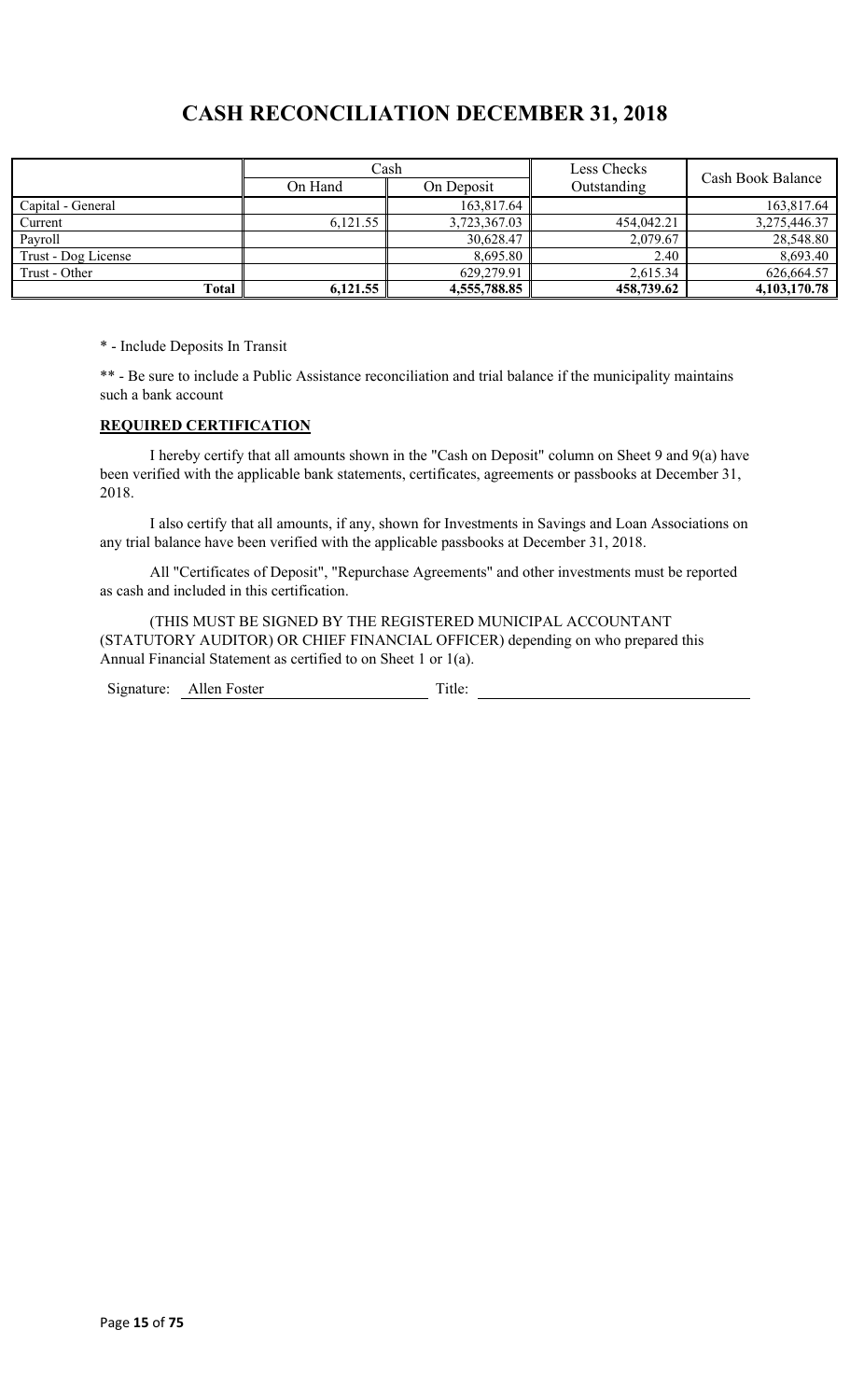# **CASH RECONCILIATION DECEMBER 31, 2018 (CONT'D)**

LIST BANKS AND AMOUNTS SUPPORTING "CASH ON DEPOSIT"

| Bank                                                   | Amount       |
|--------------------------------------------------------|--------------|
| Animal Control 8000306210 (Oceanfirst)                 | 8,695.80     |
| Current Fund 8000306194 (Oceanfirst)                   | 3,463,422.61 |
| General Capital 8000306152 (Oceanfirst)                | 163,817.64   |
| General Trust 8000534977 (Oceanfirst)                  | 322,761.20   |
| Landfill Escrow 8000413016 (Oceanfirst)                | 98,743.64    |
| LUB Escrow 8000306251 (Oceanfirst)                     | 36,727.77    |
| NJ Cash Management 171-000118575                       | 259,944.42   |
| Payroll 8000306277 (Oceanfirst)                        | 30,628.47    |
| Perf Guar Escrow - Atl Masonry 8000454333 (Oceanfirst) | 117,122.13   |
| Perf. Guar. Escrow A&H 8000391576 (Oceanfirst)         | 26,018.33    |
| Tax Sale Premium 8000306335 (Oceanfirst)               | 27,000.00    |
| TTL Redemptions 8000306343 (Oceanfirst)                | 906.84       |
|                                                        |              |
| <b>Total</b>                                           | 4,555,788.85 |

Note: Sections N.J.S.A. 40A:4-61, 40A:4-62 and 40A:4-63 of the Local Budget Law require that separate bank accounts be maintained for each allocated fund.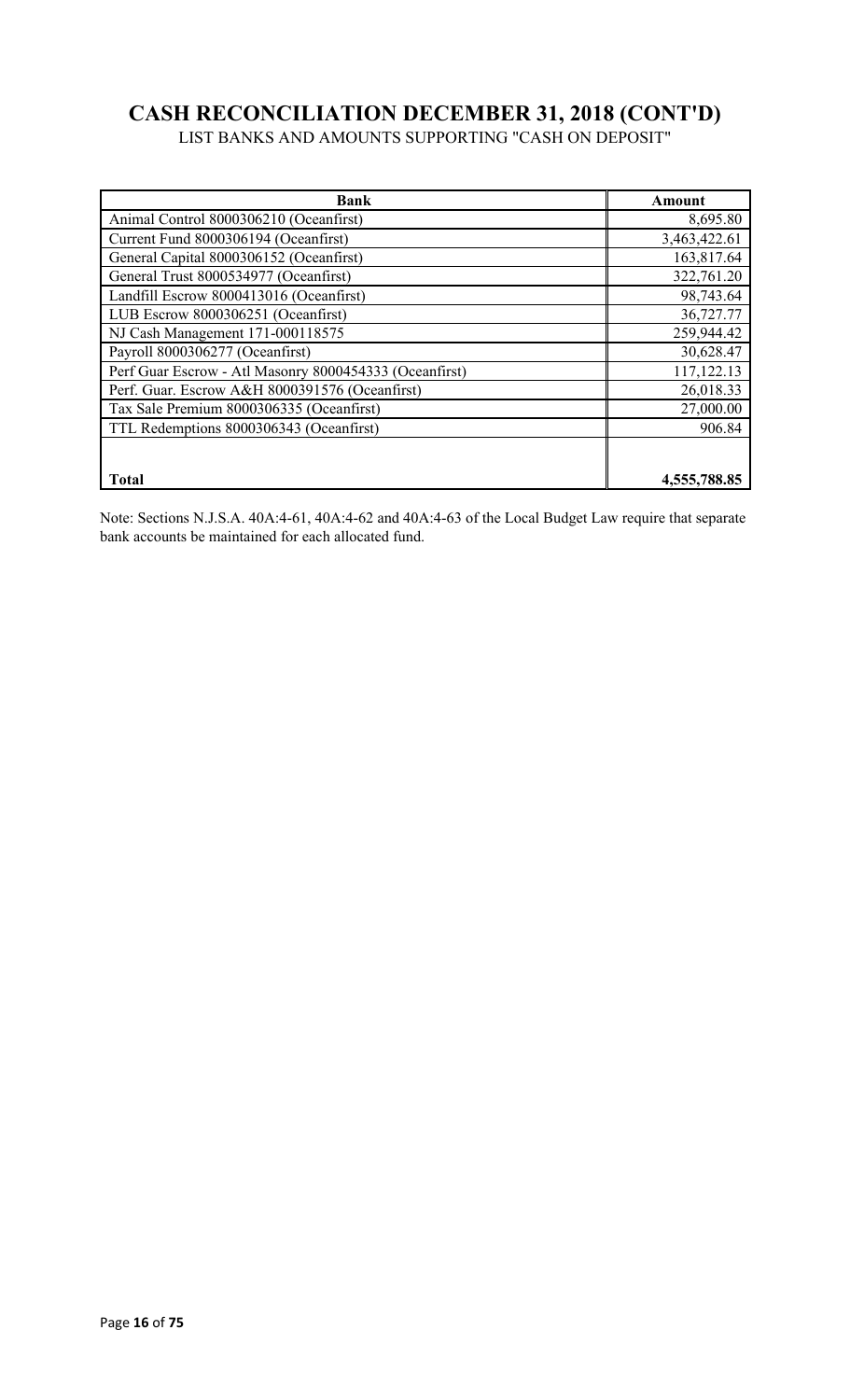## **MUNICIPALITIES AND COUNTIES FEDERAL AND STATE GRANTS RECEIVABLE**

| Grant                                   | Balance Jan. 1, 2018 | 2018 Budget<br>Revenue Realized | Received   | Canceled  | Other | Balance<br>Dec. 31, 2018 | Other Grant Receivable<br>Description |
|-----------------------------------------|----------------------|---------------------------------|------------|-----------|-------|--------------------------|---------------------------------------|
| Municipal Alliance - 2018               |                      | 13,200.00                       | 1,502.73   |           |       | 11,697.27                |                                       |
| Newell Rd - Phase 1                     |                      | 233,000.00                      | 132,186.52 |           |       | 100,813.48               |                                       |
| Clean Communities - 2018                |                      | 14,263.38                       | 14,263.38  |           |       | $0.00\,$                 |                                       |
| Recycling Tonnage - 2018                |                      | 6,655.66                        | 6,655.66   |           |       | 0.00                     |                                       |
| <b>USEPA - Ackley Petroleum Cleanup</b> |                      | 200,000.00                      | 45,001.44  |           |       | 154,998.56               |                                       |
| Estell Manor Rd - Phase 3               | 77,575.00            |                                 | 62,437.29  |           |       | 15,137.71                |                                       |
| HDSR - Cheli Gravel Pit - 2013          | 82,833.35            |                                 |            |           |       | 82,833.35                |                                       |
| HDSR - Sapello Foundry - Prior          | 5,417.00             |                                 |            | 5,417.00  |       | $0.00\,$                 |                                       |
| HDSR- Ackley Garage 2015                | 0.85                 |                                 | 0.85       |           |       | $0.00\,$                 |                                       |
| HDSR- Cheli Gravel Pit- Prior           | 10,410.00            |                                 | 1,343.52   | 9,066.48  |       | $0.00\,$                 |                                       |
| Muncipal Alliance 2017                  | 11,082.57            |                                 | 11,082.57  |           |       | $0.00\,$                 |                                       |
| USEPA-Brownsfield Ackley - Prior        | 3,289.96             |                                 |            |           |       | 3,289.96                 |                                       |
| USEPA-Brownsfield Cheli - 2017          | 193,125.56           |                                 | 104,507.27 |           |       | 88,618.29                |                                       |
| USEPA-Brownsfield Sapello - 2013        | 28,372.68            |                                 | 28,372.68  |           |       | $0.00\,$                 |                                       |
| USEPA-Brownsfield Sapello - Prior       | 286.03               |                                 |            |           |       | 286.03                   |                                       |
| <b>Total</b>                            | 412,393.00           | 467,119.04                      | 407,353.91 | 14,483.48 | 0.00  | 457,674.65               |                                       |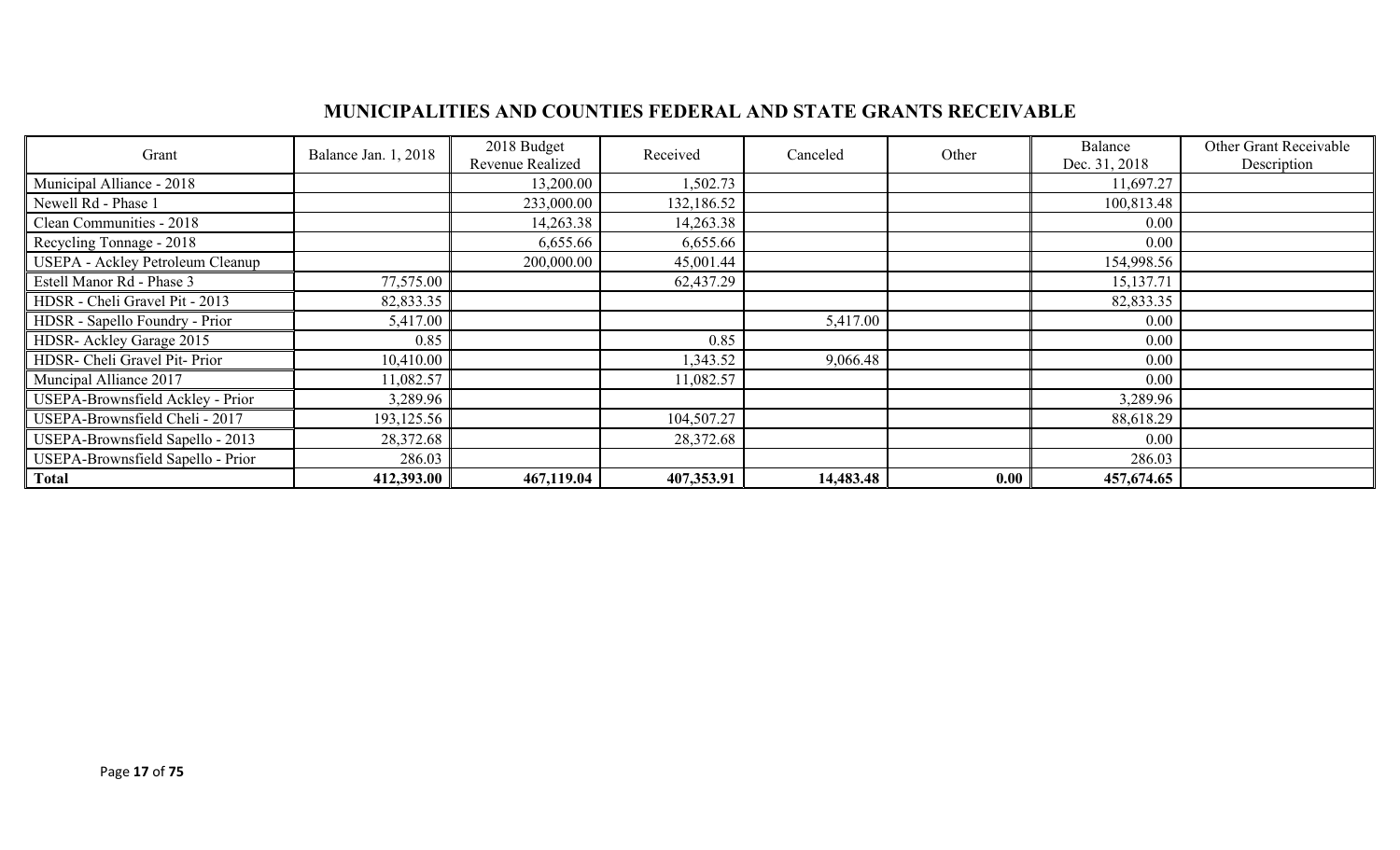# **SCHEDULE OF APPROPRIATED RESERVES FOR FEDERAL AND STATE GRANTS**

|                                          | Balance      | Transferred from 2018 Budget<br>Appropriations |                              |            |           |                       | Balance    | Other Grant Receivable |              |             |
|------------------------------------------|--------------|------------------------------------------------|------------------------------|------------|-----------|-----------------------|------------|------------------------|--------------|-------------|
| Grant                                    | Jan. 1, 2018 | Budget                                         | Appropriation by<br>40A:4-87 |            |           | Expended<br>Cancelled |            | Other                  | Dec. 31 2018 | Description |
| Clean Communities - 2017                 | 2,366.08     |                                                |                              | 2,366.08   |           |                       | 0.00       |                        |              |             |
| Clean Communities - 2018                 |              |                                                | 14,263.38                    | 11,944.94  |           |                       | 2,318.44   |                        |              |             |
| Estell Manor Rd - Phase 3                | 15,137.71    |                                                |                              |            |           |                       | 15,137.71  |                        |              |             |
| HDSR - Ackley Garage - 2015              | 8,186.83     |                                                |                              | 8,186.83   |           |                       | 0.00       |                        |              |             |
| HDSR - Cheli Gravel - 2013               | 231,128.45   |                                                |                              | 58,332.19  |           |                       | 172,796.26 |                        |              |             |
| HDSR - Cheli Gravel - Prior              | 9,066.48     |                                                |                              |            | 9,066.48  |                       | 0.00       |                        |              |             |
| HDSR - Sapello Foundry - 2009            | 4,839.89     |                                                |                              | 1,015.73   |           |                       | 3,824.16   |                        |              |             |
| HDSR - Sapello Foundry - Prior           | 5,687.84     |                                                |                              | 270.84     | 5,417.00  |                       | 0.00       |                        |              |             |
| Municipal Alliance - 2018 - Local        |              |                                                | 3,300.00                     | 1,283.64   |           |                       | 2,016.36   |                        |              |             |
| Municipal Alliance - 2018 - State        |              |                                                | 13,200.00                    | 5,134.44   |           |                       | 8,065.56   |                        |              |             |
| Municipal Alliance - Local - 2017        | 1,941.70     |                                                |                              | 1,941.70   |           |                       | 0.00       |                        |              |             |
| Municipal Alliance - State - 2017        | 7,767.01     |                                                |                              | 7,767.01   |           |                       | 0.00       |                        |              |             |
| Newell Rd - Phase 1                      |              |                                                | 233,000.00                   |            |           |                       | 233,000.00 |                        |              |             |
| Recycling Tonnage - 2018                 |              | 6,655.66                                       |                              | 5,685.26   |           |                       | 970.40     |                        |              |             |
| Recycling Tonnage 2017                   | 4,281.48     |                                                |                              | 4,281.48   |           |                       | 0.00       |                        |              |             |
| <b>USEPA Brownsfield Ackley Prior</b>    | 3,289.96     |                                                |                              |            |           |                       | 3,289.96   |                        |              |             |
| USEPA Brownsfield Cheli - 2017           | 187,149.93   |                                                |                              | 98,531.64  |           |                       | 88,618.29  |                        |              |             |
| USEPA Brownsfield Sapello - 2013         | 28,372.68    |                                                |                              | 28,372.68  |           |                       | 0.00       |                        |              |             |
| <b>USEPA Brownsfield Sapello - Prior</b> | 286.03       |                                                |                              |            |           |                       | 286.03     |                        |              |             |
| USEPA Brownsfield Sapello (Local)        | 10,927.49    |                                                |                              | 10,926.23  | 1.26      |                       | 0.00       |                        |              |             |
| $-2013$                                  |              |                                                |                              |            |           |                       |            |                        |              |             |
| <b>USEPA-Ackley Petroleum Cleanup</b>    |              | 200,000.00                                     |                              | 50,227.40  |           |                       | 149,772.60 |                        |              |             |
| <b>USEPA-Ackley Petroleum Cleanup</b>    |              | 40,000.00                                      |                              |            |           |                       | 40,000.00  |                        |              |             |
| (Local)                                  |              |                                                |                              |            |           |                       |            |                        |              |             |
| Total                                    | 520,429.56   | 246,655.66                                     | 263,763.38                   | 296,268.09 | 14,484.74 | 0.00                  | 720,095.77 |                        |              |             |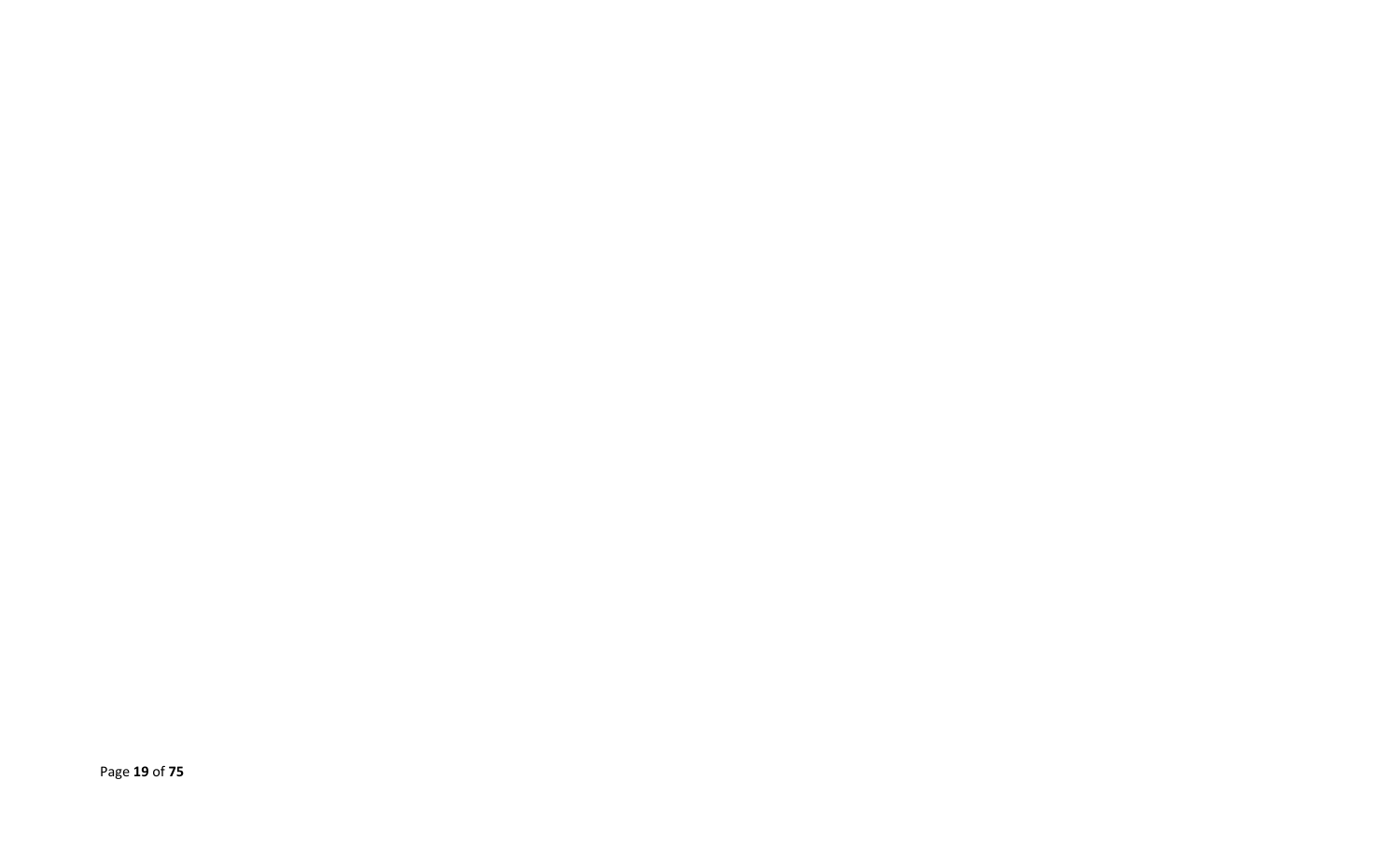## **SCHEDULE OF UNAPPROPRIATED RESERVES FOR FEDERAL AND STATE GRANTS**

| Grant                  | Balance      |               | Transferred from 2018 Budget<br>Appropriations<br>Receipts |      | <b>Grants Receivable</b> |       | Balance       | Other Grant Receivable |
|------------------------|--------------|---------------|------------------------------------------------------------|------|--------------------------|-------|---------------|------------------------|
|                        | Jan. 1, 2018 | <b>Budget</b> | Appropriation By<br>40A:4-87                               |      |                          | Other | Dec. 31, 2018 | Description            |
| Recycling Tonnage 2018 | 6,655.66     | 6,655.66      |                                                            |      |                          |       | 0.00          |                        |
| Total                  | 6,655.66     | 6,655.66      | 0.00                                                       | 0.00 | 0.00                     | 0.00  | 0.00          |                        |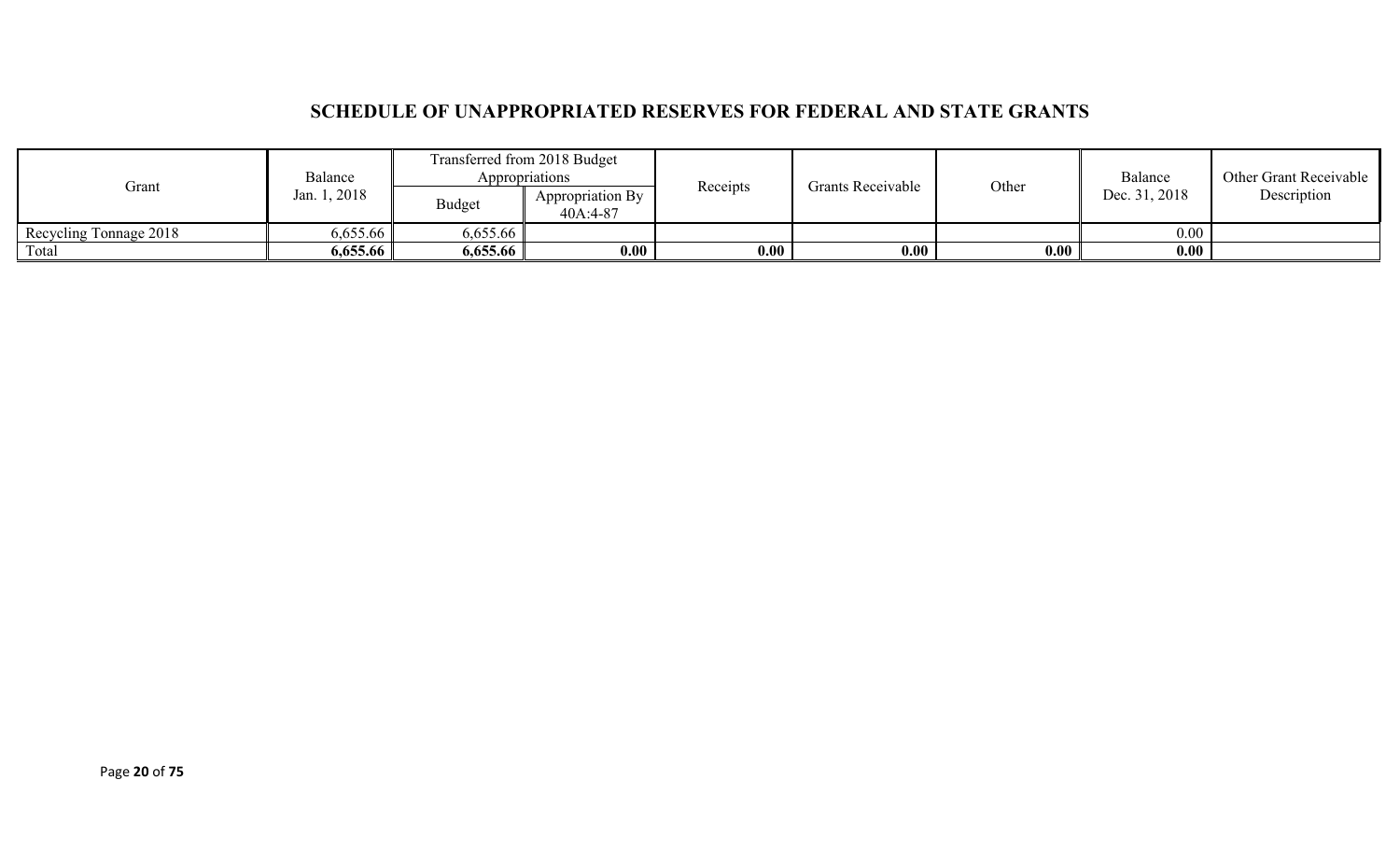# **LOCAL DISTRICT SCHOOL TAX**

|                                              | Debit        | Credit       |
|----------------------------------------------|--------------|--------------|
| <b>Balance January 1, 2018</b>               | XXXXXXXXXX   | XXXXXXXXXX   |
| School Tax Payable #                         | XXXXXXXXXX   | 539,818.12   |
| School Tax Deferred                          |              |              |
| (Not in excess of 50% of Levy - 2017 - 2018) | XXXXXXXXXX   | 933,182.88   |
| Prepaid Beginning Balance                    |              |              |
| Levy School Year July 1, 2018- June 30, 2019 | XXXXXXXXXX   | 3,042,422.00 |
| Levy Calendar Year 2018                      | XXXXXXXXXX   |              |
| Paid                                         | 3,038,834.00 | XXXXXXXXXX   |
| <b>Balance December 31, 2018</b>             | XXXXXXXXXX   | XXXXXXXXXX   |
| School Tax Payable #                         | 543,406.12   | XXXXXXXXXX   |
| School Tax Deferred                          |              |              |
| (Not in excess of 50% of Levy -2018 -2019)   | 933,182.88   | XXXXXXXXXX   |
| Prepaid Ending Balance                       |              | XXXXXXXXXX   |
|                                              | 4,515,423.00 | 4,515,423.00 |

Amount Deferred at during year

\* Not including Type 1 school debt service, emergency authorizations-schools, transfer to Board of Education for use of local schools

# Must include unpaid requisitions

|                                  | Debit      | Credit     |
|----------------------------------|------------|------------|
|                                  |            |            |
| <b>Balance January 1, 2018</b>   | XXXXXXXXXX | 0.00       |
|                                  |            |            |
| <b>2018</b> Levy                 | XXXXXXXXXX |            |
|                                  |            |            |
| Added and Omitted Levy           | XXXXXXXXXX |            |
|                                  |            |            |
| <b>Interest Earned</b>           | XXXXXXXXXX |            |
|                                  |            |            |
| Expenditures                     |            | XXXXXXXXXX |
|                                  |            |            |
| <b>Balance December 31, 2018</b> | 0.00       | XXXXXXXXXX |
|                                  |            |            |
|                                  | 0.00       | $0.00\,$   |

## **MUNICIPAL OPEN SPACE TAX**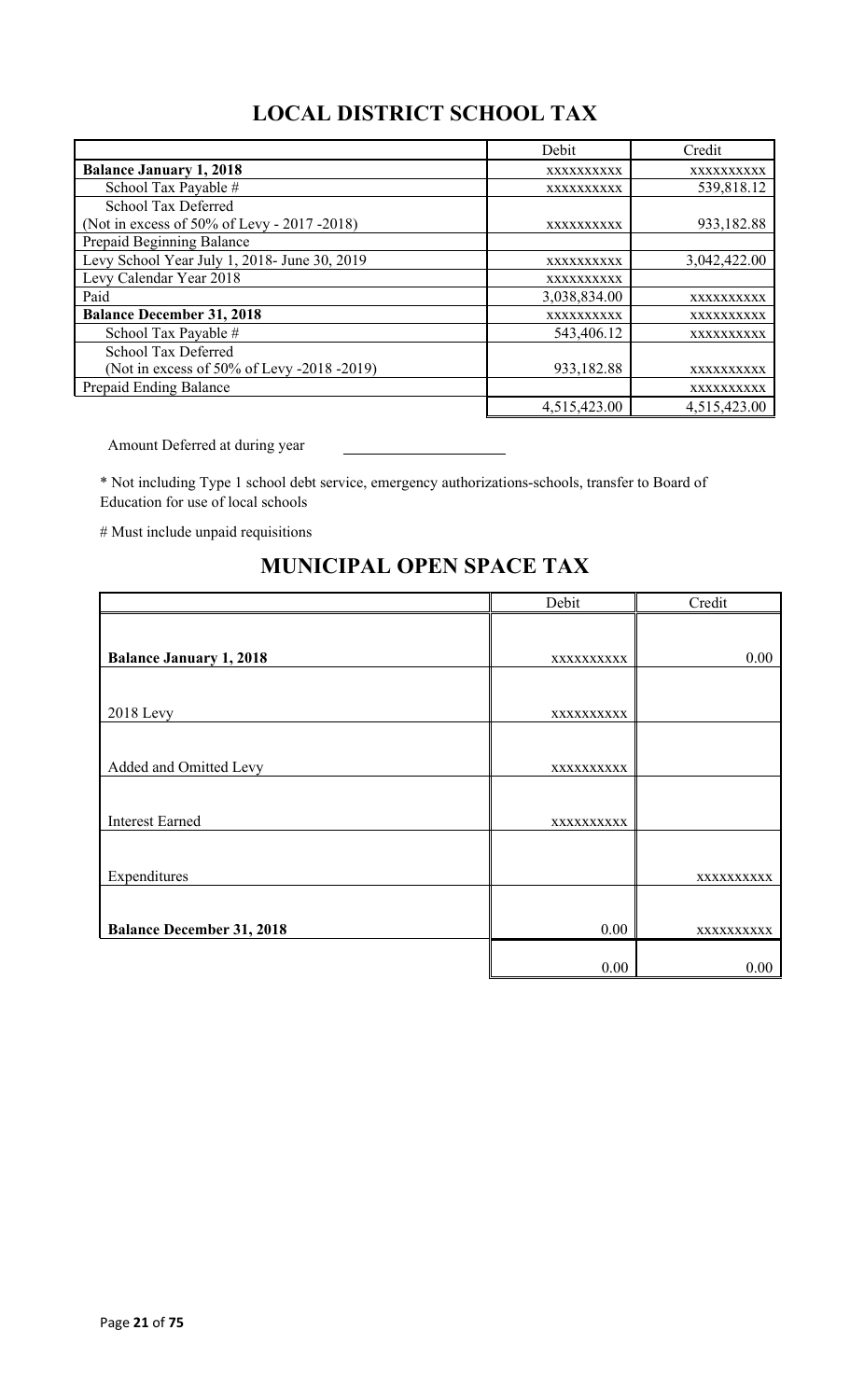# **REGIONAL SCHOOL TAX**

|                                              | Debit      | Credit     |
|----------------------------------------------|------------|------------|
| <b>Balance January 1, 2018</b>               | XXXXXXXXXX | XXXXXXXXXX |
| School Tax Payable                           | XXXXXXXXXX | 0.00       |
| School Tax Deferred                          |            |            |
| (Not in excess of 50% of Levy - 2017 -2018)  | XXXXXXXXXX | 0.00       |
| Prepaid Beginning Balance                    | XXXXXXXXXX |            |
| Levy School Year July 1, 2018- June 30, 2019 | XXXXXXXXXX |            |
| Levy Calendar Year 2018                      | XXXXXXXXXX |            |
| Paid                                         |            | XXXXXXXXXX |
| <b>Balance December 31, 2018</b>             | XXXXXXXXXX | XXXXXXXXXX |
| School Tax Payable                           | 0.00       | XXXXXXXXXX |
| <b>School Tax Deferred</b>                   |            |            |
| (Not in excess of 50% of Levy - 2018 -2019)  | 0.00       | XXXXXXXXXX |
| Prepaid Ending Balance                       |            | XXXXXXXXXX |
|                                              | 0.00       | 0.00       |

Amount Deferred at during Year

# Must include unpaid requisitions

# **REGIONAL HIGH SCHOOL TAX**

|                                              | Debit      | Credit     |
|----------------------------------------------|------------|------------|
| <b>Balance January 1, 2018</b>               | XXXXXXXXXX | XXXXXXXXXX |
| School Tax Payable                           | XXXXXXXXXX | 0.00       |
| <b>School Tax Deferred</b>                   |            |            |
| (Not in excess of 50% of Levy - 2017 - 2018) | XXXXXXXXXX | 0.00       |
| Prepaid Beginning Balance                    | XXXXXXXXXX |            |
| Levy School Year July 1, 2018- June 30, 2019 | XXXXXXXXXX |            |
| Levy Calendar Year 2018                      | XXXXXXXXXX |            |
| Paid                                         |            | XXXXXXXXXX |
| <b>Balance December 31, 2018</b>             | XXXXXXXXXX | XXXXXXXXXX |
| School Tax Payable                           | 0.00       | XXXXXXXXXX |
| School Tax Deferred                          |            |            |
| (Not in excess of 50% of Levy - 2018 -2019)  | 0.00       | XXXXXXXXXX |
| Prepaid Ending Balance                       |            | XXXXXXXXXX |
|                                              | 0.00       | 0.00       |

Amount Deferred at during year

# Must include unpaid requisitions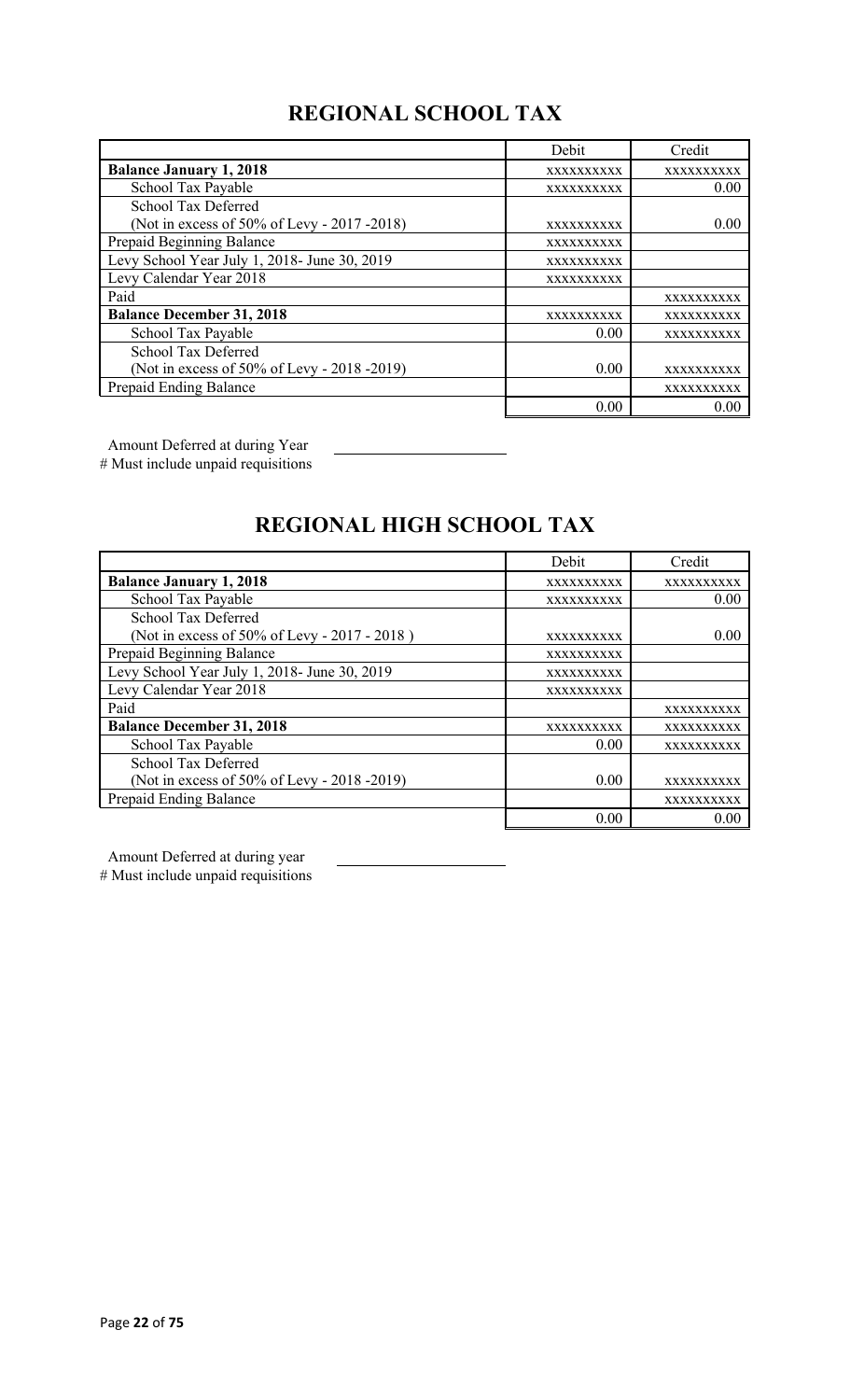# **COUNTY TAXES PAYABLE**

|                                        | Debit             | Credit       |
|----------------------------------------|-------------------|--------------|
| <b>Balance January 1, 2018</b>         | XXXXXXXXXX        | XXXXXXXXXX   |
| <b>County Taxes</b>                    | <b>XXXXXXXXXX</b> | 0.00         |
| Due County for Added and Omitted Taxes | XXXXXXXXXX        | 1,357.37     |
| $2018$ Levy                            | XXXXXXXXXX        | XXXXXXXXXX   |
| General County                         | XXXXXXXXXX        | 3,068,174.00 |
| County Library                         | XXXXXXXXXX        |              |
| County Health                          | XXXXXXXXXX        | 145,433.20   |
| County Open Space Preservation         | XXXXXXXXXX        | 27,833.77    |
| Due County for Added and Omitted Taxes | XXXXXXXXXX        | 3,767.75     |
| Paid                                   | 3,242,798.34      | XXXXXXXXXX   |
| <b>Balance December 31, 2018</b>       | XXXXXXXXXX        | XXXXXXXXXX   |
| <b>County Taxes</b>                    | 0.00              | XXXXXXXXXX   |
| Due County for Added and Omitted Taxes | 3,767.75          | XXXXXXXXXX   |
|                                        | 3,246,566.09      | 3,246,566.09 |

| Paid for Regular County Levies   | 3,241,440.97 |
|----------------------------------|--------------|
| Paid for Added and Omitted Taxes | 1,357.37     |

## **SPECIAL DISTRICT TAXES**

|                                          |          | Debit      | Credit     |
|------------------------------------------|----------|------------|------------|
| <b>Balance January 1, 2018</b>           |          | XXXXXXXXXX | 0.00       |
| 2018Levy (List Each Type of District Tax |          | XXXXXXXXXX | XXXXXXXXXX |
| Separately – see Footnote)               |          |            |            |
| Fire Districts                           | 81108-00 | XXXXXXXXXX | 546,054.00 |
| Total 2018 Levy                          |          | XXXXXXXXXX | 546,054.00 |
| Paid                                     |          | 546,054.00 | XXXXXXXXXX |
| <b>Balance December 31, 2018</b>         |          | 0.00       | XXXXXXXXXX |
|                                          |          | 546,054.00 | 546,054.00 |

Footnote: Please state the number of districts in each instance.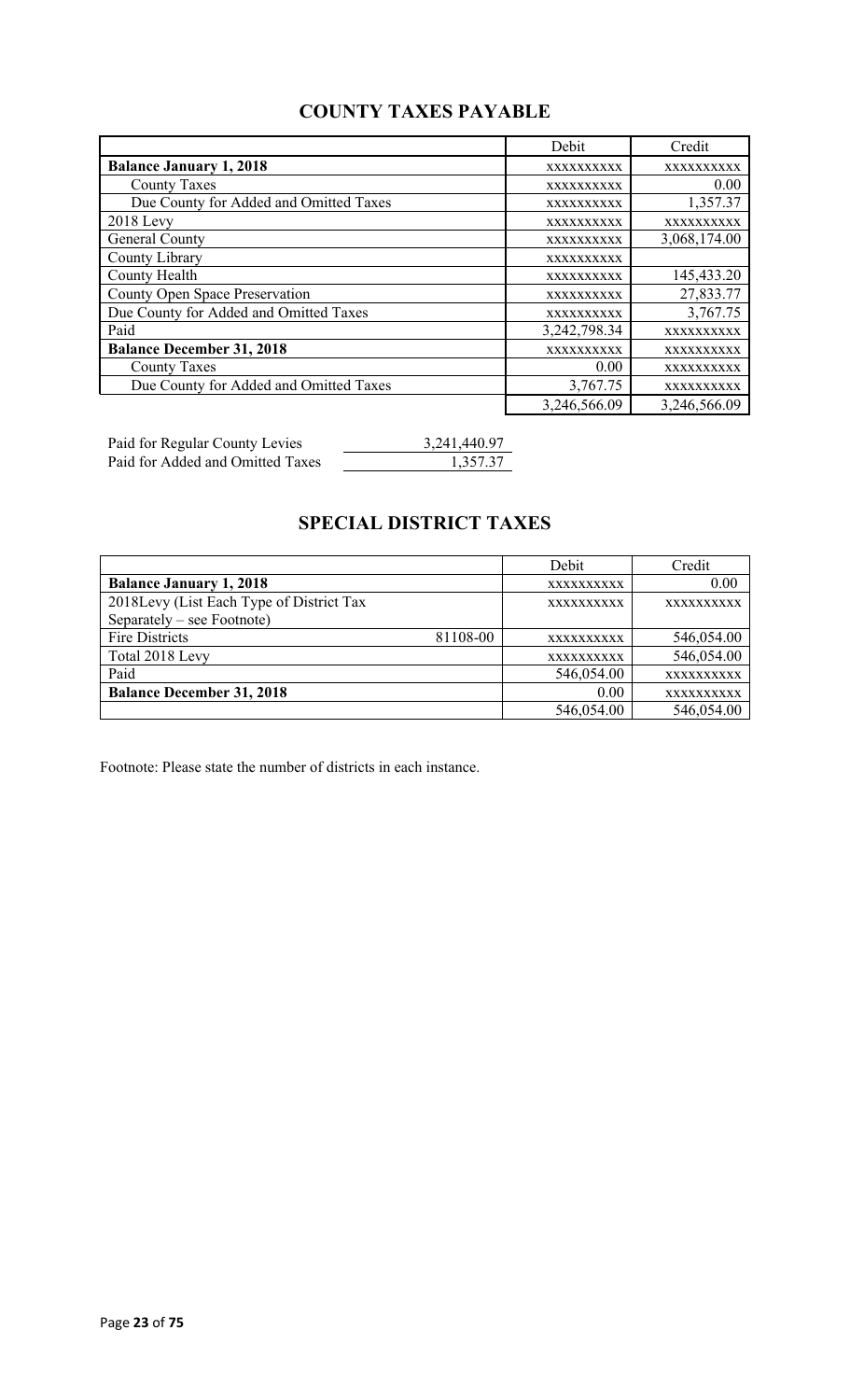| Source                                                     | Budget -01   | Realized -02 | Excess or<br>Deficit -03 |
|------------------------------------------------------------|--------------|--------------|--------------------------|
| Surplus Anticipated                                        | 950,000.00   | 950,000.00   | 0.00                     |
| Surplus Anticipated with Prior Written Consent of Director |              |              |                          |
| of Local Government                                        |              |              |                          |
| Adopted Budget                                             | 1,501,170.56 | 1,544,009.46 | 42,838.90                |
| Added by N.J.S.A. 40A:4-87                                 | 260,463.38   | 260,463.38   | 0.00                     |
| <b>Total Miscellaneous Revenue Anticipated</b>             | 1,761,633.94 | 1,804,472.84 | 42,838.90                |
| Receipts from Delinquent Taxes                             | 370,000.00   | 425,108.56   | 55,108.56                |
|                                                            |              |              |                          |
| Amount to be Raised by Taxation:                           | XXXXXXXXXX   | XXXXXXXXXX   | XXXXXXXXXX               |
| (a) Local Tax for Municipal Purposes                       | 1,314,177.12 | XXXXXXXXXX   | XXXXXXXXXX               |
| (b) Addition to Local District School Tax                  |              | XXXXXXXXXX   | XXXXXXXXXX               |
| (c) Minimum Library Tax                                    |              | XXXXXXXXXX   | <b>XXXXXXXXXX</b>        |
| County Only: Total Raised by Taxation                      | XXXXXXXXXX   |              | XXXXXXXXXX               |
| Total Amount to be Raised by Taxation                      | 1,314,177.12 | 1,454,992.18 | 140,815.06               |
|                                                            | 4,395,811.06 | 4,634,573.58 | 238,762.52               |

## **STATEMENT OF GENERAL BUDGET REVENUES 2018**

## **ALLOCATION OF CURRENT TAX COLLECTIONS**

|                                                      | Debit        | Credit       |
|------------------------------------------------------|--------------|--------------|
| <b>Current Taxes Realized in Cash</b>                | XXXXXXXXXX   | 7,647,330.26 |
| <b>Amount to be Raised by Taxation:</b>              | XXXXXXXXXX   | XXXXXXXXXX   |
| Local District School Tax                            | 3,042,422.00 | XXXXXXXXXX   |
| Regional School Tax                                  |              | XXXXXXXXXX   |
| Regional High School Tax                             |              | XXXXXXXXXX   |
| <b>County Taxes</b>                                  | 3,241,440.97 | XXXXXXXXXX   |
| Due County for Added and Omitted Taxes               | 3,767.75     | XXXXXXXXXX   |
| <b>Special District Taxes</b>                        | 546,054.00   | XXXXXXXXXX   |
| Municipal Open Space Tax                             |              | XXXXXXXXXX   |
| <b>Reserve for Uncollected Taxes</b>                 | XXXXXXXXXX   | 641,346.64   |
| Deficit in Required Collection of Current Taxes (or) | XXXXXXXXXX   |              |
| Balance for Support of Municipal Budget (or)         | 1,454,992.18 | XXXXXXXXXX   |
| *Excess Non-Budget Revenue (see footnote)            |              | XXXXXXXXXX   |
| *Deficit Non-Budget Revenue (see footnote)           | XXXXXXXXXX   |              |
|                                                      | 8,288,676.90 | 8,288,676.90 |

\* These items are applicable only when there is no "Amount to be Raised by Taxation" in the "Budget" column of the statement at the top of this sheet. In such instances, any excess or deficit in the above allocation would apply to "Non-Budget Revenue" only.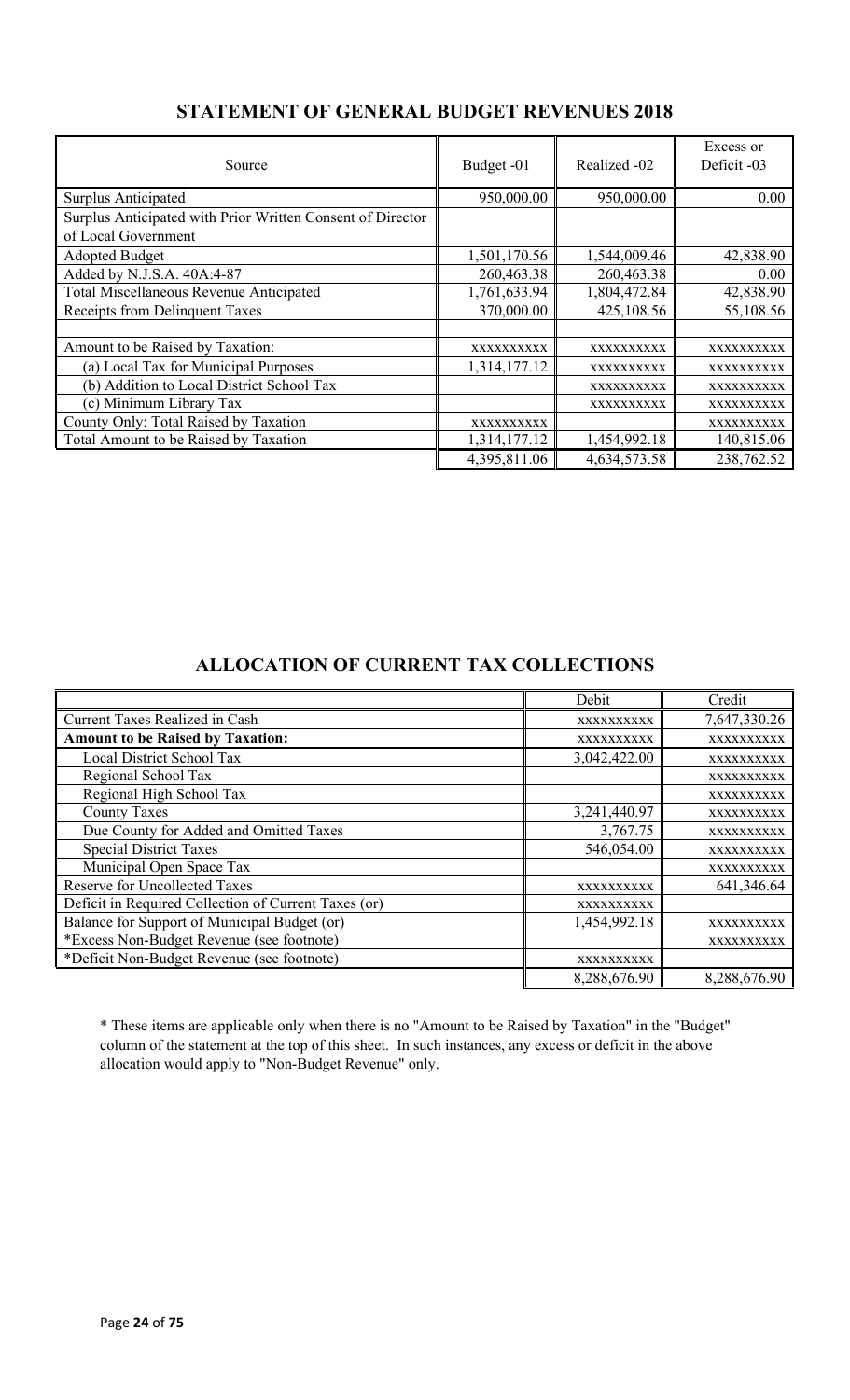### **STATEMENT OF GENERAL BUDGET REVENUES 2018** MISCELLANEOUS REVENUES ANTICIPATED: ADDED BY N.J.S.A. 40A:4-87

| Source                     | <b>Budget</b> | Realized   | Excess or (Deficit) |
|----------------------------|---------------|------------|---------------------|
| Clean Communities          | 14,263.38     | 14,263.38  | 0.00                |
| Municipal Alliance State   | 13,200.00     | 13,200.00  | 0.00                |
| NJ DOT - Newell Rd Phase 1 | 233,000.00    | 233,000.00 | 0.00                |
| <b>TOTAL</b>               | 260,463.38    | 260,463.38 | 0.00                |

I hereby certify that the above list of Chapter 159 insertions of revenue have been realized in cash or I have received written notification of the award of public or private revenue. These insertions meet the statutory requirements of N.J.S.A. 40A:4-87 and matching funds have been provided if applicable.

CFO Signature: <u>Allen Foster</u>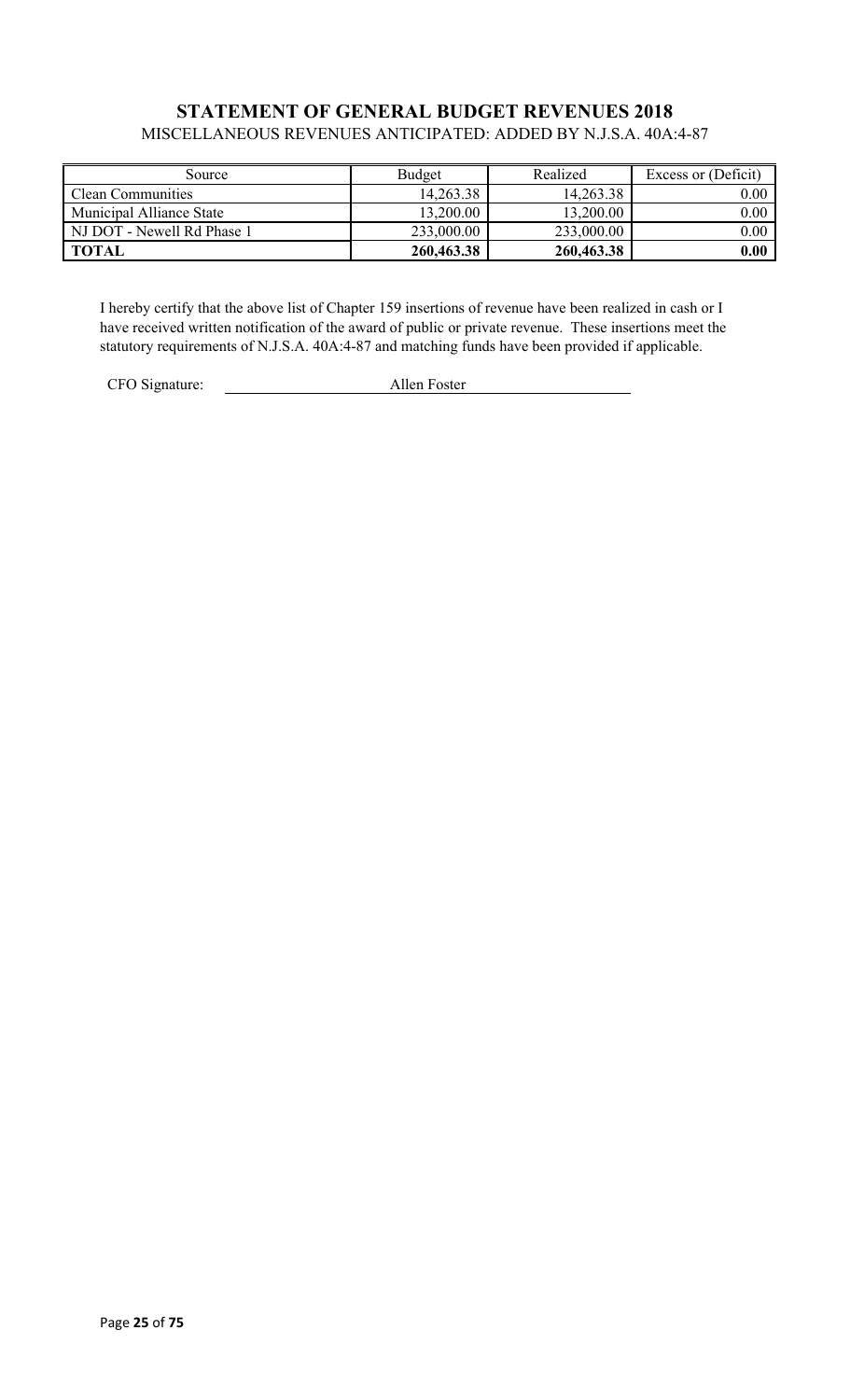## **STATEMENT OF GENERAL BUDGET APPROPRIATIONS 2018**

| 2018 Budget as Adopted                                                  |              | 4,135,347.68 |
|-------------------------------------------------------------------------|--------------|--------------|
| 2018 Budget - Added by N.J.S.A. 40A:4-87                                |              | 260,463.38   |
| Appropriated for 2018 (Budget Statement Item 9)                         |              | 4,395,811.06 |
| Appropriated for 2018 Emergency Appropriation (Budget Statement Item 9) |              |              |
| Total General Appropriations (Budget Statement Item 9)                  |              | 4,395,811.06 |
| Add: Overexpenditures (see footnote)                                    |              |              |
| <b>Total Appropriations and Overexpenditures</b>                        |              | 4,395,811.06 |
|                                                                         |              |              |
| Deduct Expenditures:                                                    |              |              |
| Paid or Charged [Budget Statement Item (L)]                             | 3,192,406.76 |              |
| Paid or Charged - Reserve for Uncollected Taxes<br>641,346.64           |              |              |
| 562,057.66<br>Reserved                                                  |              |              |
| <b>Total Expenditures</b>                                               |              | 4,395,811.06 |
| Unexpended Balances Cancelled (see footnote)                            |              | 0.00         |

### **FOOTNOTES** - RE: OVEREXPENDITURES

Every appropriation overexpended in the budget document must be marked with an \* and must agree in the aggregate with this item.

RE: UNEXPENDED BALANCES CANCELED:

Are not to be shown as "Paid or Charged" in the budget document. In all instances "Total Appropriations" and "Overexpenditures" must equal the sum of "Total Expenditures" and "Unexpended Balances Canceled."

# **SCHEDULE OF EMERGENCY APPROPRIATIONS FOR LOCAL DISTRICT SCHOOL PURPOSES**

(EXCEPT FOR TYPE I SCHOOL DEBT SERVICE)

| 2018 Authorizations                             |  |
|-------------------------------------------------|--|
| N.J.S.A. 40A:4-46 (After adoption of Budget)    |  |
| N.J.S.A. 40A:4-20 (Prior to adoption of Budget) |  |
| <b>Total Authorizations</b>                     |  |
| Deduct Expenditures:                            |  |
| Paid or Charged                                 |  |
| Reserved                                        |  |
| <b>Total Expenditures</b>                       |  |
|                                                 |  |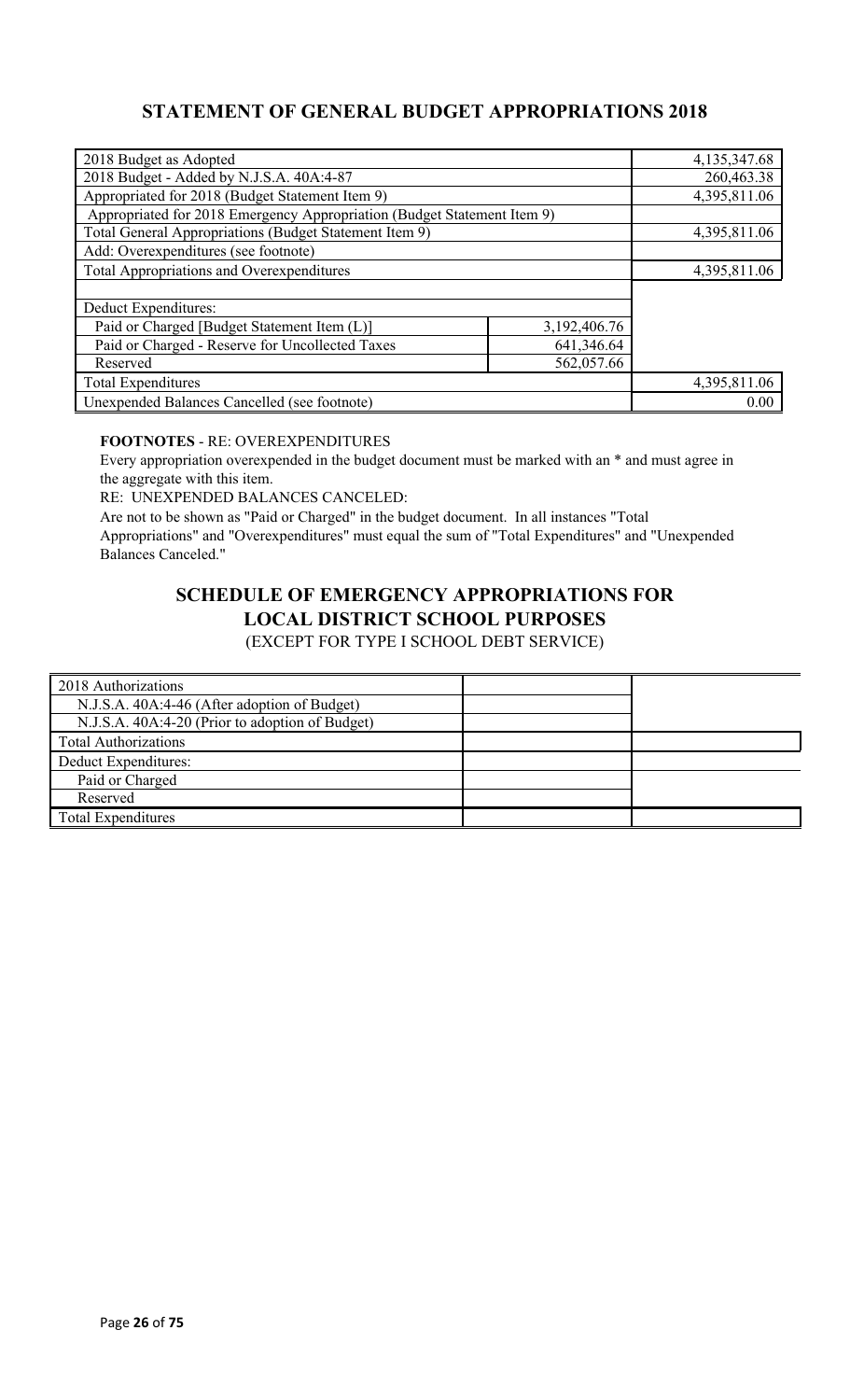## **RESULTS OF 2018 OPERATION**

CURRENT FUND

|                                                      | Debit        | Credit       |
|------------------------------------------------------|--------------|--------------|
| Cancelation of Reserves for Federal and State Grants |              |              |
| (Credit)                                             |              |              |
| Cancellation of Federal and State Grants Receivable  |              |              |
| (Debit)                                              |              |              |
| Deferred School Tax Revenue: Balance December 31,    |              |              |
| <b>CY</b>                                            |              | 933,182.88   |
| Deferred School Tax Revenue: Balance January 1, CY   | 933,182.88   |              |
| Deficit in Anticipated Revenues: Delinquent Tax      |              |              |
| Collections                                          | 0.00         |              |
| Deficit in Anticipated Revenues: Miscellaneous       |              |              |
| Revenues Anticipated                                 | 0.00         |              |
| Deficit in Anticipated Revenues: Required Collection |              |              |
| of Current Taxes                                     | 0.00         |              |
| Excess of Anticipated Revenues: Delinquent Tax       |              |              |
| Collections                                          |              | 55,108.56    |
| Excess of Anticipated Revenues: Miscellaneous        |              |              |
| <b>Revenues Anticipated</b>                          |              | 42,838.90    |
| Excess of Anticipated Revenues: Required Collection  |              |              |
| of Current Taxes                                     |              | 140,815.06   |
| Interfund Advances Originating in CY (Debit)         | 47,940.48    |              |
| Miscellaneous Revenue Not Anticipated                |              | 137, 115.85  |
| Miscellaneous Revenue Not Anticipated: Proceeds of   |              |              |
| Sale of Foreclosed Property                          |              | 0.00         |
| Prior Year Court Receivable                          |              |              |
| Prior Years Interfunds Returned in CY (Credit)       |              | 316,116.05   |
| Refund of Prior Year Revenue (Debit)                 |              |              |
| Sale of Municipal Assets (Credit)                    |              |              |
| Senior Citizen Deductions Disallowed - Prior Year    |              |              |
| Taxes (Debit)                                        | 2,804.10     |              |
| Statutory Excess in Reserve for Dog Fund             |              |              |
| Expenditures (Credit)                                |              |              |
| Tax Overpayment Canceled                             |              |              |
| Unexpended Balances of CY Budget Appropriations      |              | 0.00         |
| Unexpended Balances of PY Appropriation Reserves     |              |              |
| (Credit)                                             |              | 515,874.87   |
| <b>Surplus Balance</b>                               | 1,157,124.71 | XXXXXXXXXX   |
| Deficit Balance                                      | XXXXXXXXXX   |              |
|                                                      | 2,141,052.17 | 2,141,052.17 |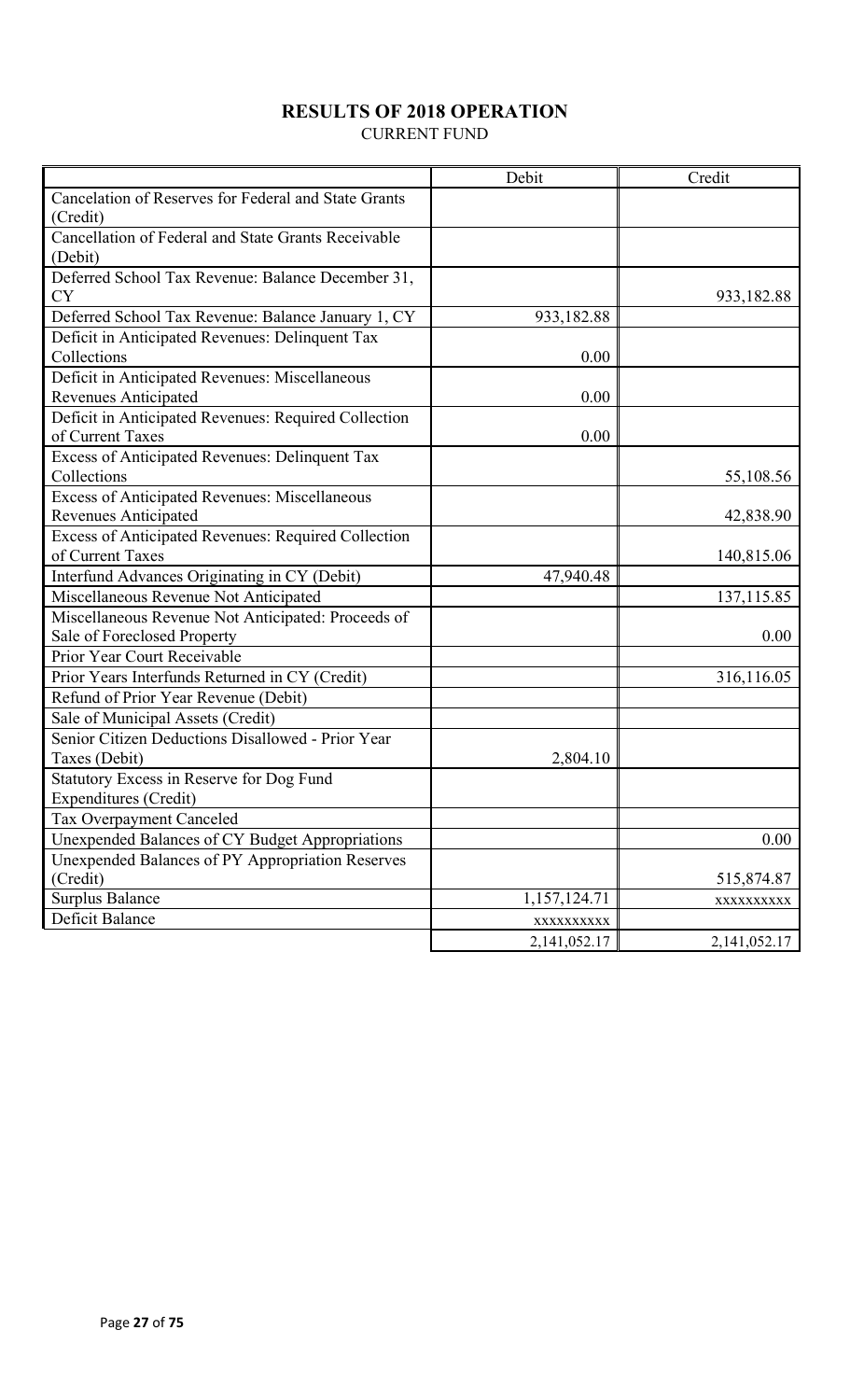# **SCHEDULE OF MISCELLANEOUS REVENUES NOT ANTICIPATED**

| <b>Source</b>                                                 | <b>Amount Realized</b> |
|---------------------------------------------------------------|------------------------|
| <b>Retail Consumption License</b>                             | 25,000.00              |
| NJ DOT Easement                                               | 1,200.00               |
| <b>NSF</b> Fees                                               | 40.00                  |
| Admin Fee - Senior & Vets                                     | 902.53                 |
| <b>Bid Specs</b>                                              | 820.00                 |
| <b>Cable Franchise Fees</b>                                   | 12,758.95              |
| <b>Canceled Grant Matching Funds</b>                          | 1.26                   |
| <b>CCIA Single Stream Rebate</b>                              | 539.00                 |
| Copies, Maps, etc.                                            | 90.76                  |
| Donation                                                      | 255.00                 |
| Homestead Reimbursement                                       | 433.20                 |
| Insurance Refunds & Claims                                    | 7,785.78               |
| Lease                                                         | 2,015.86               |
| Legal Fees                                                    | 352.00                 |
| Misc Refunds                                                  | 12.78                  |
| Miscellaneous                                                 | 27.00                  |
| Municipal Assessments                                         | 14,673.38              |
| Postmaster - Spoiled Postage                                  | 8.82                   |
| <b>Recycling Buckets</b>                                      | 110.00                 |
| <b>Recycling Shared Service</b>                               | 1,000.00               |
| Rent - Post Office                                            | 9,358.00               |
| <b>Statutory Excess Dog Fund</b>                              | 2,762.20               |
| Tax Sale Premiums Escheated to Twp                            | 21,100.00              |
| T-shirts                                                      | 36.00                  |
| Vacant Property Registration Fees                             | 35,833.33              |
| <b>Total Amount of Miscellaneous Revenues Not Anticipated</b> | \$137,115.85           |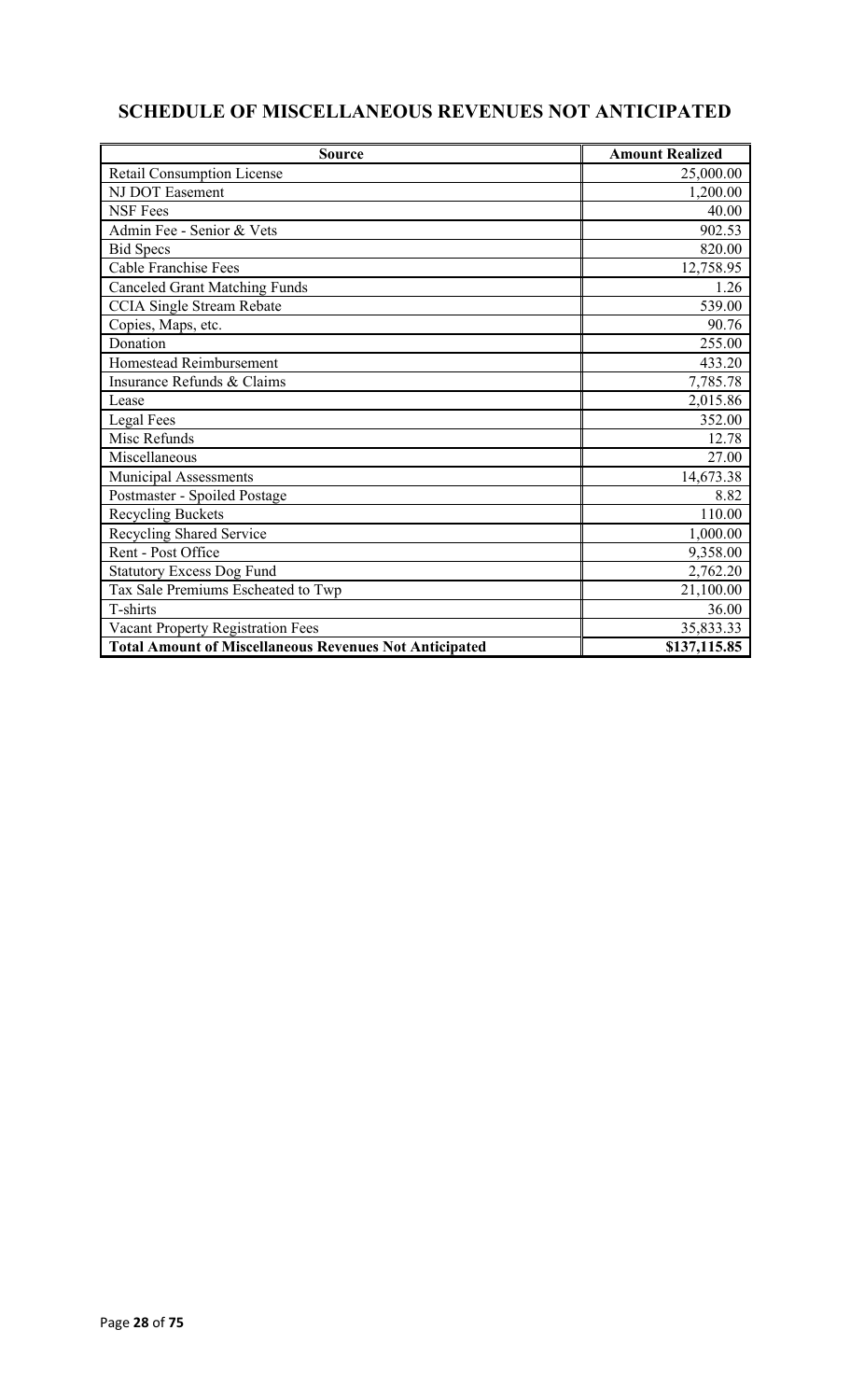## **SURPLUS – CURRENT FUND YEAR 2018**

|                                                 | Debit        | Credit       |
|-------------------------------------------------|--------------|--------------|
| Amount Appropriated in the CY Budget - Cash     | 950,000.00   |              |
| Amount Appropriated in the CY Budget - with     |              |              |
| Prior Written Consent of Director of Local      |              |              |
| Government Services                             |              |              |
| Balance January 1, CY (Credit)                  |              | 1,495,035.36 |
| <b>Excess Resulting from CY Operations</b>      |              | 1,157,124.71 |
| Miscellaneous Revenue Not Anticipated: Payments |              |              |
| in Lieu of Taxes on Real Property (Credit)      |              |              |
| Balance December 31, 2018                       | 1,702,160.07 | XXXXXXXXXX   |
|                                                 |              |              |
|                                                 | 2,652,160.07 | 2,652,160.07 |

## **ANALYSIS OF BALANCE DECEMBER 31, 2018 (FROM CURRENT FUND – TRIAL BALANCE)**

| Cash                                                     |      | 3,275,446.37 |
|----------------------------------------------------------|------|--------------|
| Investments                                              |      |              |
|                                                          |      |              |
| Sub-Total                                                |      | 3,275,446.37 |
| Deduct Cash Liabilities Marked with "C" on Trial Balance |      | 1,573,286.30 |
| Cash Surplus                                             |      | 1,702,160.07 |
| Deficit in Cash Surplus                                  |      |              |
| Other Assets Pledged to Surplus                          |      |              |
| Due from State of N.J. Senior Citizens and Veterans      |      |              |
| Deduction                                                | 0.00 |              |
| Deferred Charges #                                       | 0.00 |              |
| Cash Deficit                                             | 0.00 |              |
|                                                          |      |              |
|                                                          |      |              |
|                                                          |      |              |
|                                                          |      |              |
| <b>Total Other Assets</b>                                |      | 0.00         |
|                                                          |      |              |
|                                                          |      | 1,702,160.07 |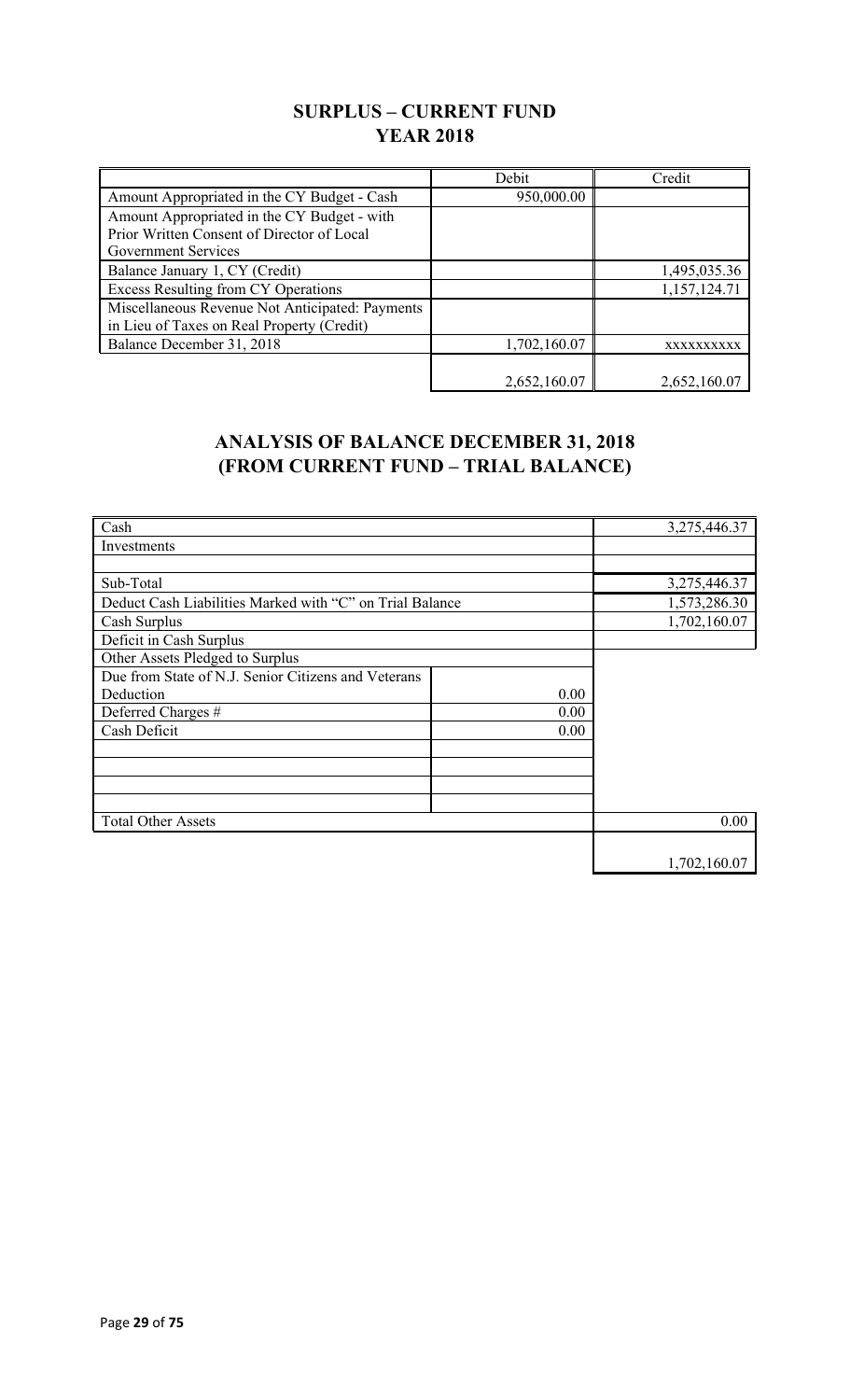### **(FOR MUNICIPALITIES ONLY) CURRENT TAXES – 2018 LEVY**

| 1.  | Amount of Levy as per Duplicate (Analysis) #                           |                | \$7,607,557.64 |
|-----|------------------------------------------------------------------------|----------------|----------------|
|     | or                                                                     |                |                |
|     | (Abstract of Ratables)                                                 |                | S              |
| 2.  | Amount of Levy Special District Taxes                                  |                | \$546,054.00   |
| 3.  | Amount Levied for Omitted Taxes under N.J.S.A. 54:4-63.12 et. seq.     |                |                |
| 4.  | Amount Levied for Added Taxes under                                    |                | \$9,222.63     |
|     | N.J.S.A. 54:4-63.1 et. seq.                                            |                |                |
| 5a. | Subtotal 2018 Levy                                                     | \$8,162,834.27 |                |
| 5b. | Reductions due to tax appeals **                                       | \$             |                |
| 5c. | Total 2018 Tax Levy                                                    |                | \$8,162,834.27 |
| 6.  | Transferred to Tax Title Liens                                         |                | \$88,118.26    |
| 7.  | <b>Transferred to Foreclosed Property</b>                              |                | \$21.71        |
| 8.  | Remitted, Abated or Canceled                                           |                | \$31,609.90    |
| 9.  | Discount Allowed                                                       |                | \$             |
| 10. | Collected in Cash: In 2017                                             | \$191,243.44   |                |
|     | In 2018*                                                               | \$7,299,108.75 |                |
|     | Homestead Benefit Revenue                                              | \$110,552.72   |                |
|     | State's Share of 2018 Senior Citizens and Veterans                     |                |                |
|     | <b>Deductions Allowed</b>                                              | \$46,425.35    |                |
|     | Total to Line 14                                                       | \$7,647,330.26 |                |
| 11. | <b>Total Credits</b>                                                   |                | \$7,767,080.13 |
| 12. | Amount Outstanding December 31, 2018                                   |                | \$395,754.14   |
| 13. | Percentage of Cash Collections to Total 2018 Levy,                     |                |                |
|     | (Item 10 divided by Item 5c) is<br>93.6847                             |                |                |
|     | <b>Note: Did Municipality Conduct Accelerated Tax Sale or Tax Levy</b> |                |                |
|     | Sale?                                                                  |                | N <sub>0</sub> |
| 14. | Calculation of Current Taxes Realized in Cash:                         |                |                |
|     | Total of Line 10                                                       |                | \$7,647,330.26 |
|     | Less: Reserve for Tax Appeals Pending                                  |                | \$             |
|     | State Division of Tax Appeals                                          |                |                |

To Current Taxes Realized in Cash  $\overline{a}$  \$7,647,330.26

Note A: In showing the above percentage the following should be noted:

Where Item 5 shows \$8,162,834.27, and Item 10 shows \$7,647,330.26, the percentage represented by the cash collections would be \$7,647,330.26 / \$8,162,834.27 or 93.6847. The correct percentage to be shown as Item 13 is 93.6847%.

# Note: On Item 1 if Duplicate (Analysis) Figure is used; be sure to include Senior Citizens and Veterans Deductions.

\* Include overpayments applied as part of 2018 collections.

\*\* Tax appeals pursuant to R.S. 54:3-21 et seq and/or R.S. 54:48-1 et seq approved by resolution of the governing body prior to introduction of municipal budget. (N.J.S.A. 40A:4-41)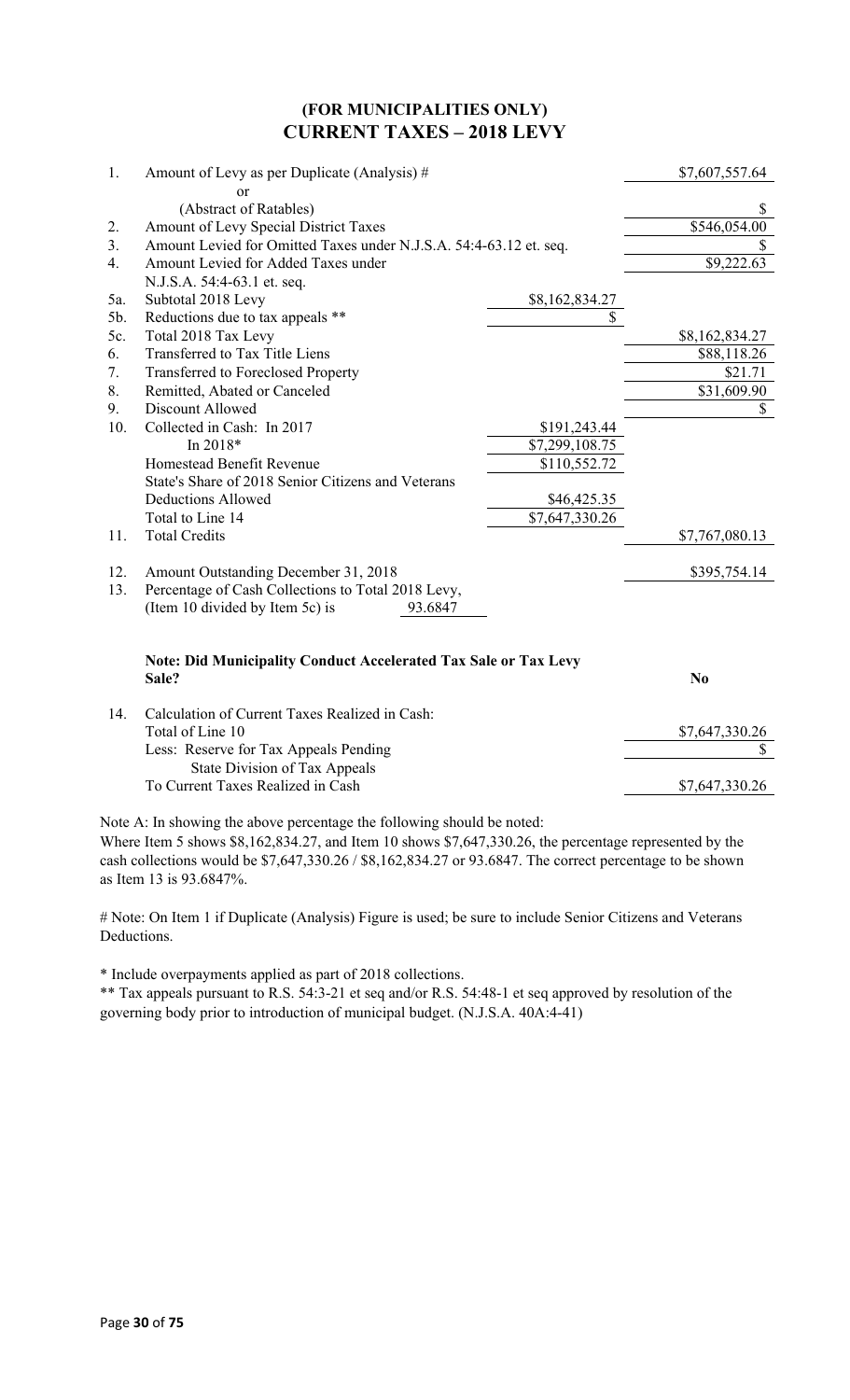### **ACCELERATED TAX SALE/TAX LEVY SALE – CHAPTER 99 To Calculate Underlying Tax Collection Rate for 2018**

Utilize this sheet only if you conducted an Accelerated Tax Sale or Tax Levy Sale pursuant to Chapter 99, P.L. 1997

| (1) Utilizing Accelerated Tax Sale                               |  |
|------------------------------------------------------------------|--|
|                                                                  |  |
|                                                                  |  |
|                                                                  |  |
| Line 5c Total 2018 Tax Levy                                      |  |
| Percentage of Collection Excluding Accelerated Tax Sale Proceeds |  |
|                                                                  |  |

### **(2)Utilizing Tax Levy Sale**

| Line 5c Total 2018 Tax Levy                                      |  |
|------------------------------------------------------------------|--|
| Percentage of Collection Excluding Accelerated Tax Sale Proceeds |  |
|                                                                  |  |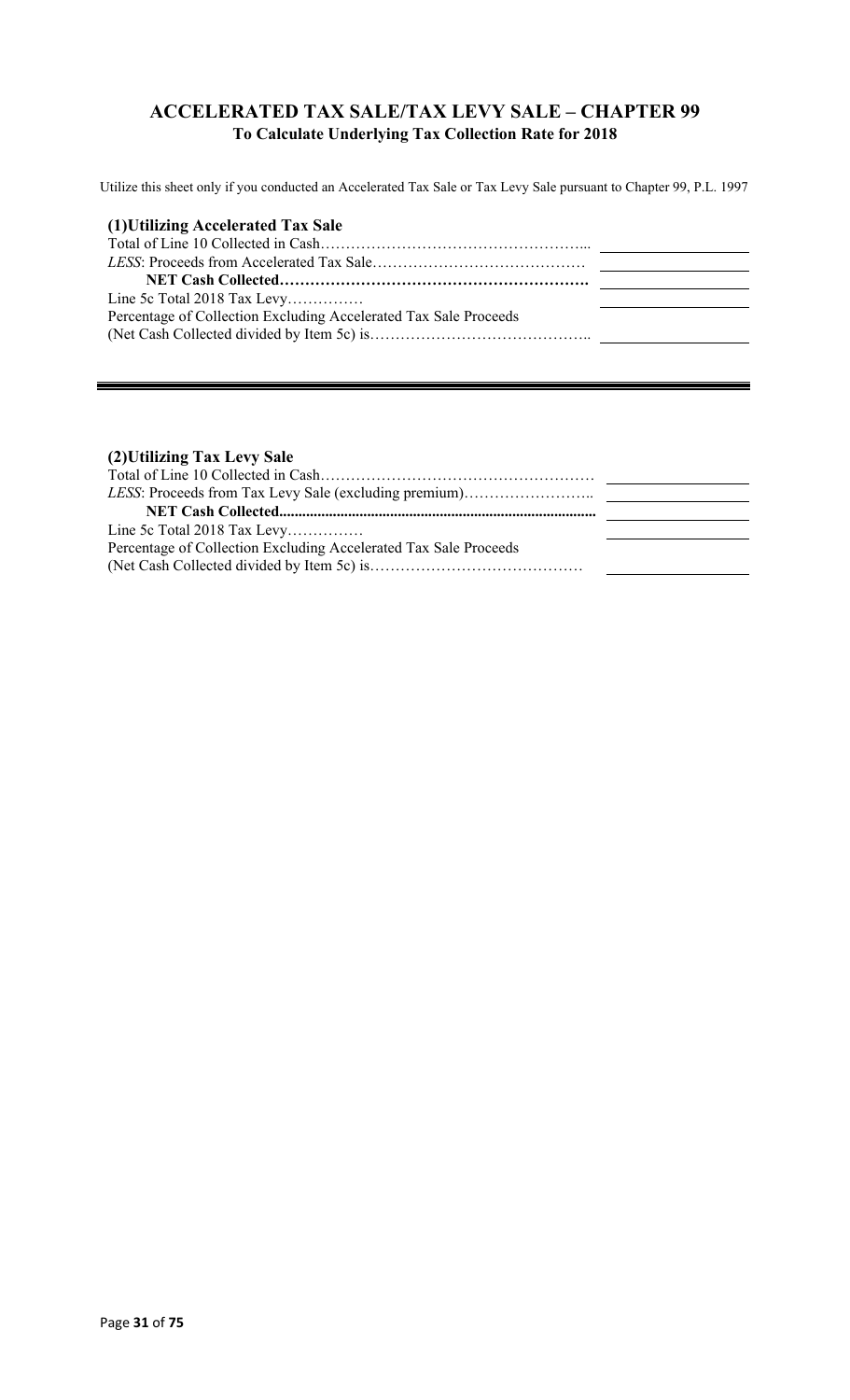## **SCHEDULE OF DUE FROM/TO STATE OF NEW JERSEY FOR SENIOR CITIZENS AND VETERANS DEDUCTIONS**

|                |                                             | Debit     | Credit    |
|----------------|---------------------------------------------|-----------|-----------|
| 1              | Balance Jan 1, CY: Due From State of New    | 1,017.80  |           |
|                | Jersey (Debit)                              |           |           |
|                | Balance Jan 1, CY: Due To State of New      |           | 0.00      |
|                | Jersey (Credit)                             |           |           |
| 9              | Received in Cash from State (Credit)        |           | 44,876.72 |
| 5              | Sr Citizens Deductions Allowed By Tax       |           |           |
|                | Collector – Prior Years (Debit)             |           |           |
| $\overline{4}$ | Sr. Citizen & Veterans Deductions Allowed   | 1,500.00  |           |
|                | by Collector (Debit)                        |           |           |
|                | Sr. Citizen & Veterans Deductions           |           | 1,074.65  |
|                | Disallowed by Collector (Credit)            |           |           |
| 8              | Sr. Citizens Deductions Disallowed By Tax   |           | 2,804.10  |
|                | Collector PY Taxes (Credit)                 |           |           |
| $\overline{2}$ | Sr. Citizens Deductions Per Tax Billings    | 15,250.00 |           |
|                | (Debit)                                     |           |           |
| 3              | <b>Veterans Deductions Per Tax Billings</b> | 30,750.00 |           |
|                | (Debit)                                     |           |           |
|                | Balance December 31, 2018                   | 237.67    |           |
|                |                                             | 48,755.47 | 48,755.47 |

Calculation of Amount to be included on Sheet 22, Item 10- 2018 Senior Citizens and Veterans Deductions Allowed

| Line 2       | 15,250.00 |
|--------------|-----------|
| Line 3       | 30,750.00 |
| Line 4       | 1,500.00  |
| Sub-Total    | 47,500.00 |
| Less: Line 7 | 1,074.65  |
| To Item 10   | 46,425.35 |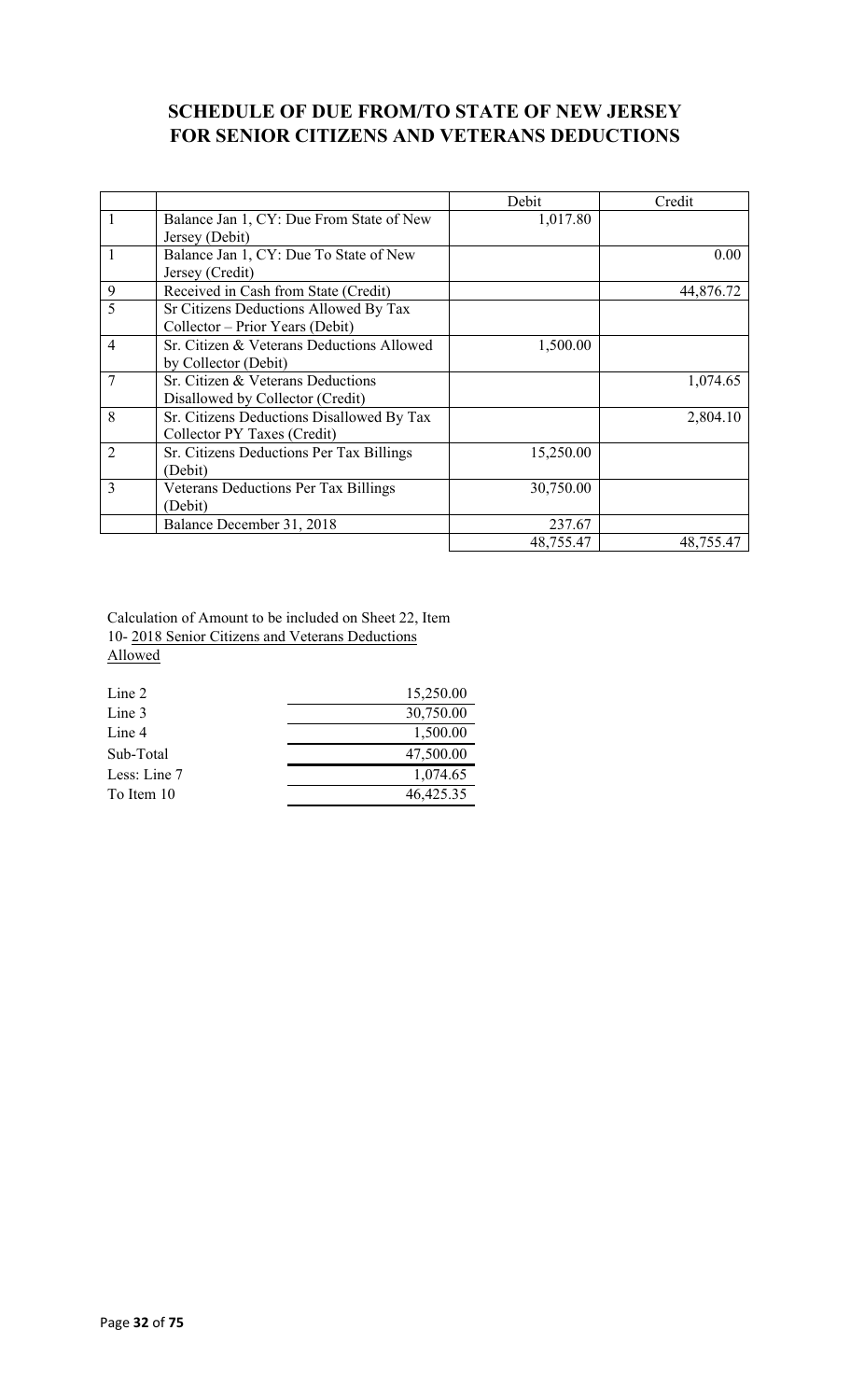## **SCHEDULE OF RESERVE FOR TAX APPEALS PENDING (N.J.S.A. 54:3-27)**

|                                                             |                   | Debit             | Credit            |
|-------------------------------------------------------------|-------------------|-------------------|-------------------|
| <b>Balance January 1, 2018</b>                              |                   | XXXXXXXXXX        | 0.00              |
| <b>Taxes Pending Appeals</b>                                | 0.00              | <b>XXXXXXXXXX</b> | <b>XXXXXXXXXX</b> |
| <b>Interest Earned on Taxes Pending</b>                     |                   |                   |                   |
| Appeals                                                     | 0.00              | <b>XXXXXXXXXX</b> | XXXXXXXXXX        |
| Contested Amount of 2018 Taxes Collected which are          |                   |                   |                   |
| Pending State Appeal                                        |                   | <b>XXXXXXXXXX</b> |                   |
| <b>Interest Earned on Taxes Pending State Appeals</b>       |                   | XXXXXXXXXX        |                   |
| <b>Budget Appropriation</b>                                 |                   | XXXXXXXXXX        |                   |
| Cash Paid to Appellants                                     |                   |                   |                   |
| (Including 5% Interest from Date of Payment                 |                   |                   | XXXXXXXXXX        |
| Closed to Results of Operations                             |                   |                   |                   |
| (Portion of Appeal won by Municipality, including Interest) |                   |                   | XXXXXXXXXX        |
|                                                             |                   |                   |                   |
| <b>Balance December 31, 2018</b>                            |                   |                   | XXXXXXXXXX        |
| Taxes Pending Appeals*                                      |                   | XXXXXXXXXX        | XXXXXXXXXX        |
| <b>Interest Earned on Taxes Pending</b>                     |                   |                   |                   |
| Appeals                                                     | <b>XXXXXXXXXX</b> | xxxxxxxxxx        |                   |
|                                                             |                   |                   |                   |

\*Includes State Tax Court and County Board of Taxation Appeals Not Adjusted by December 31, 2018

> Michelle Behm Signature of Tax Collector 2/10/2018

License # Date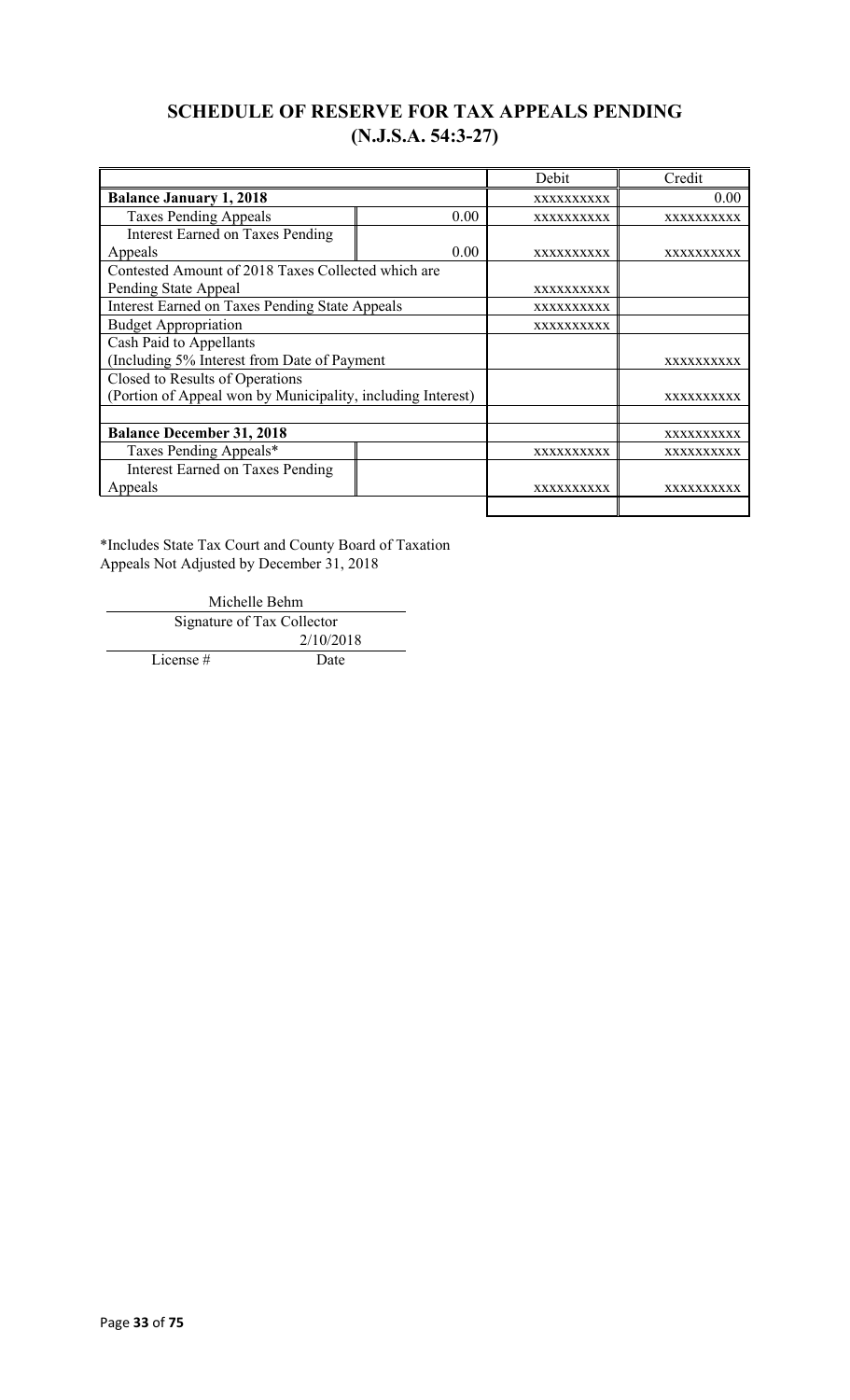# **SCHEDULE OF DELINQUENT TAXES AND TAX TITLE LIENS**

|                                                          |              | Debit             | Credit       |
|----------------------------------------------------------|--------------|-------------------|--------------|
| 1.<br><b>Balance January 1, 2018</b>                     |              |                   | XXXXXXXXXX   |
| A. Taxes                                                 | 418,207.73   | <b>XXXXXXXXXX</b> | XXXXXXXXXX   |
| <b>B.</b> Tax Title Liens                                | 1,227,807.40 | XXXXXXXXXX        | XXXXXXXXXX   |
| Cancelled<br>2.                                          |              |                   |              |
| A. Taxes                                                 |              | XXXXXXXXXX        | 1,687.85     |
| <b>B.</b> Tax Title Liens                                |              | XXXXXXXXXX        |              |
| Transferred to Foreclosed Tax Title Liens:<br>3.         |              |                   |              |
| A. Taxes                                                 |              | XXXXXXXXXX        |              |
| <b>B.</b> Tax Title Liens                                |              | XXXXXXXXXX        | 9,312.01     |
| 4.<br><b>Added Taxes</b>                                 |              | 2,804.10          | XXXXXXXXXX   |
| 5.<br><b>Added Tax Title Liens</b>                       |              | 12,075.62         | XXXXXXXXXX   |
| 6.<br>Adjustment between Taxes (Other than current year) |              |                   |              |
| A. Taxes - Transfers to Tax Title Liens                  |              | XXXXXXXXXX        | 29,404.97    |
| B. Tax Title Liens - Transfers from                      |              |                   |              |
| Taxes                                                    |              |                   |              |
| <b>Balance Before Cash Payments</b><br>7.                |              |                   | 1,649,894.99 |
| 8.<br>Totals                                             |              |                   | 1,690,299.82 |
| 9.<br>Collected:                                         |              | XXXXXXXXXX        | 425,108.56   |
| A. Taxes                                                 | 371,103.78   | XXXXXXXXXX        | XXXXXXXXXX   |
| <b>B.</b> Tax Title Liens                                | 54,004.78    | XXXXXXXXXX        | XXXXXXXXXX   |
| Interest and Costs - 2018 Tax Sale<br>10.                |              | 4,625.49          | XXXXXXXXXX   |
| 11.<br>2018 Taxes Transferred to Liens                   |              | 88,118.26         | XXXXXXXXXX   |
| 12.<br>2018 Taxes                                        |              | 395,754.14        | XXXXXXXXXX   |
| 13.<br><b>Balance December 31, 2018</b>                  |              |                   | 1,713,284.32 |
| A. Taxes                                                 | 414,569.37   | XXXXXXXXXX        | XXXXXXXXXX   |
| <b>B.</b> Tax Title Liens                                | 1,298,714.95 | XXXXXXXXXX        | XXXXXXXXXX   |
| 14.<br>Totals                                            |              | 2,138,392.88      | 2,138,392.88 |
| Percentage of Cash Collections to<br>15.                 |              |                   |              |
| <b>Adjusted Amount Outstanding</b>                       |              |                   |              |

(Item No. 9 divided by Item  $\begin{bmatrix} 25.7658 \end{bmatrix}$ 

16. Item No. 14 multiplied by percentage  $\begin{array}{|l|l|}\n 441,441.41 & \text{and represents the}\n\end{array}$ 

maximum amount that may be anticipated in 2019.

(See Note A on Sheet 22 - Current Taxes) (1) These amounts will always be the

same.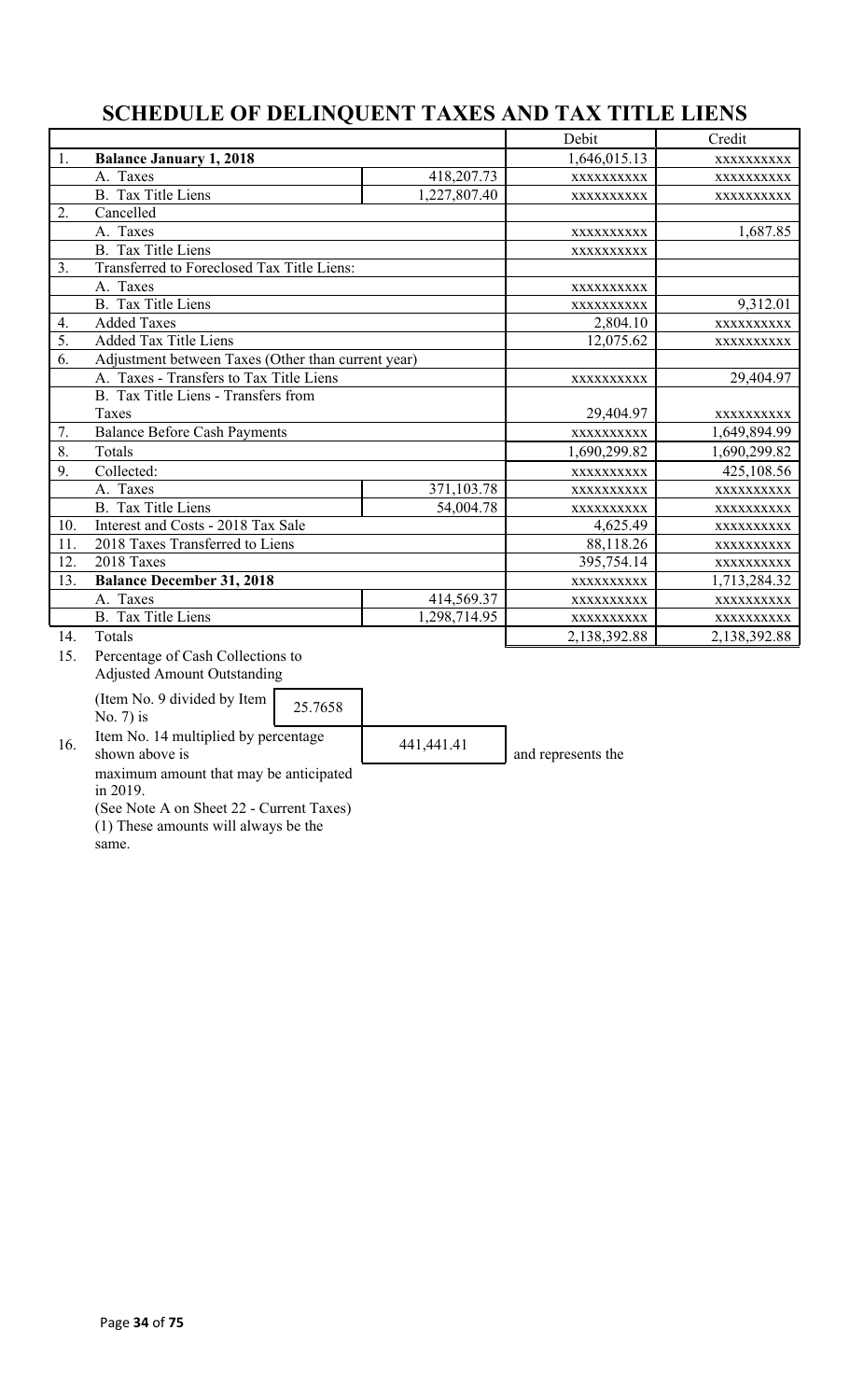## **SCHEDULE OF FORECLOSED PROPERTY (PROPERTY ACQUIRED BY TAX TITLE LIEN LIQUIDATION)**

|                                                     | Debit        | Credit       |
|-----------------------------------------------------|--------------|--------------|
| Adjustment to Assessed Valuation (Credit)           |              | 6,833.72     |
| Adjustment to Assessed Valuation (Debit)            |              |              |
| Balance January 1, CY (Debit)                       | 4,928,077.00 |              |
| Foreclosed or Deeded in CY: Tax Title Liens (Debit) | 9,312.01     |              |
| Foreclosed or Deeded in CY: Taxes Receivable        | 21.71        |              |
| (Debit)                                             |              |              |
| Sales: Cash* (Credit)                               |              | 5,750.00     |
| Sales: Contract (Credit)                            |              |              |
| Sales: Gain on Sales (Debit)                        |              |              |
| Sales: Loss on Sales (Credit)                       |              | 99,050.00    |
| Sales: Mortgage (Credit)                            |              |              |
| Balance December 31, 2018                           | XXXXXXXXXX   | 4,825,777.00 |
|                                                     | 4,937,410.72 | 4,937,410.72 |

# **CONTRACT SALES**

|                                           | Debit      | Credit |
|-------------------------------------------|------------|--------|
| Balance January 1, CY (Debit)             | 0.00       |        |
| Collected * (Credit)                      |            |        |
| CY Sales from Foreclosed Property (Debit) |            |        |
| Balance December 31, 2018                 | XXXXXXXXXX |        |
|                                           |            |        |

# **MORTGAGE SALES**

|                                           | Debit      | Credit |
|-------------------------------------------|------------|--------|
| Balance January 1, CY (Debit)             | 0.00       |        |
| Collected * (Credit)                      |            |        |
| CY Sales from Foreclosed Property (Debit) |            |        |
| Balance December 31, 2018                 | XXXXXXXXXX |        |
|                                           |            |        |

| Analysis of Sale of Property: | \$5,750.00 |
|-------------------------------|------------|
| *Total Cash Collected in 2018 |            |
| Realized in 2018 Budget       | 5,750.00   |
| To Results of Operation       | 0.00       |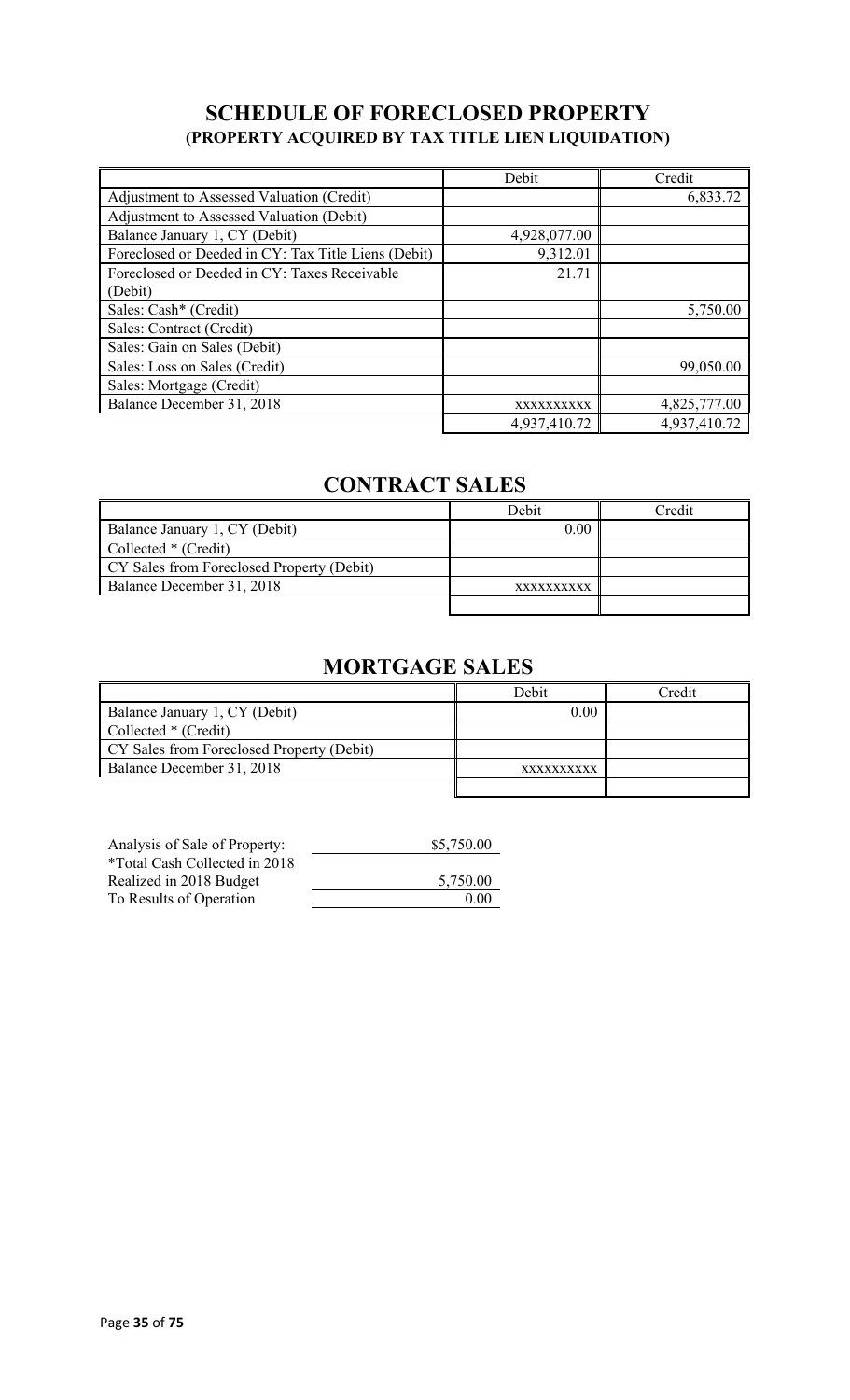### **DEFERRED CHARGES - MANDATORY CHARGES ONLY - CURRENT, TRUST, AND GENERAL CAPITAL FUNDS (Do not include the emergency authorizations pursuant to**

**N.J.S.A. 40A:4-55, N.J.S.A. 40A:4-55.1 or N.J.S.A. 40A:4-55.13)**

|                               | Amount        |             |                |               |
|-------------------------------|---------------|-------------|----------------|---------------|
|                               | Dec. 31, 2017 |             | Amount         |               |
|                               | per Audit     | Amount in   | Resulting from | Balance as at |
| Caused By                     | Report        | 2018 Budget | 2018           | Dec. 31, 2018 |
| Animal Control Fund           | \$0.00        |             |                |               |
| Capital -                     | \$0.00        |             |                |               |
| Deficit from Operations       | \$0.00        |             | \$0.00         | \$0.00        |
| <b>Trust Assessment</b>       | \$0.00        |             |                |               |
| Trust Other                   | \$0.00        |             |                |               |
| <b>Subtotal Current Fund</b>  | \$0.00        |             | \$0.00         | \$0.00        |
| <b>Subtotal Trust Fund</b>    | \$0.00        |             |                |               |
| Subtotal Capital Fund         | \$0.00        |             |                |               |
| <b>Total Deferred Charges</b> | \$0.00        |             | \$0.00         | \$0.00        |

### **EMERGENCY AUTHORIZATIONS UNDER N.J.S.A. 40A:4-47 WHICH HAVE BEEN FUNDED OR REFUNDED UNDER N.J.S.A. 40A:2-3 OR N.J.S.A. 40A:2-51**

Date Purpose **Purpose** Amount

 $\overline{\$}$ 

## **JUDGEMENTS ENTERED AGAINST MUNICIPALITY AND NOT SATISFIED**

|             |               |              |        | Appropriated for in |
|-------------|---------------|--------------|--------|---------------------|
|             |               |              |        | Budget of Year      |
| In Favor Of | On Account Of | Date Entered | Amount | 2019                |
|             |               |              |        |                     |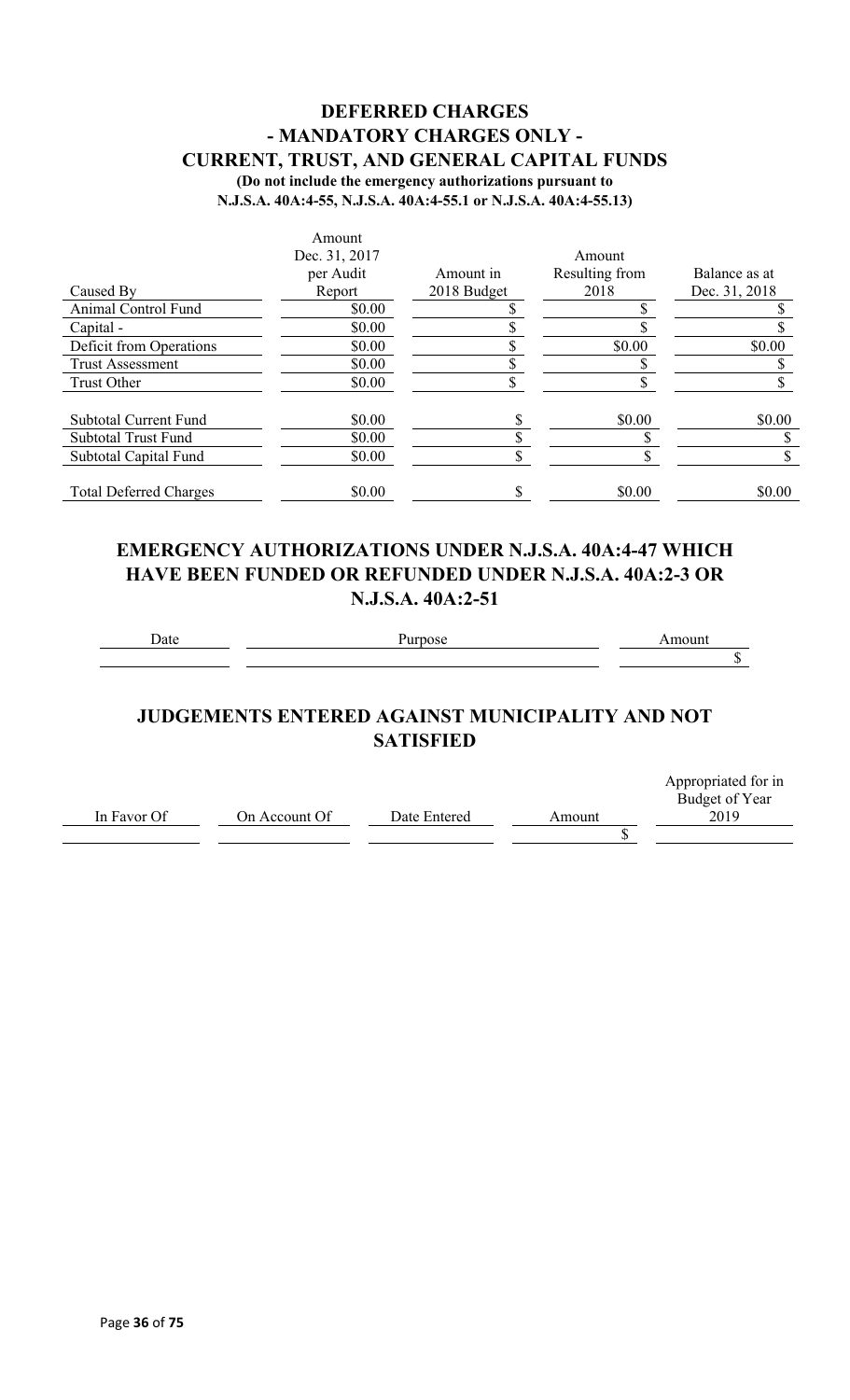**N.J.S.A. 40A:4-53 SPECIAL EMERGENCY** - TAX MAP; REVALUATION; MASTER PLAN; REVISION AND CODIFICATION OF ORDINANCES; DRAINAGE MAPS FOR FLOOD CONTROL; PRELIMINARY ENGINEERING STUDIES, ETC. FOR SANITARY SEWER SYSTEM; MUNICI- PAL CONSOLIDATION ACT; FLOOD OR HURRICANE DAMAGE.

| Date | Purpose | Amount<br>Authorized | Not Less Than 1/5<br>of Amount<br>Authorized* | Balance<br>Dec. 31, 2017 | By 2018 Budget | Reduced in 2018<br>Cancelled by<br>Resolution | Balance<br>Dec. 31, 2018 |
|------|---------|----------------------|-----------------------------------------------|--------------------------|----------------|-----------------------------------------------|--------------------------|
|      | Totals  |                      |                                               |                          |                |                                               |                          |

It is hereby certified that all outstanding "Special Emergency" appropriations have been adopted by the governing body in full compliance with N.J.S.A. 40A:4-53 et seq. and are recorded on this page.

> Allen Foster Chief Financial Officer

\* Not less than one-fifth (1/5) of amount authorized but not more than the amount shown in the column Balance Dec. 31, 2018 must be entered here and then raised in the 2019 budget.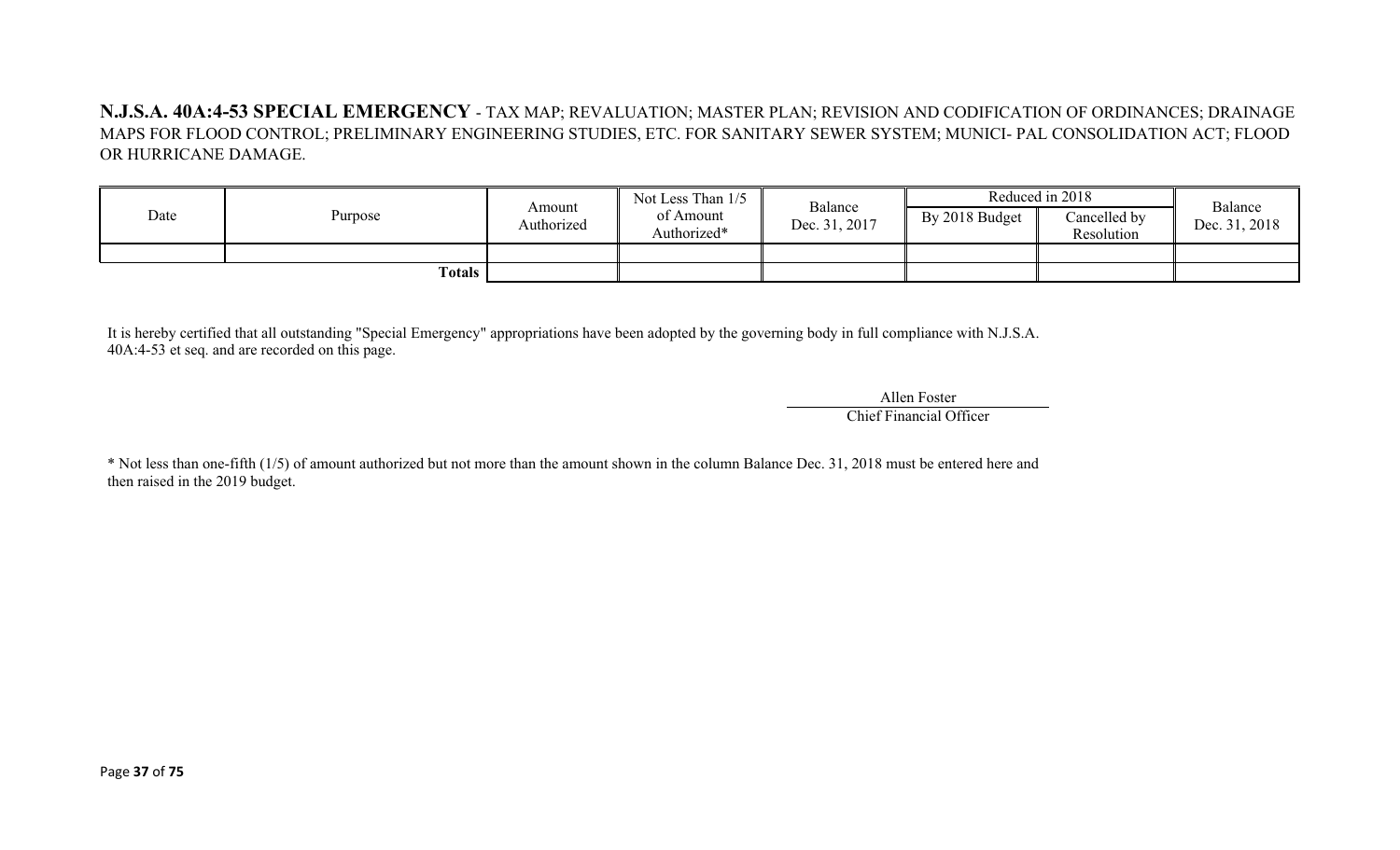### **N.J.S.A. 40A:4-55.1, ET SEQ., SPECIAL EMERGENCY - DAMAGE CAUSED TO ROADS/BRIDGES BY SNOW, ICE, FROST OR FLOOD N.J.S.A. 40A:4-55.13, ET SEQ., SPECIAL EMERGENCY - PUBLIC EXIGENCIES CAUSED BY CIVIL DISTURBANCES**

|      |         | Not Less Than 1/3    | Reduced in 2018          |                          | Balance        |                            |               |
|------|---------|----------------------|--------------------------|--------------------------|----------------|----------------------------|---------------|
| Date | Purpose | Amount<br>Authorized | of Amount<br>Authorized* | Balance<br>Dec. 31, 2017 | By 2018 Budget | Cancelled by<br>Resolution | Dec. 31, 2018 |
|      |         |                      |                          |                          |                |                            |               |
|      | Totals  |                      |                          |                          |                |                            |               |

It is hereby certified that all outstanding "Special Emergency" appropriations have been adopted by the governing body in full compliance with N.J.S.A. 40A:4-55 et seq. and N.J.S.A 40A:4-55.13 et seq. are recorded on this page.

> Allen Foster Chief Financial Officer

\* Not less than one-third (1/3) of amount authorized but not more than the amount shown in the column Balance Dec. 31, 2018 must be entered here and then raised in the 2019 budget.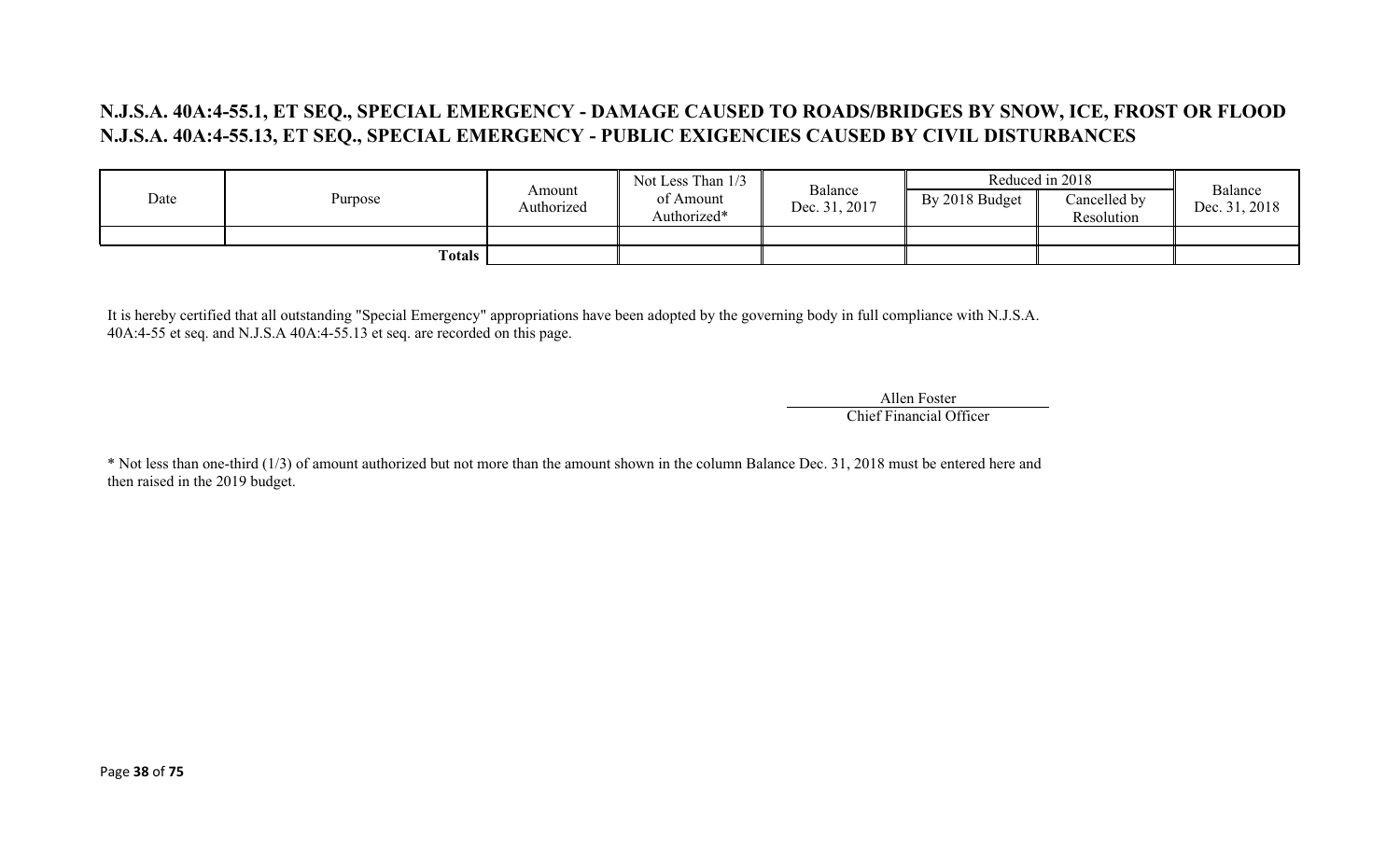### **SCHEDULE OF BONDS ISSUED AND OUTSTANDING AND 2019 DEBT SERVICE FOR BONDS MUNICIPAL GENERAL CAPITAL BONDS**

|                                              | Debit | Credit     | 2019 Debt Service |
|----------------------------------------------|-------|------------|-------------------|
| Cancelled (Debit)                            |       |            |                   |
| Issued (Credit)                              |       |            |                   |
| Outstanding January 1, CY (Credit)           |       | 0.00       |                   |
| Paid (Debit)                                 |       |            |                   |
| Outstanding Dec. 31, 2018                    |       | XXXXXXXXXX |                   |
|                                              |       |            |                   |
| 2019 Bond Maturities – General Capital Bonds |       |            |                   |
| 2019 Interest on Bonds                       |       |            |                   |

#### **ASSESSMENT SERIAL BONDS**

| Issued (Credit)                              |            |              |
|----------------------------------------------|------------|--------------|
| Outstanding January 1, CY (Credit)           | 0.00       |              |
| Paid (Debit)                                 |            |              |
| Outstanding Dec. 31, 2018                    | XXXXXXXXXX |              |
|                                              |            |              |
| 2019 Bond Maturities – General Capital Bonds |            | $\mathbf{s}$ |
| 2019 Interest on Bonds                       |            |              |

#### **LIST OF BONDS ISSUED DURING 2018**

| Purpose      | 2019 Maturity | Amount Issued | Date of<br>Issue | Interest<br>Rate |
|--------------|---------------|---------------|------------------|------------------|
|              |               |               |                  |                  |
| <b>Total</b> |               |               |                  |                  |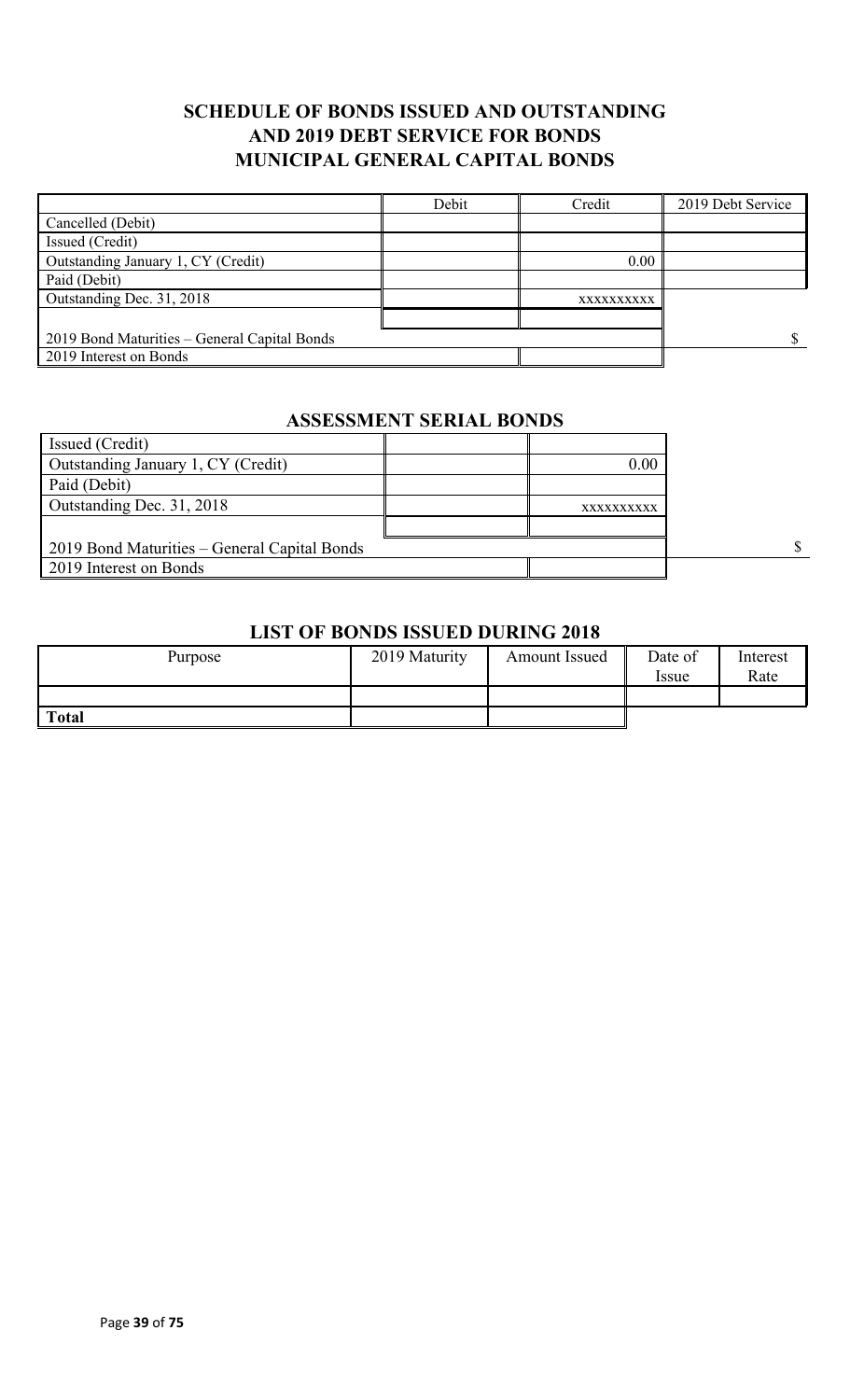## **SCHEDULE OF LOANS ISSUED AND OUTSTANDING**

## **AND 2019 DEBT SERVICE FOR LOANS MUNICIPAL GREEN ACRES TRUST LOAN**

|                                    | Debit | Credit      | 2019 Debt Service |
|------------------------------------|-------|-------------|-------------------|
| Issued (Credit)                    |       |             |                   |
| Outstanding January 1, CY (Credit) |       | 0.00        |                   |
| Paid (Debit)                       |       |             |                   |
| Outstanding Dec. 31,2018           |       | XXXXXXXXXXX |                   |
|                                    |       |             |                   |
| 2019 Loan Maturities               |       |             |                   |
| 2019 Interest on Loans             |       |             |                   |
| Total 2019 Debt Service for Loan   |       |             |                   |

#### **GREEN ACRES TRUST LOAN**

| Issued (Credit)                    |            |  |
|------------------------------------|------------|--|
| Outstanding January 1, CY (Credit) | 0.00       |  |
| Paid (Debit)                       |            |  |
| Outstanding Dec. 31,2018           | XXXXXXXXXX |  |
|                                    |            |  |
| 2019 Loan Maturities               |            |  |
| 2019 Interest on Loans             |            |  |
| Total 2019 Debt Service for Loan   |            |  |

#### **LIST OF LOANS ISSUED DURING 2018**

| Purpose      | 2019 Maturity | <b>Amount Issued</b> | Date of<br><i>Issue</i> | Interest<br>Rate |
|--------------|---------------|----------------------|-------------------------|------------------|
|              |               |                      |                         |                  |
| <b>Total</b> |               |                      |                         |                  |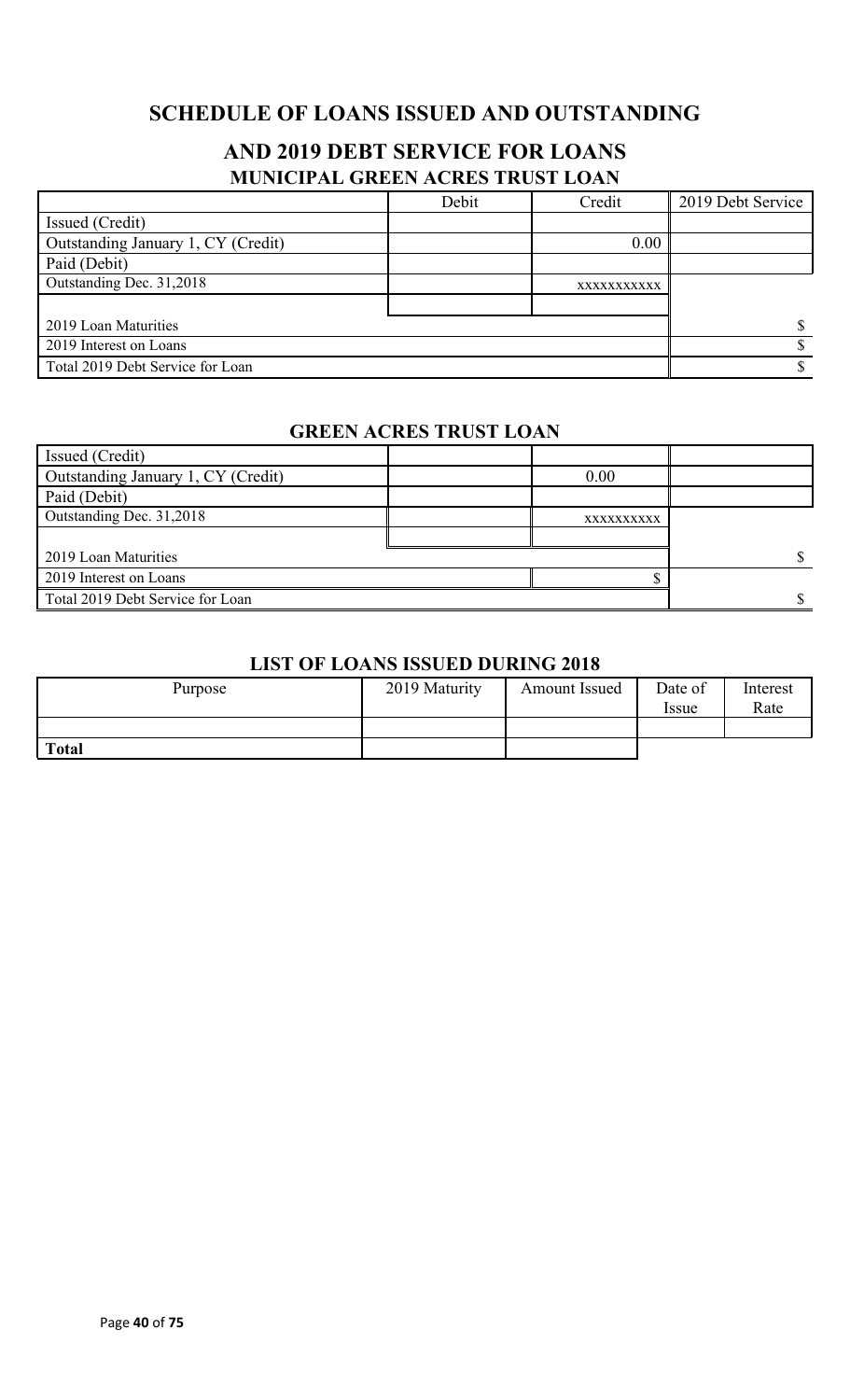## **SCHEDULE OF LOANS ISSUED AND OUTSTANDING AND 2018 DEBT SERVICE FOR LOANS**

|                             | Debit | Credit | Debt Service |
|-----------------------------|-------|--------|--------------|
| Outstanding January 1,      |       |        |              |
| Issued                      |       |        |              |
|                             |       |        |              |
|                             |       |        |              |
|                             |       |        |              |
| Paid                        |       |        |              |
| Outstanding December 31,    |       |        |              |
| Loan Maturities             |       |        |              |
| Interest on Loans           |       |        |              |
| Total Debt Service for Loan |       |        |              |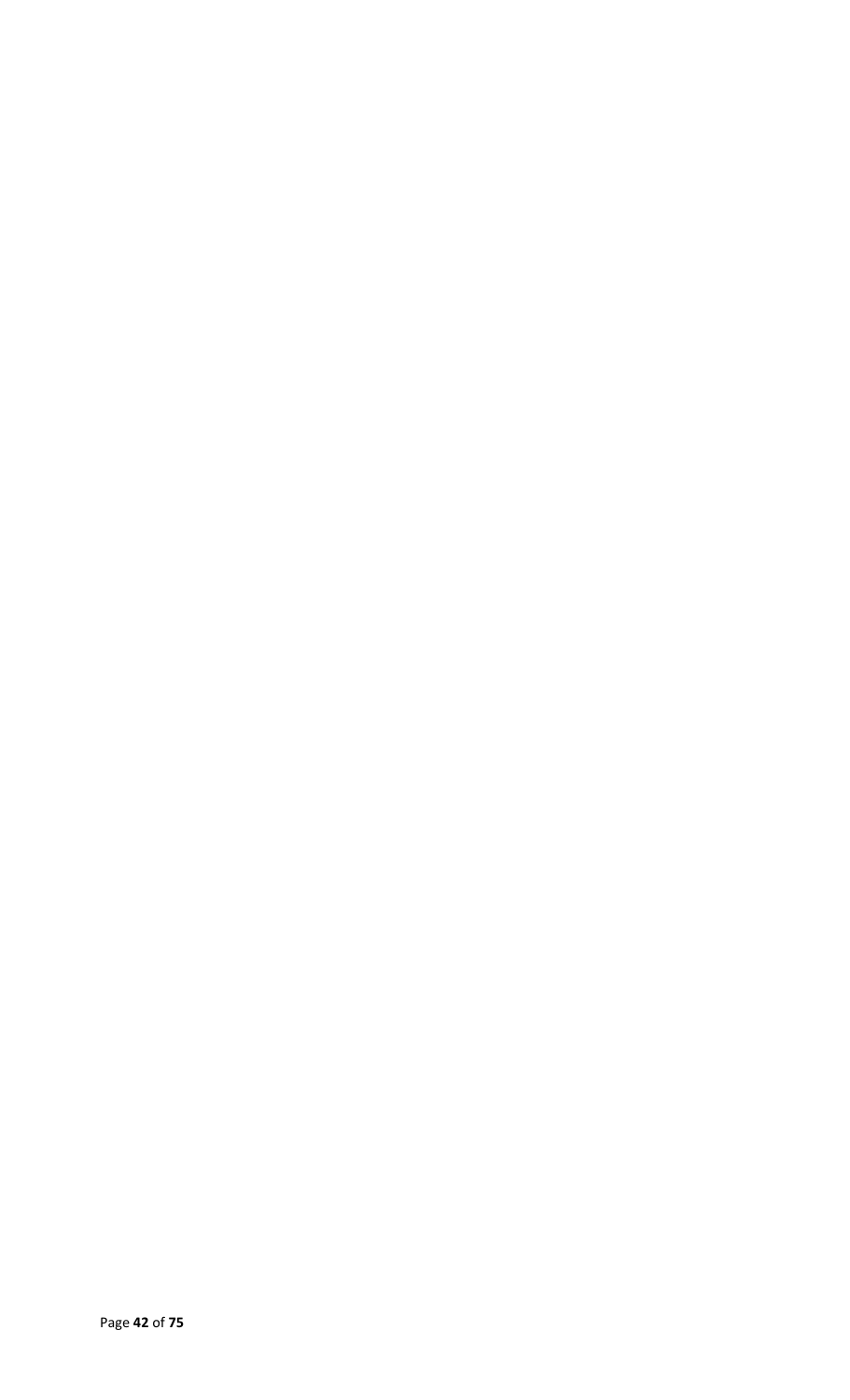## **SCHEDULE OF BONDS ISSUED AND OUTSTANDING**

### **AND 2019 DEBT SERVICE FOR BONDS TYPE I SCHOOL TERM BONDS**

|                                    | Debit | Credit     | 2019 Debt Service |
|------------------------------------|-------|------------|-------------------|
| Outstanding January 1, CY (Credit) |       | 0.00       |                   |
| Paid (Debit)                       |       |            |                   |
| Outstanding Dec. 31, 2018          |       | XXXXXXXXXX |                   |
|                                    |       |            |                   |
| 2019 Bond Maturities – Term Bonds  |       |            |                   |
| 2019 Interest on Bonds             |       |            |                   |

#### **TYPE I SCHOOL SERIAL BOND**

| Issued (Credit)                               |            |  |
|-----------------------------------------------|------------|--|
| Outstanding January 1, CY (Credit)            | 0.00       |  |
| Paid (Debit)                                  |            |  |
| Outstanding Dec. 31, 2018                     | XXXXXXXXXX |  |
|                                               |            |  |
| 2019 Interest on Bonds                        |            |  |
| 2019 Bond Maturities - Serial Bonds           |            |  |
| Total "Interest on Bonds – Type 1 School Debt |            |  |
| Service"                                      |            |  |

### **LIST OF BONDS ISSUED DURING 2018**

| Purpose      | 2019 Maturity -01 | Amount Issued -02 | Date of<br><i>ssue</i> | Interest<br>Rate |
|--------------|-------------------|-------------------|------------------------|------------------|
|              |                   |                   |                        |                  |
| <b>Total</b> |                   |                   |                        |                  |

#### **2019 INTEREST REQUIREMENT – CURRENT FUND DEBT ONLY**

| Outstanding   | 2019 Interest |
|---------------|---------------|
| Dec. 31, 2018 | Requirement   |
|               |               |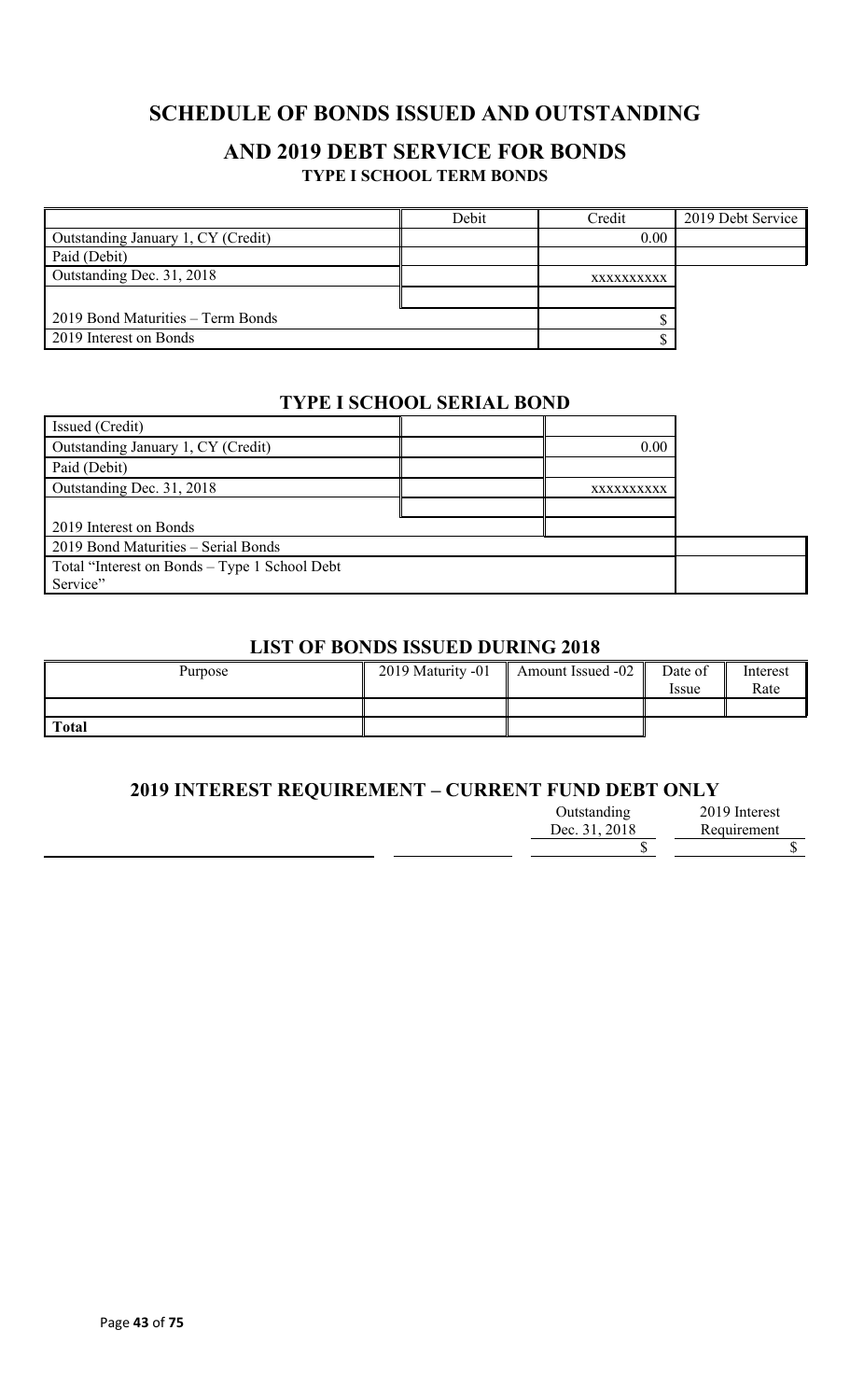### **DEBT SERVICE FOR NOTES (OTHER THAN ASSESSMENT NOTES)**

|                           | <b>Original Amount</b> | Original Date of | Amount of Note               |                  |                  | 2019 Budget Requirement |              | Interest                     |
|---------------------------|------------------------|------------------|------------------------------|------------------|------------------|-------------------------|--------------|------------------------------|
| Title or Purpose of Issue | Issued                 | Issue            | Outstanding<br>Dec. 31, 2018 | Date of Maturity | Rate of Interest | For Principal           | For Interest | Computed to<br>(Insert Date) |
|                           |                        |                  |                              |                  |                  |                         |              |                              |
|                           |                        | XXXXXXXXXX       |                              | XXXXXXXXXX       | XXXXXXXXXX       |                         |              | XXXXXXXXXX I                 |

Memo: Type I School Notes should be separately listed and totaled.

Memo: Refunding Bond Anticipation Notes should be separately listed and totaled.

\* " Original Date of Issue" refers to the date when the first money was borrowed for a particular improvement, not the renewal date of subsequent notes which were issued.

All notes with an original date of issue of 2016 or prior require one legally payable installment to be budgeted if it is contemplated that such notes will be renewed in 2019 or written intent of permanent financing submitted with statement.

\*\* If interest on notes is financed by ordinance, designate same, otherwise an amount must be included in this column.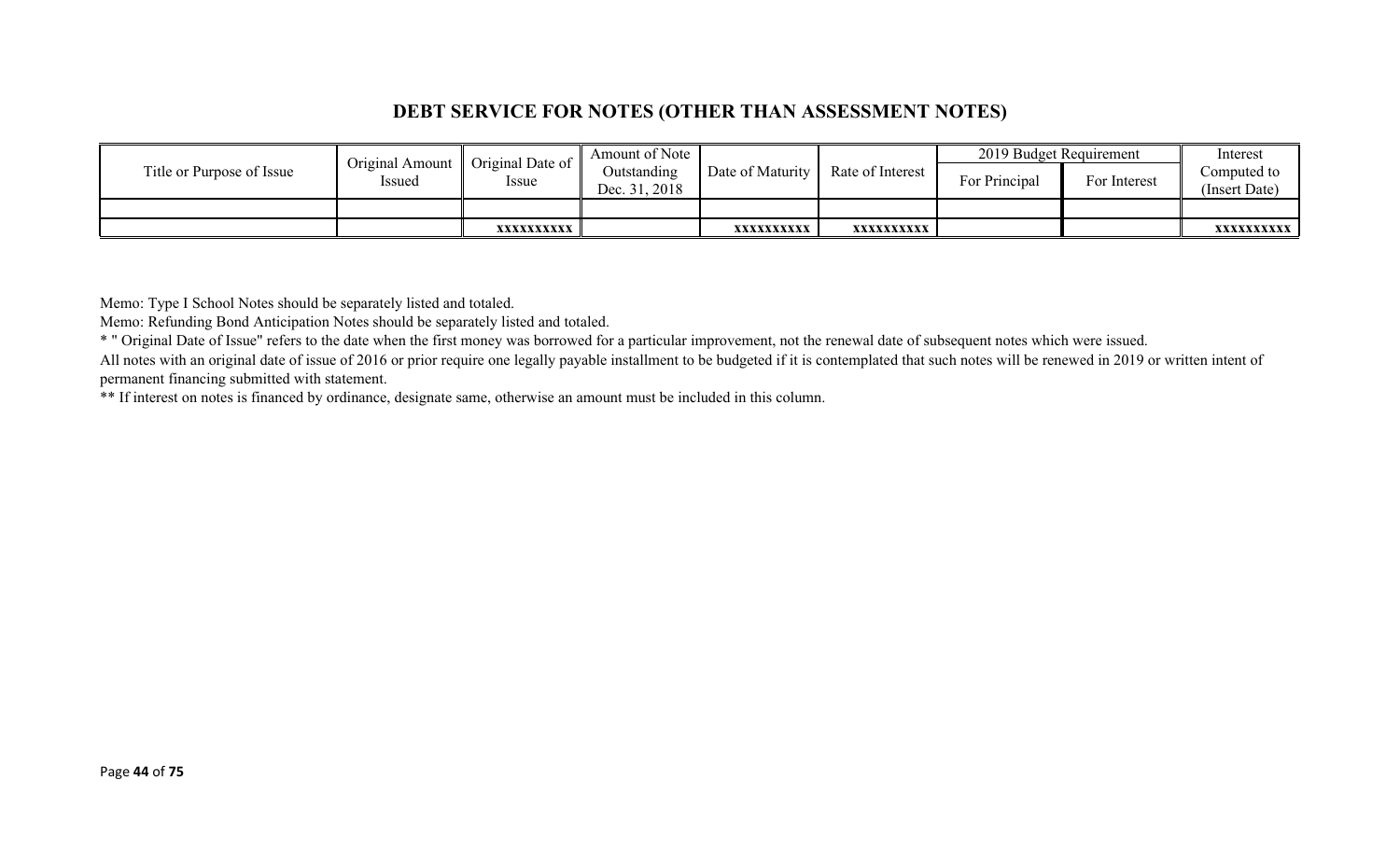### **DEBT SERVICE SCHEDULE FOR ASSESSMENT NOTES**

|                           |                           |                                 | Amount of                            |                  |                  | 2019 Budget Requirement |              | Interest                     |
|---------------------------|---------------------------|---------------------------------|--------------------------------------|------------------|------------------|-------------------------|--------------|------------------------------|
| Title or Purpose of Issue | Original Amount<br>Issued | Original Date of<br><i>ssue</i> | Note<br>Outstanding<br>Dec. 31, 2018 | Date of Maturity | Rate of Interest | For Principal           | For Interest | Computed to<br>(Insert Date) |
|                           |                           |                                 |                                      |                  |                  |                         |              |                              |
|                           |                           | XXXXXXXXXX                      |                                      | XXXXXXXXXX       | xxxxxxxxxx       |                         |              | <b>XXXXXXXXXX</b>            |

Assessment Notes with an original date of issue of December 31, 2016 or prior must be appropriated in full in the 2019 Dedicated Assessment Budget or written intent of permanent financing submitted with statement.

\*\*Interest on Assessment Notes must be included in the Current Fund Budget appropriation "Interest on Notes".

(Do not crowd - add additional sheets)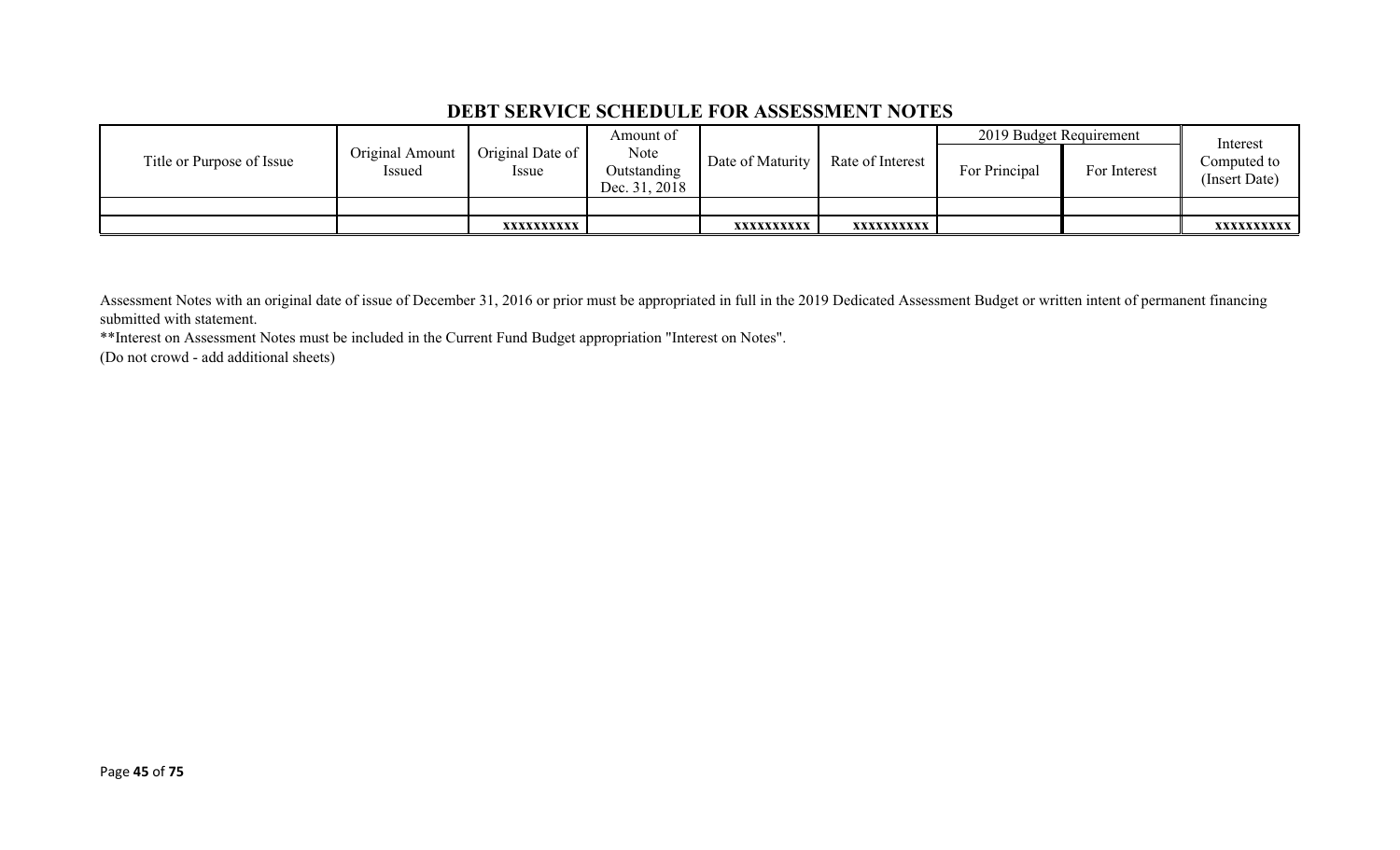# **SCHEDULE OF CAPITAL LEASE PROGRAM OBLIGATIONS**

| Purpose                                      | Amount of Obligation             | 2019 Budget Requirement |                   |  |
|----------------------------------------------|----------------------------------|-------------------------|-------------------|--|
|                                              | $\Box$ Outstanding Dec. 31, 2018 | For Principal           | For Interest/Fees |  |
| Leases approved by LFB after July 1, 2007    |                                  |                         |                   |  |
|                                              |                                  |                         |                   |  |
| Subtotal                                     |                                  |                         |                   |  |
| Leases approved by LFB prior to July 1, 2007 |                                  |                         |                   |  |
|                                              |                                  |                         |                   |  |
| Subtotal                                     |                                  |                         |                   |  |
| <b>Total</b>                                 |                                  |                         |                   |  |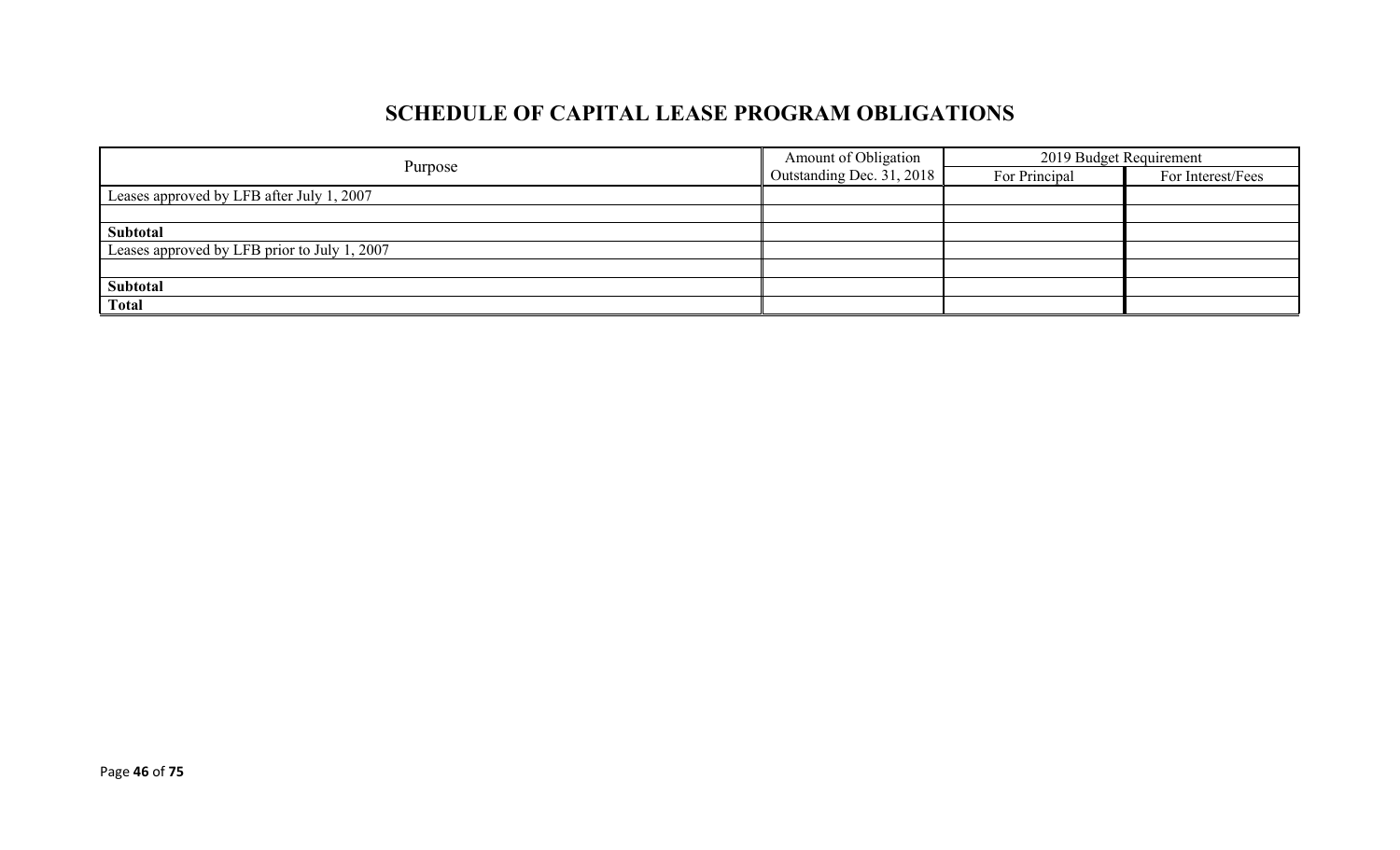# **SCHEDULE OF IMPROVEMENT AUTHORIZATIONS (GENERAL CAPITAL FUND)**

| <b>IMPROVEMENTS</b>                                                                   |            | Balance – January 1, 2018 |                        | Refunds,                     |              |                            |           | Balance – December 31, 2018 |
|---------------------------------------------------------------------------------------|------------|---------------------------|------------------------|------------------------------|--------------|----------------------------|-----------|-----------------------------|
| Specify each authorization by purpose.<br>Do not merely designate by a code<br>number | Funded     | Unfunded                  | 2018<br>Authorizations | Transfers, &<br>Encumbrances | Expended     | Authorizations<br>Canceled | Funded    | Unfunded                    |
| Acquisition of Various Real Property &<br>Equipment 621                               | 15,409.26  | 0.00                      |                        |                              |              | 15,409.26                  |           |                             |
| East Point Shoreline Erosion Control<br>611                                           | 21,660.27  | 0.00                      |                        |                              |              | 21,660.27                  |           |                             |
| Preparation of Landfill Closure 373                                                   | 63,555.00  | 0.00                      |                        |                              |              |                            | 63,555.00 |                             |
| Purchase of Dump Truck 653                                                            | ,222.00    | 0.00                      |                        |                              |              | 1,222.00                   |           |                             |
| Thompson's Beach Restoration Project<br>610                                           | 28,042.50  | 0.00                      |                        |                              |              | 28,042.50                  |           |                             |
| Various Road Improvements 643                                                         | 0.00       | 563,040.15                |                        |                              | 165, 135. 71 |                            |           | 397,904.44                  |
| <b>Total</b>                                                                          | 129,889.03 | 563,040.15                |                        |                              | 165, 135. 71 | 66,334.03                  | 63,555.00 | 397,904.44                  |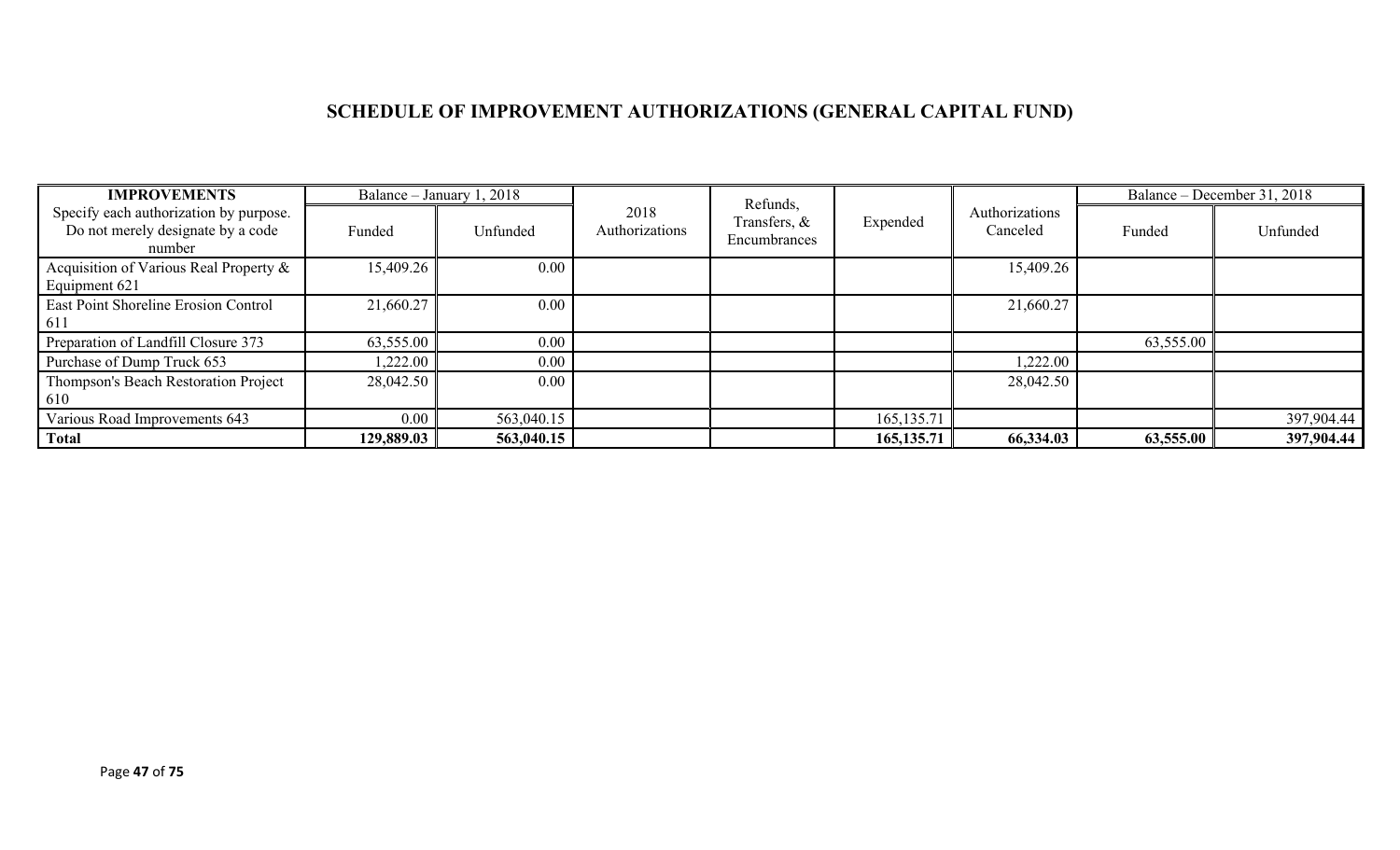## **GENERAL CAPITAL FUND SCHEDULE OF CAPITAL IMPROVEMENT FUND**

|                                                               | Debit      | Credit     |
|---------------------------------------------------------------|------------|------------|
| Appropriated to Finance Improvement Authorizations (Debit)    |            |            |
| Balance January 1, CY (Credit)                                |            | 356,784.74 |
| Improvement Authorizations Canceled (financed in whole by the |            |            |
| Capital Improvement Fund) (Credit)                            |            | 16,631.26  |
| Received from CY Budget Appropriation * (Credit)              |            | 75,000.00  |
| Balance December 31, 2018                                     | 448,416.00 | XXXXXXXXXX |
|                                                               |            |            |
|                                                               | 448,416.00 | 448,416.00 |

\* The full amount of the 2018 budget appropriation should be transferred to this account unless the balance of the appropriation is to be permitted to lapse.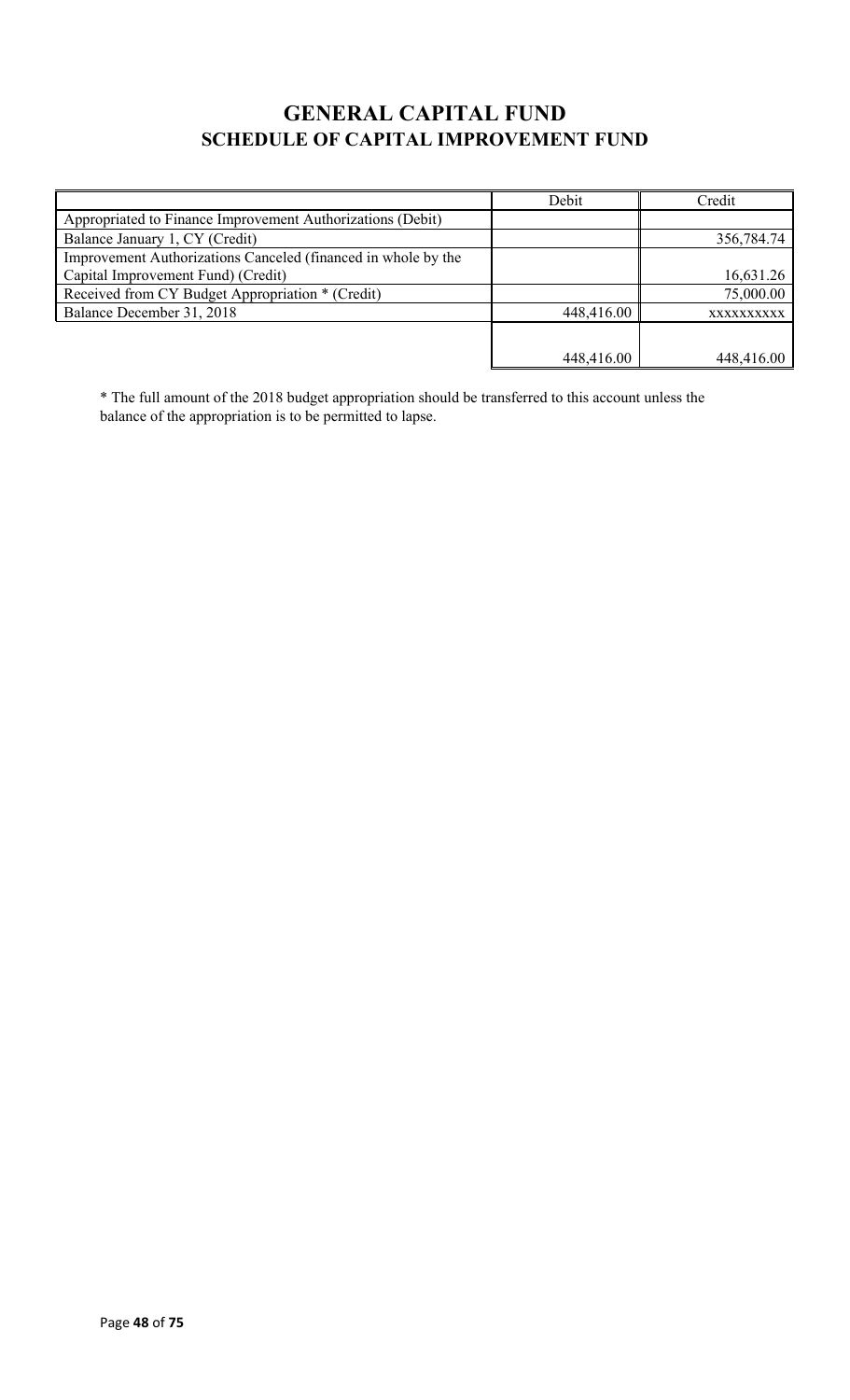## **GENERAL CAPITAL FUND SCHEDULE OF DOWN PAYMENTS ON IMPROVEMENTS**

|                                                            | Debit | Credit     |
|------------------------------------------------------------|-------|------------|
| Appropriated to Finance Improvement Authorizations (Debit) |       |            |
| Balance January 1, CY (Credit)                             |       | 0.00       |
| Received from CY Budget Appropriation * (Credit)           |       |            |
| Received from CY Emergency Appropriation * (Credit)        |       |            |
| Balance December 31, 2018                                  |       | XXXXXXXXXX |
|                                                            |       |            |
|                                                            |       |            |

\*The full amount of the 2018 appropriation should be transferred to this account unless the balance of the appropriation is permitted to lapse.

### **CAPITAL IMPROVEMENTS AUTHORIZED IN 2018 AND DOWN PAYMENTS (N.J.S.A. 40A:2-11) GENERAL CAPITAL FUND ONLY**

| Purpose      | Amount<br>Appropriated | <b>Total Obligations</b><br>Authorized | Down Payment<br>Provided by<br>Ordinance | Amount of Down<br>Payment in<br>Budget of 2018 or<br>Prior Years |
|--------------|------------------------|----------------------------------------|------------------------------------------|------------------------------------------------------------------|
|              |                        |                                        |                                          |                                                                  |
| <b>Total</b> |                        |                                        |                                          |                                                                  |

NOTE - Where amount in column "Down Payment Provided by Ordinance" is **LESS** than 5% of amount in column "Total Obligations Authorized", explanation must be made part of or attached to this sheet.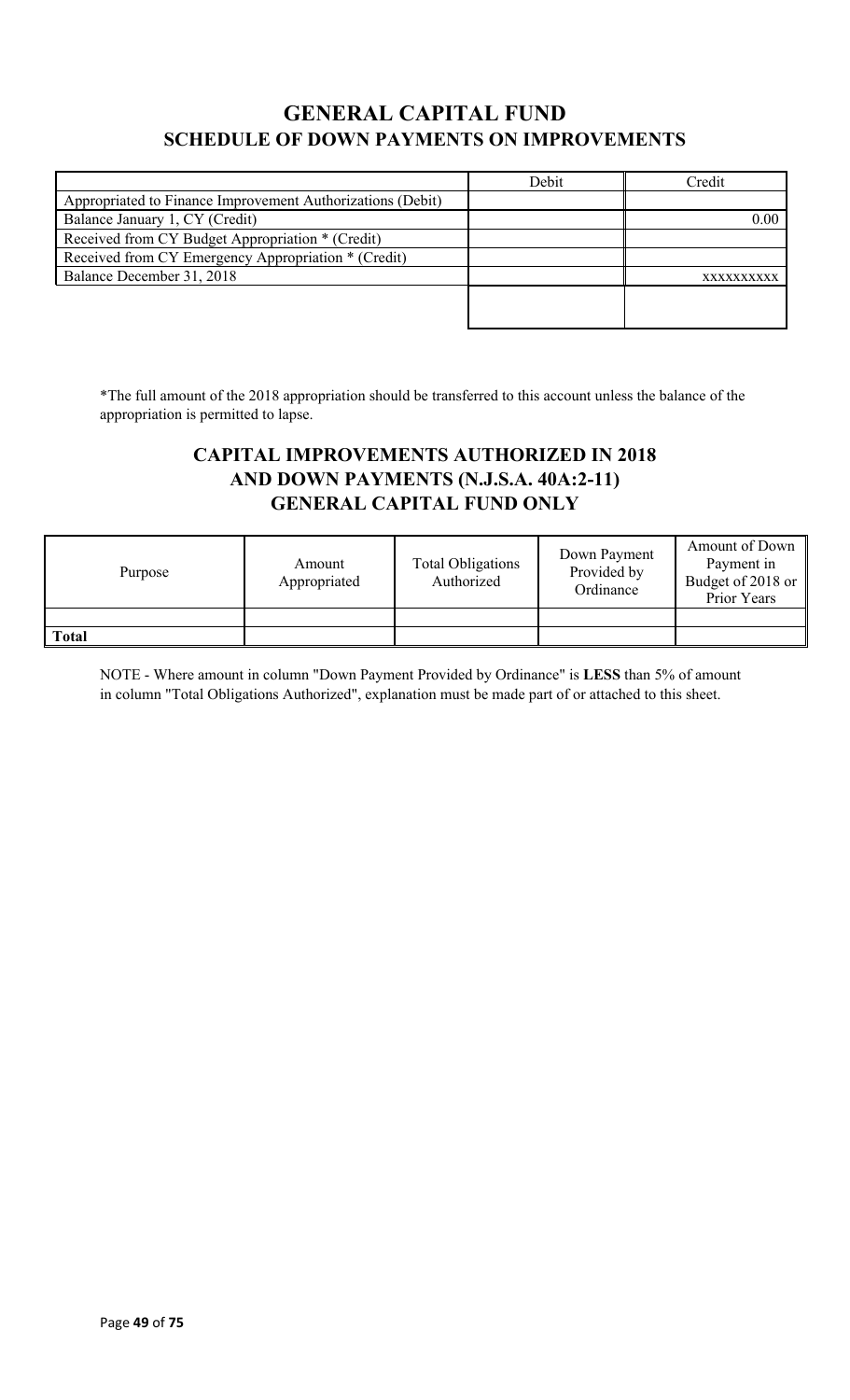### **GENERAL CAPITAL FUND STATEMENT OF CAPITAL SURPLUS YEAR – 2018**

|                                                            |  | Debit     | Credit     |
|------------------------------------------------------------|--|-----------|------------|
| Appropriated to CY Budget Revenue (Debit)                  |  |           |            |
| Appropriated to Finance Improvement Authorizations (Debit) |  |           |            |
| Balance January 1, CY (Credit)                             |  |           | 8,404.38   |
| Funded Improvement Authorizations Canceled (Credit)        |  |           | 49,702.77  |
| Miscellaneous - Premium on Sale of Serial Bonds (Credit)   |  |           |            |
| Premium on Sale of Bonds (Credit)                          |  |           |            |
| Balance December 31, 2018                                  |  | 58,107.15 | XXXXXXXXXX |
|                                                            |  | 58,107.15 | 58,107.15  |

### **BONDS ISSUED WITH A COVENANT OR COVENANTS**

- 1. Amount of Serial Bonds Issued Under Provisions of Chapter 233, P.L. 1944, Chapter 268, P.L. 1944, Chapter 428, P.L. 1943 or Chapter 77, Article VI-A, P.L. 1945, with Covenant or Covenants; Outstanding December 31, 2018
- 2. Amount of Cash in Special Trust Fund as of December 31, 2018(Note A)
- 3. Amount of Bonds Issued Under Item 1 Maturing in 2019
- 4. Amount of Interest on Bonds with a Covenant - 2019 Requirement
- 5. Total of 3 and 4 Gross Appropriation
- 6. Less Amount of Special Trust Fund to be Used
- 7. Net Appropriation Required

**NOTE A** - This amount to be supported by confirmation from bank or banks

Footnote: Any formula other than the one shown above and required to be used by covenant or covenants is to be attached here to item 5 must be shown as an item of appropriation, short extended, with Item 6 shown directly following as a deduction and with the amount of Item 7 extended into the 2019 appropriation column.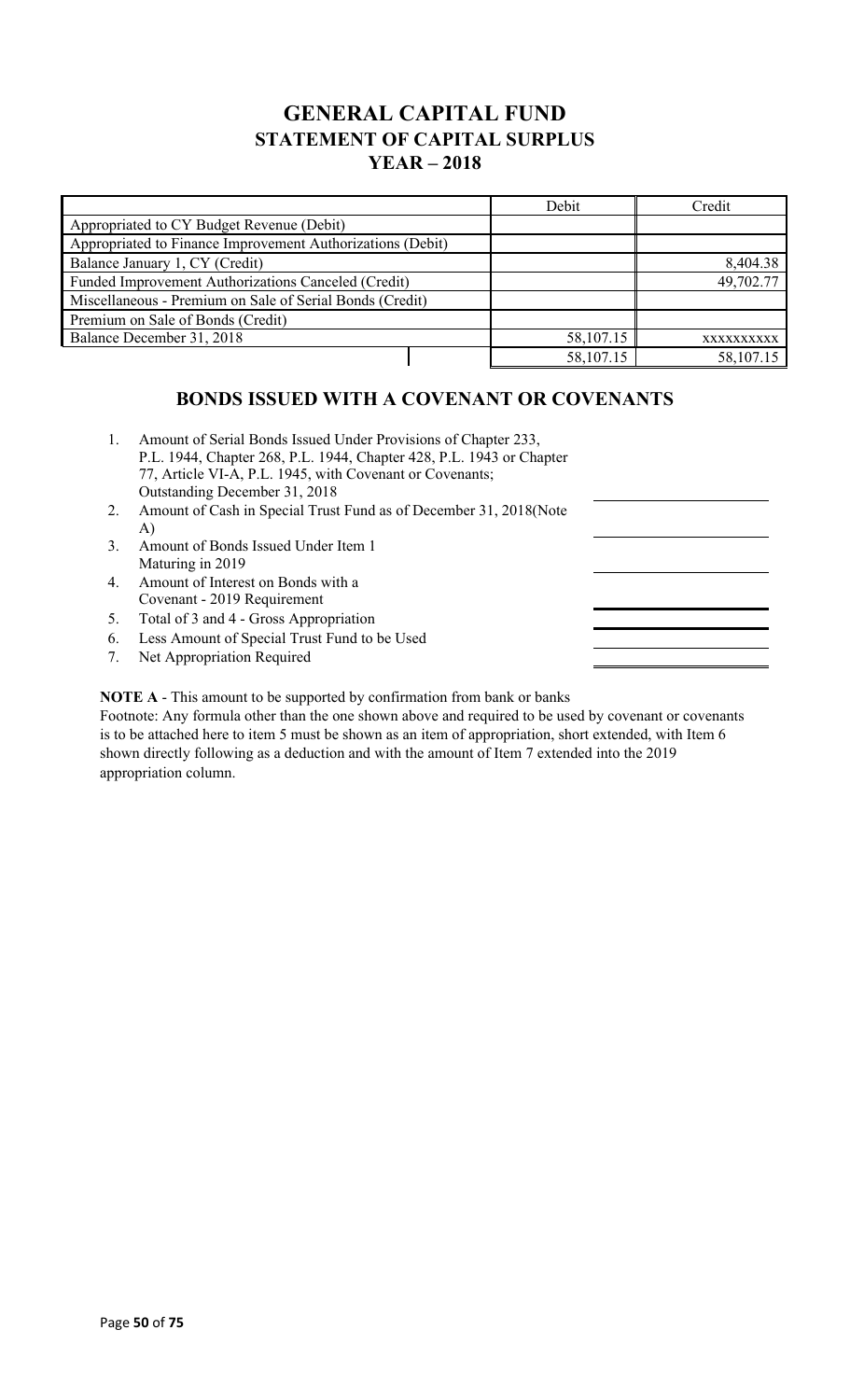### **MUNICIPALITIES ONLY IMPORTANT!**

*This Sheet Must Be Completely Filled in or the Statement Will Be Considered Incomplete* **(N.J.S.A.52:27BB-55 as Amended by Chap. 211, P.L 1981)**

| А.                                                                                                 |              |              |
|----------------------------------------------------------------------------------------------------|--------------|--------------|
| 1. Total Tax Levy for the Year 2018 was                                                            |              | 8,162,834.27 |
| 2. Amount of Item 1 Collected in 2018 $(*)$                                                        | 7,647,330.26 |              |
| 3. Seventy (70) percent of Item 1                                                                  |              | 5,713,983.99 |
| (*) Including prepayments and overpayments applied.                                                |              |              |
|                                                                                                    |              |              |
| В.                                                                                                 |              |              |
| 1. Did any maturities of bonded obligations or notes fall due during the year 2018?                |              |              |
| Answer YES or NO:                                                                                  |              |              |
| 2. Have payments been made for all bonded obligations or notes due on or before December 31, 2018? |              |              |
| Answer YES or NO:                                                                                  | Yes          |              |
| If answer is "NO" give details                                                                     |              |              |
|                                                                                                    |              |              |

#### **NOTE: If answer to Item B1 is YES, then Item B2 must be answered**

| C.                                                                                                  |        |              |              |
|-----------------------------------------------------------------------------------------------------|--------|--------------|--------------|
| Does the appropriation required to be included in the 2019 budget for the liquidation of all bonded |        |              |              |
| obligations or notes exceed 25% of the total of appropriations for operating purposes in the        |        |              |              |
| budget for the year just ended?                                                                     |        |              |              |
| Answer YES or NO:                                                                                   |        | <u>No</u>    |              |
|                                                                                                     |        |              |              |
| D.                                                                                                  |        |              |              |
| 1. Cash Deficit 2017                                                                                |        |              | 0.00         |
| 2.4% of 2017 Tax Levy for all purposes:                                                             | Levy   |              |              |
| 3. Cash Deficit 2018                                                                                |        |              |              |
| 4.4% of 2018 Tax Levy for all purposes:                                                             | Levy   |              | 0.00         |
|                                                                                                     |        |              |              |
| E.                                                                                                  |        |              |              |
| Unpaid                                                                                              | 2017   | 2018         | Total        |
| 1. State Taxes                                                                                      | \$0.00 |              |              |
| 2. County Taxes                                                                                     | \$0.00 | \$3,767.75   | \$3,767.75   |
| 3. Amounts due Special                                                                              |        |              |              |
| Districts                                                                                           | \$0.00 | \$0.00       | \$0.00       |
| 4. Amounts due School                                                                               |        |              |              |
| Districts for Local School Tax                                                                      | \$0.00 | \$543,406.12 | \$543,406.12 |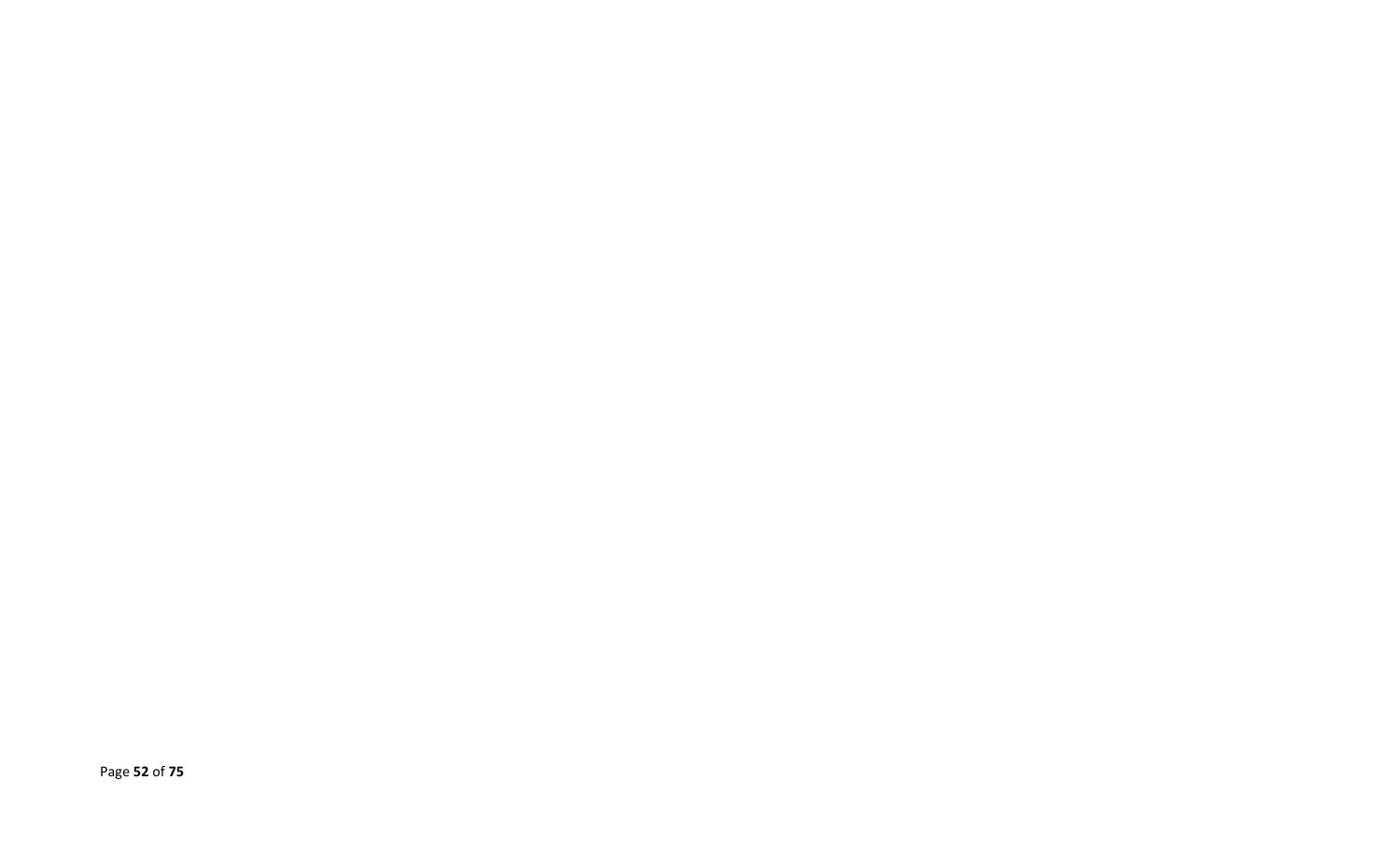#### UTILITIES ONLY

Note: If no "utility fund" existed on the books of account and if no utility was owned and operated by the municipality during the year , please observe instructions of Sheet 2.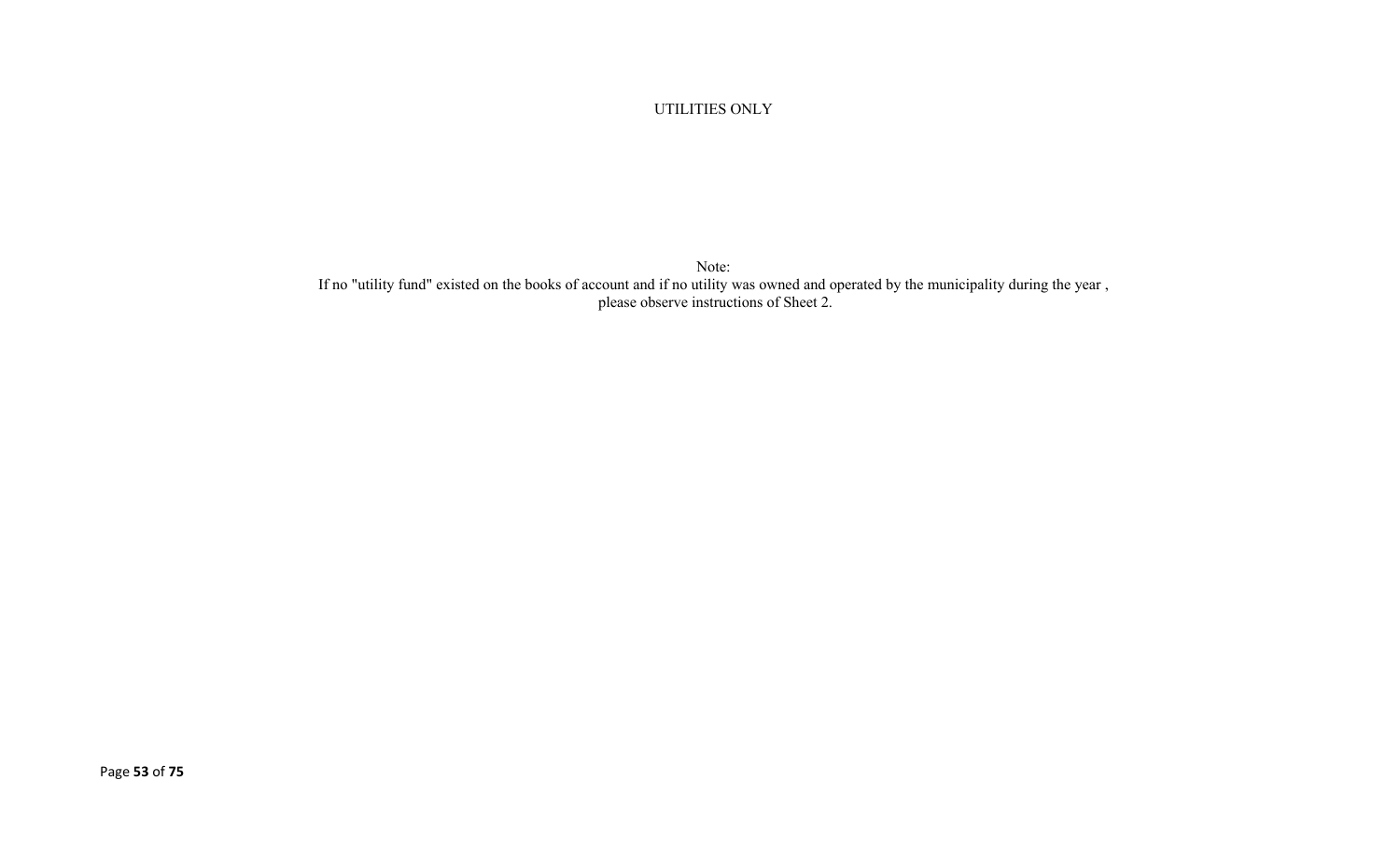#### **Balance Sheet - Utility Operating Fund Assets AS OF DECEMBER 31,**

| Cash:                  |  |
|------------------------|--|
| Investments:           |  |
| Accounts Receivable:   |  |
| Interfunds Receivable: |  |
| Deferred Charges       |  |
|                        |  |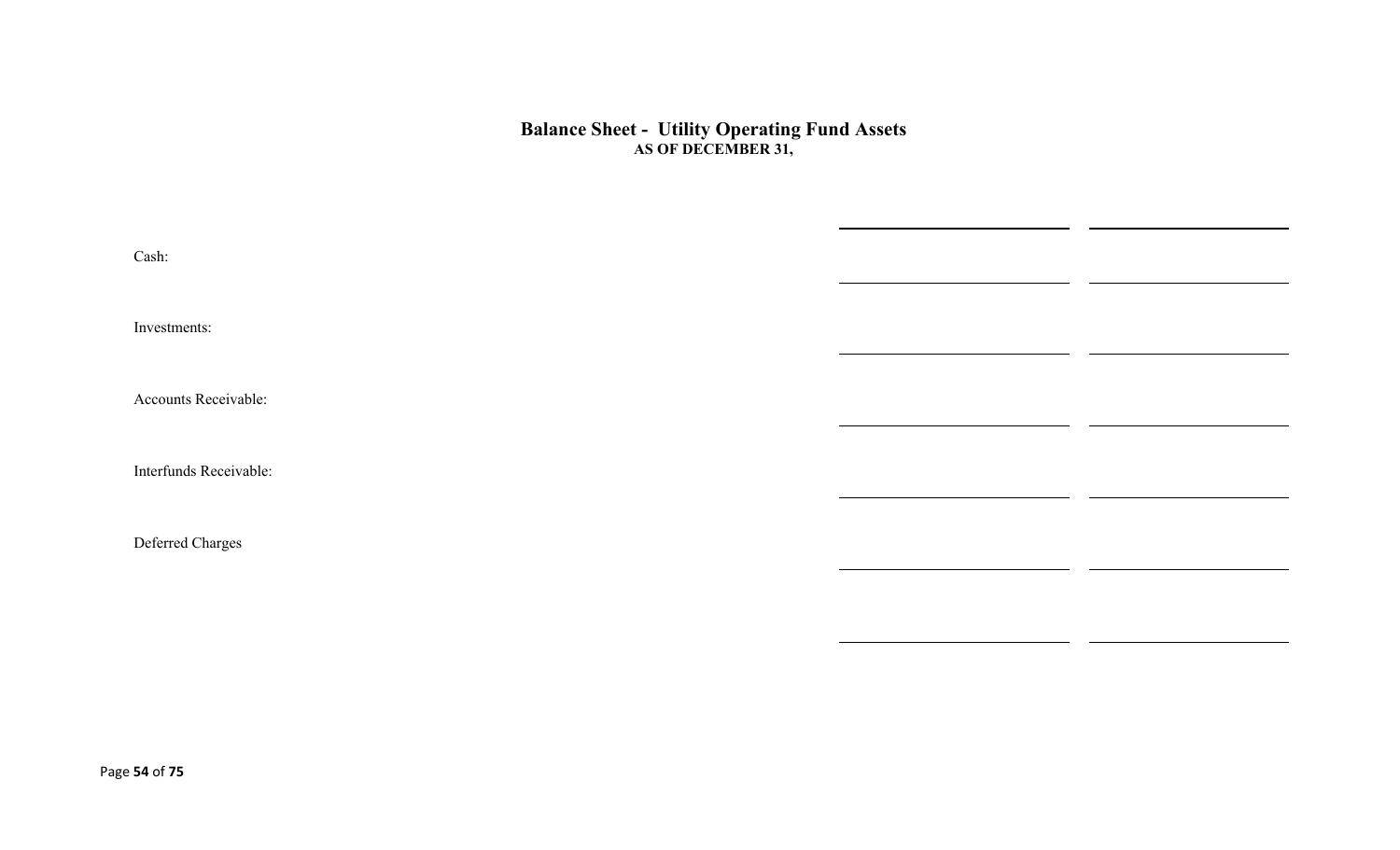#### **Balance Sheet - Utility Operating Fund Liabilities, Reserves & Fund Balance AS OF DECEMBER 31,**

Liabilities:

Fund Balance: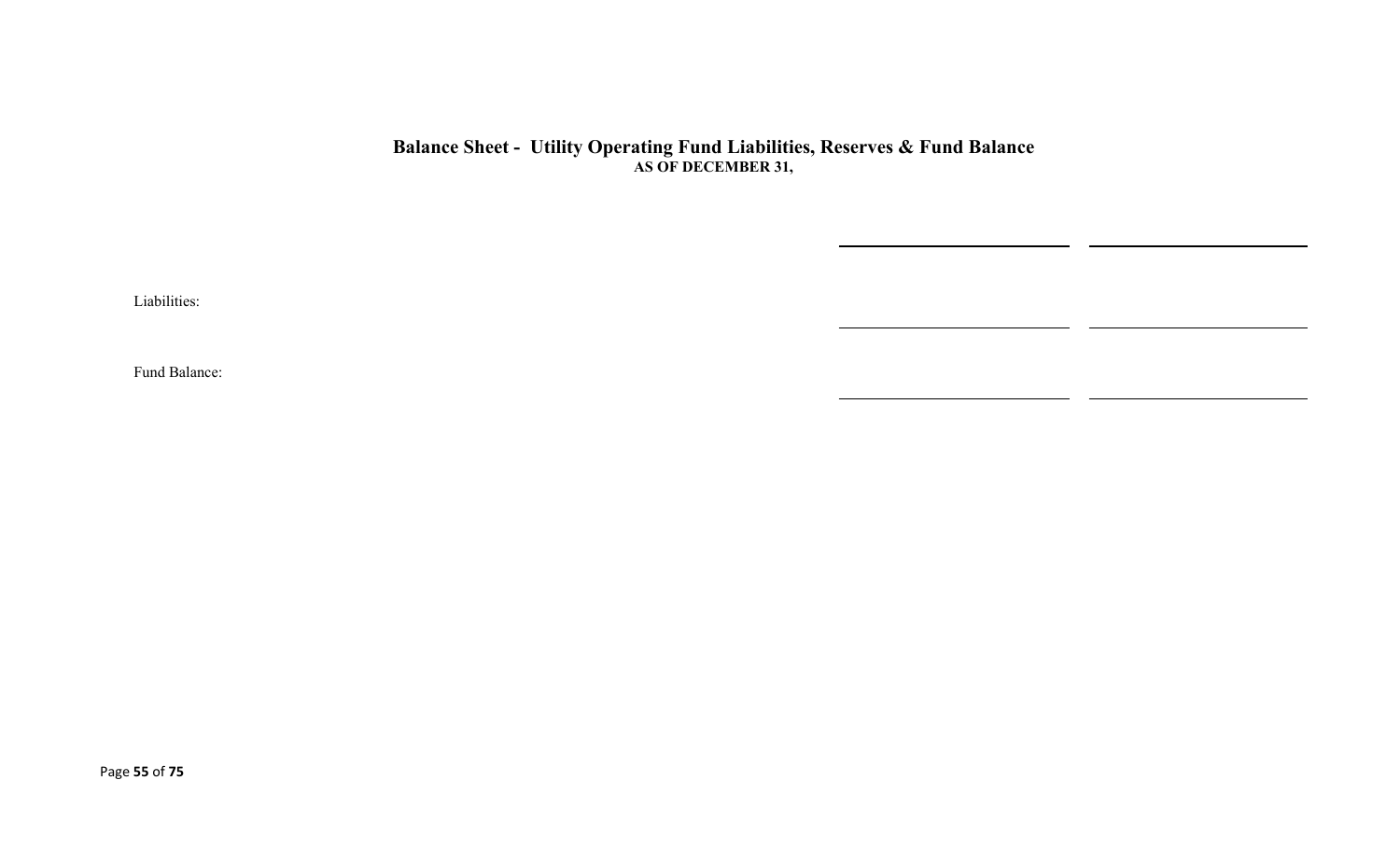#### **Balance Sheet - Utility Capital Fund Assets AS OF DECEMBER 31,**

 $\overline{\phantom{0}}$ 

Cash:

Accounts Receivable: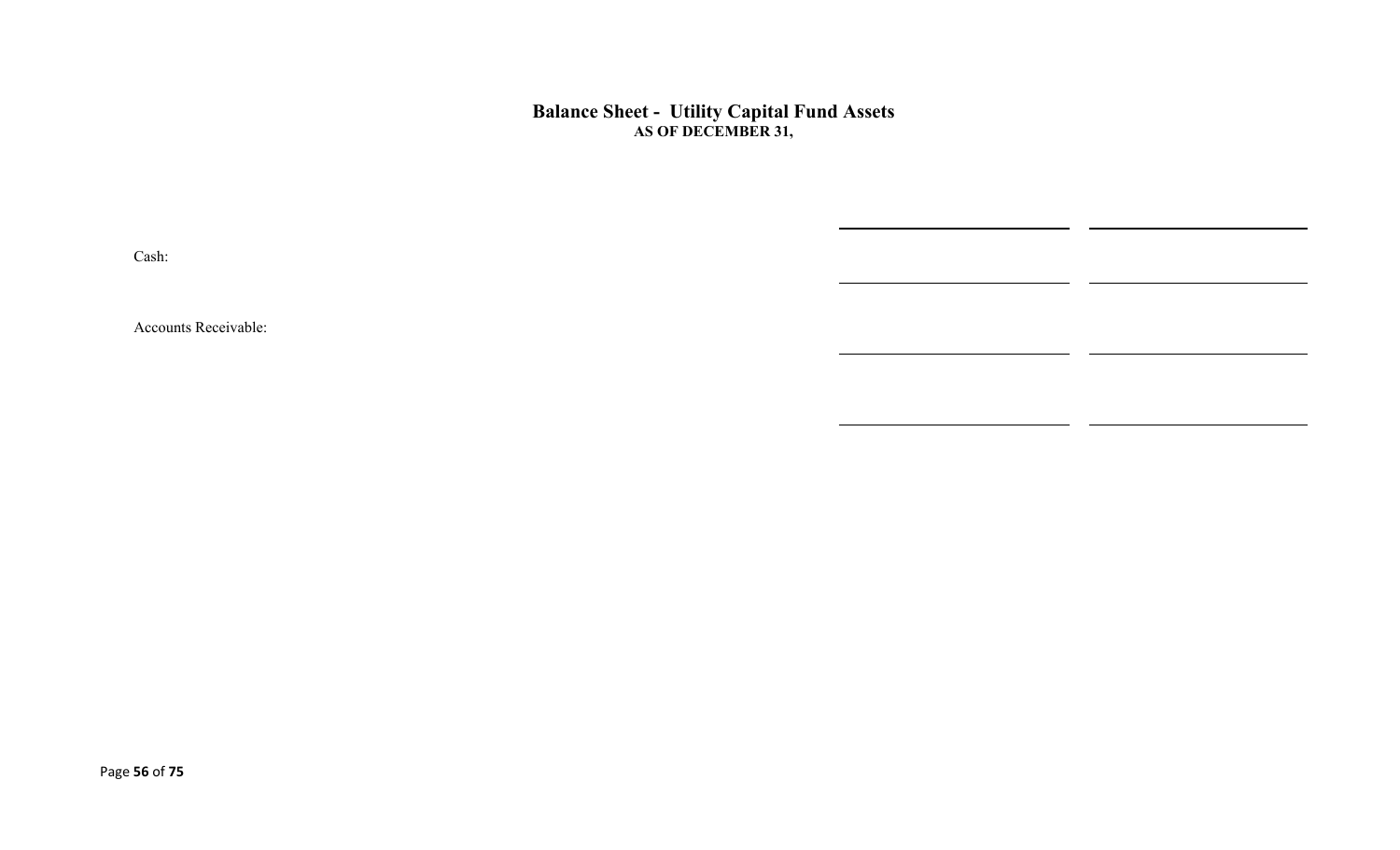#### **Balance Sheet - Utility Capital Fund Liabilities, Reserves & Fund Balance AS OF DECEMBER 31,**

 $\overline{\phantom{0}}$ 

Liabilities:

Fund Balance: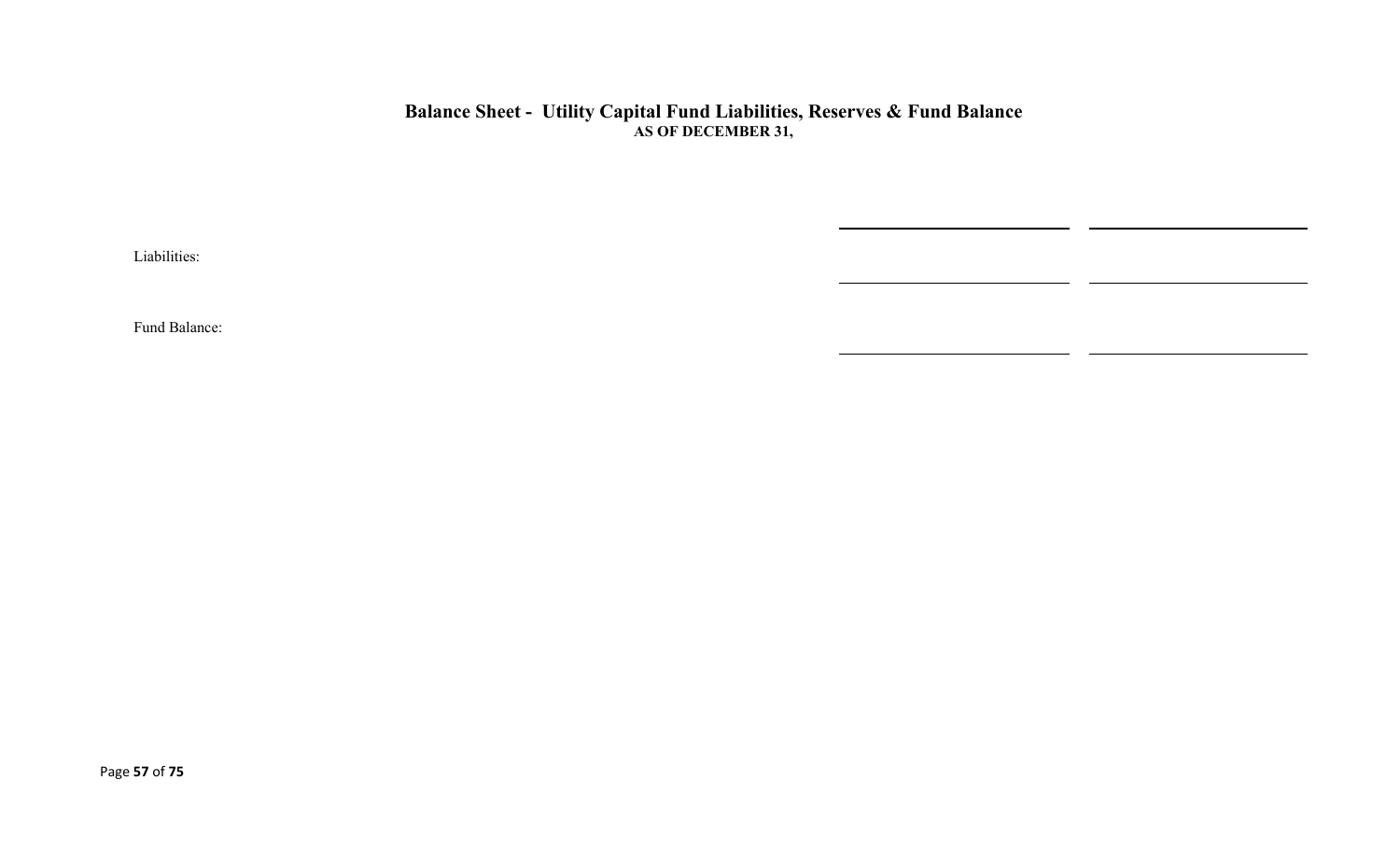**Balance Sheet - Utility Assessment Fund AS OF DECEMBER 31,** 

Assets:

Liabilities and Reserves:

Liabilities, Reserves, and Fund Balance: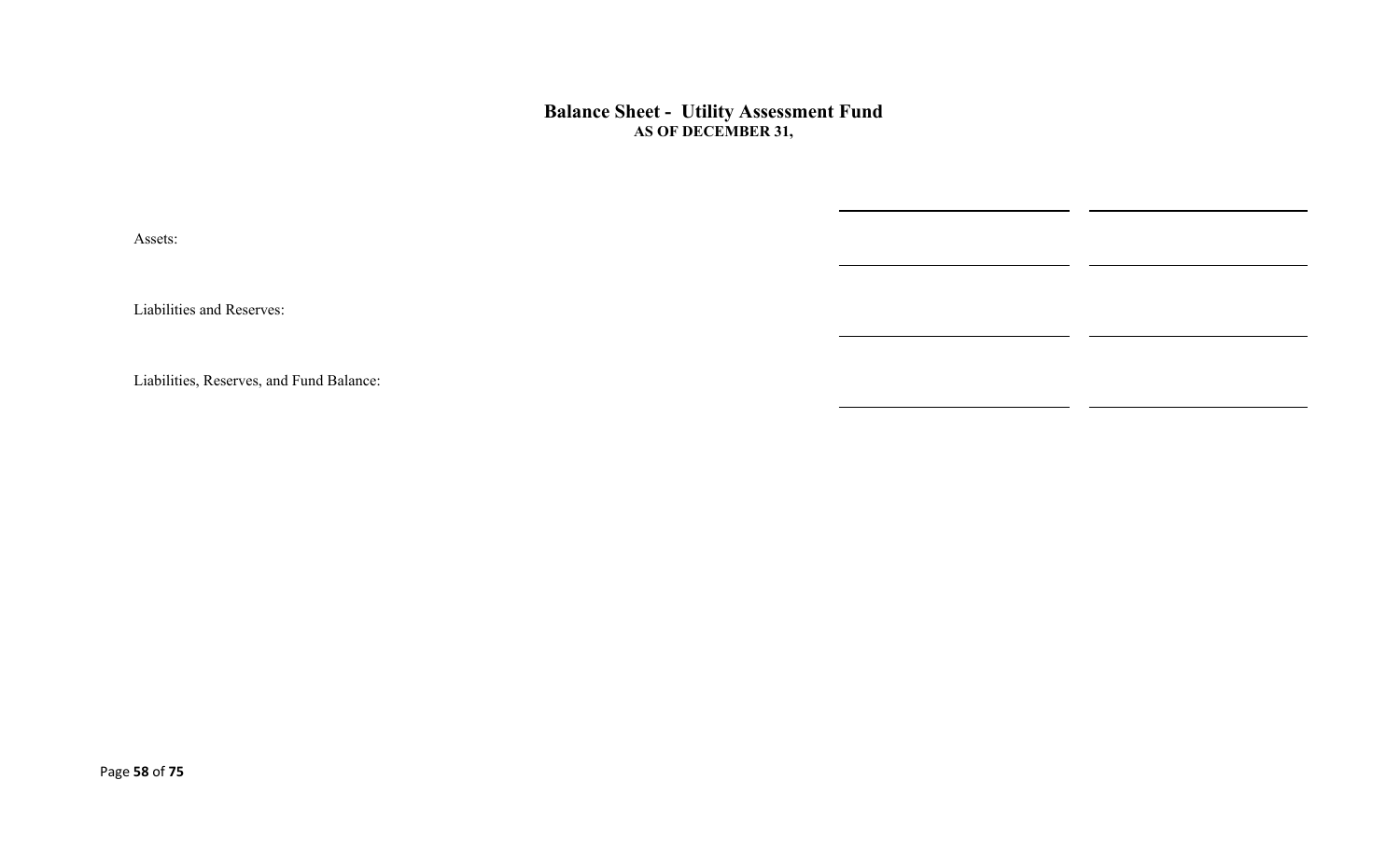### **Analysis of Utility Assessment Trust Cash and Investments Pledged to Liabilities and Surplus**

|                                                                 | <b>Audit Balance</b> | Receipts                 |                         |       |               |                  |
|-----------------------------------------------------------------|----------------------|--------------------------|-------------------------|-------|---------------|------------------|
| Title of Liability to which Cash and Investments are<br>Pledged | Dec. 31,             | Assessments and<br>Liens | <b>Operating Budget</b> | Other | Disbursements | Balance Dec. 31, |
| Assessment Serial Bond Issues:                                  |                      |                          |                         |       |               |                  |
|                                                                 |                      |                          |                         |       |               |                  |
| <b>Assessment Bond Anticipation Notes</b>                       |                      |                          |                         |       |               |                  |
|                                                                 |                      |                          |                         |       |               |                  |
| Other Liabilities                                               |                      |                          |                         |       |               |                  |
|                                                                 |                      |                          |                         |       |               |                  |
| <b>Trust Surplus</b>                                            |                      |                          |                         |       |               |                  |
|                                                                 |                      |                          |                         |       |               |                  |
| Less Assets "Unfinanced"                                        |                      |                          |                         |       |               |                  |
|                                                                 |                      |                          |                         |       |               |                  |
| Total                                                           |                      |                          |                         |       |               |                  |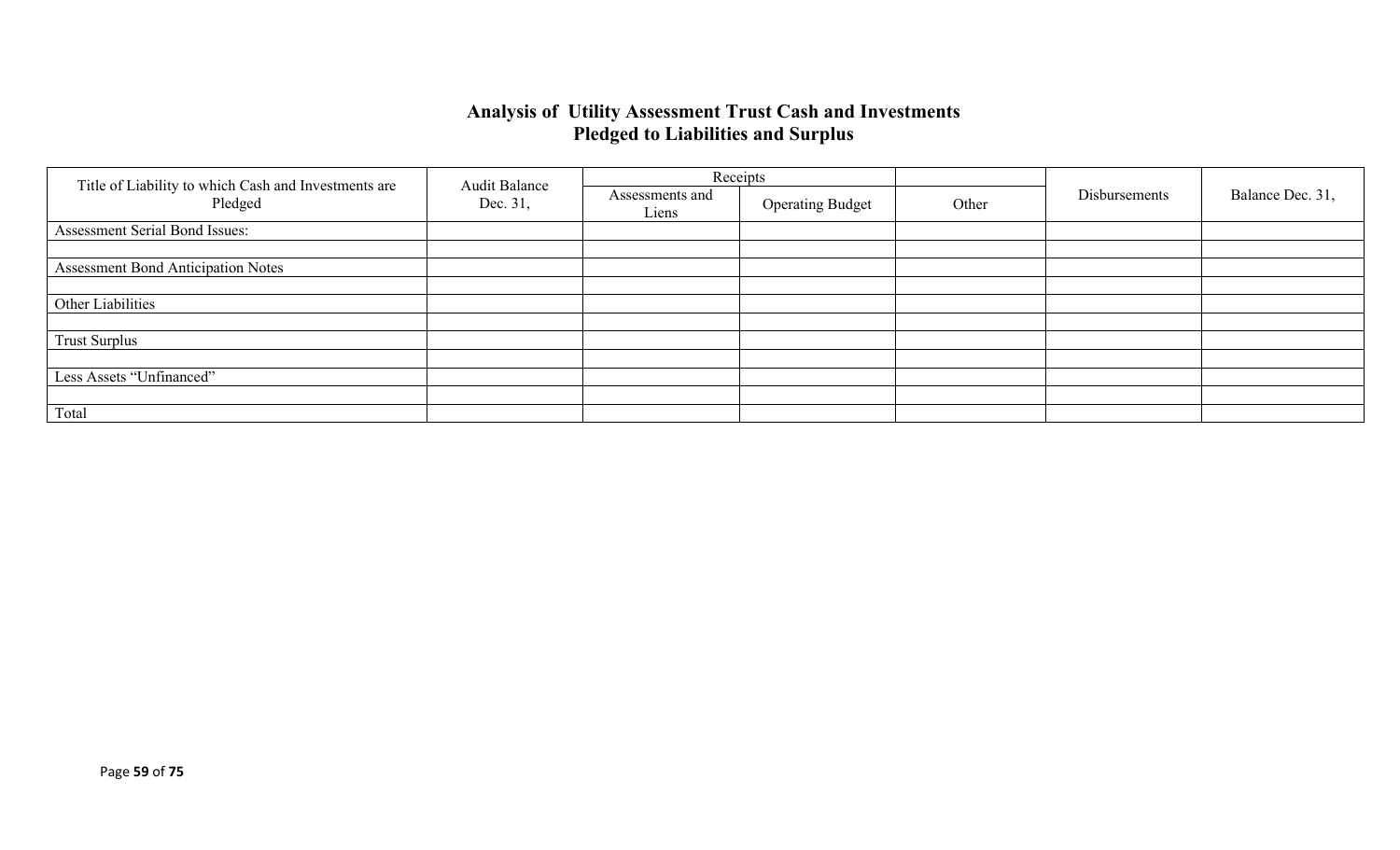### **Schedule of Utility Budget - Budget Revenues**

| Source                                                          | Budget | Received in Cash | <b>Excess or Deficit</b> |
|-----------------------------------------------------------------|--------|------------------|--------------------------|
| <b>Operating Surplus Anticipated</b>                            |        |                  |                          |
| Operating Surplus Anticipated with Consent of Director of Local |        |                  |                          |
| Govt. Services                                                  |        |                  |                          |
| Rents                                                           |        |                  |                          |
| Miscellaneous Revenue Anticipated                               |        |                  |                          |
| Miscellaneous                                                   |        |                  |                          |
|                                                                 |        |                  |                          |
| Added by N.J.S.A. 40A:4-87: (List)                              |        |                  |                          |
|                                                                 |        |                  |                          |
| <b>Subtotal Additional Miscellaneous Revenues</b>               |        |                  |                          |
| Subtotal                                                        |        |                  |                          |
| Deficit (General Budget)                                        |        |                  |                          |
|                                                                 |        |                  |                          |

## **Statement of Budget Appropriations**

| Appropriations                          |  |
|-----------------------------------------|--|
|                                         |  |
| Total Appropriations                    |  |
| Add: Overexpenditures                   |  |
|                                         |  |
| Total Overexpenditures                  |  |
| Total Appropriations & Overexpenditures |  |
| Deduct Expenditures                     |  |
|                                         |  |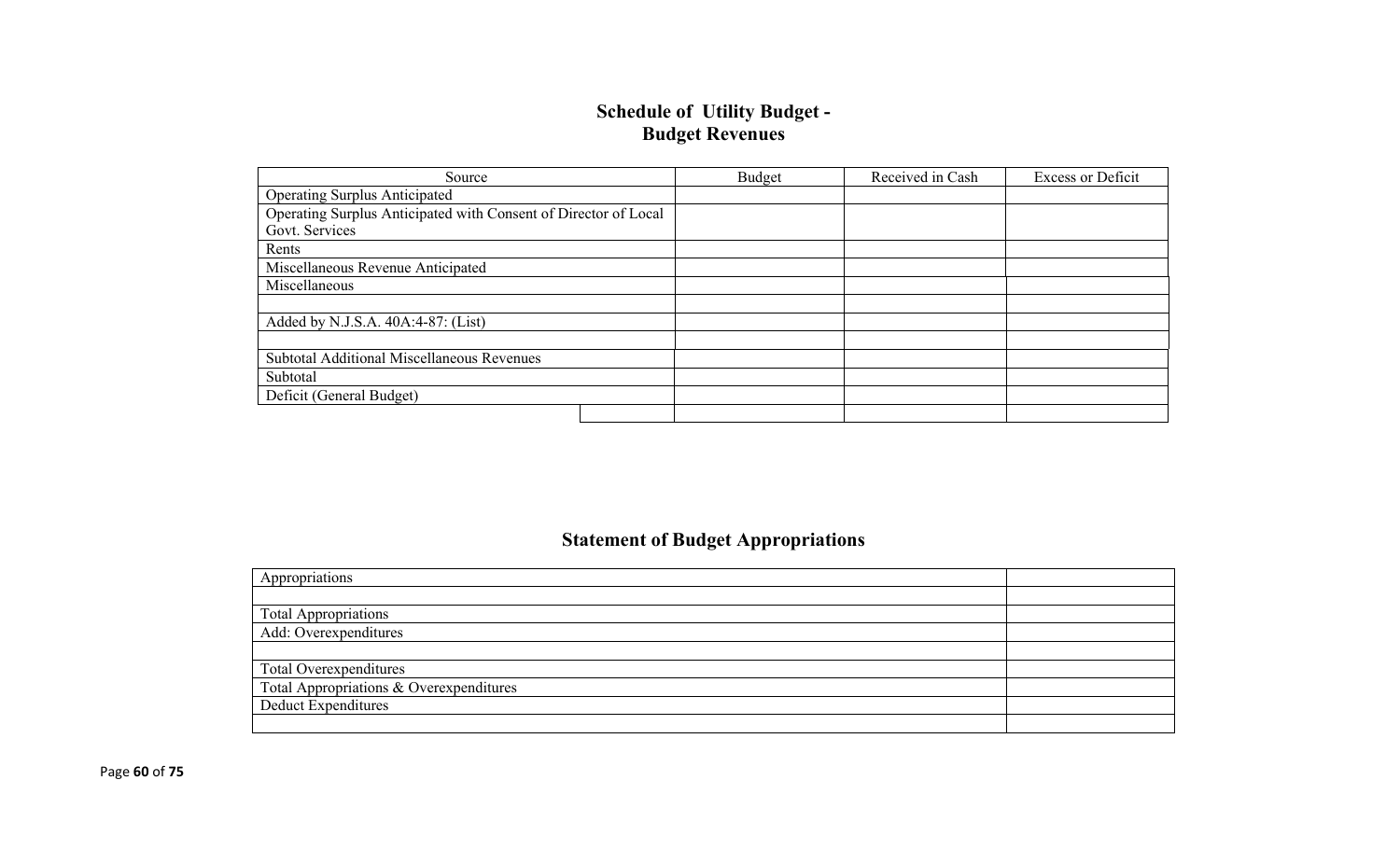| Surplus                             |  |
|-------------------------------------|--|
|                                     |  |
| <b>Total Surplus</b>                |  |
| Total Expenditure & Surplus         |  |
| <b>Unexpended Balance Cancelled</b> |  |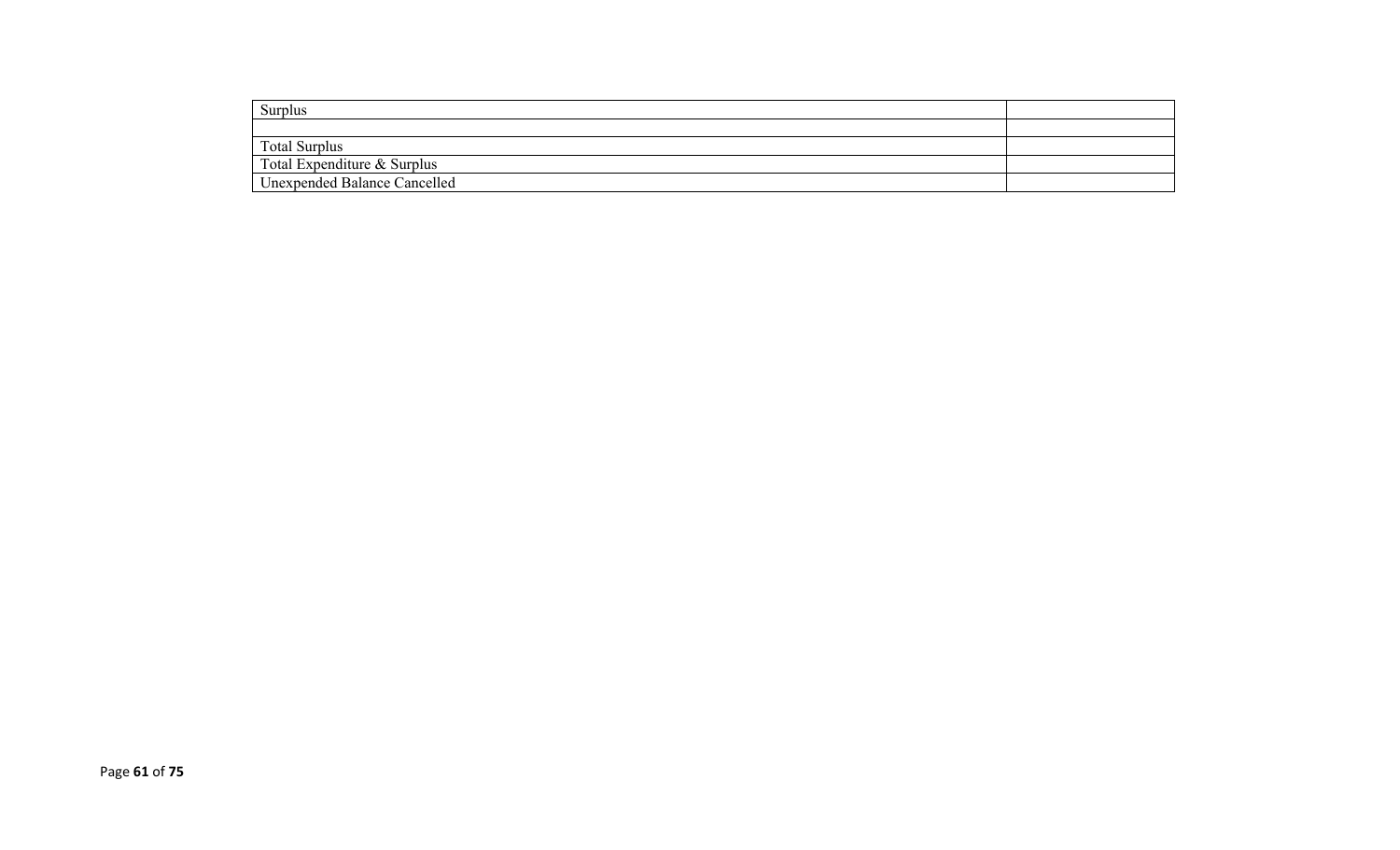### **Statement of Operation Utility**

NOTE: Section 1 of this sheet is required to be filled out ONLY IF the budget year Utility Budget contained either an item of revenue "Deficit (General Budget)" or an item of appropriation "Surplus (General Budget)"

Section 2 should be filled out in every case.

| <b>Section 1:</b>                                                                          |  |
|--------------------------------------------------------------------------------------------|--|
| Revenue Realized                                                                           |  |
| Miscellaneous Revenue Not Anticipated                                                      |  |
| <b>Appropriation Reserves Canceled</b>                                                     |  |
|                                                                                            |  |
|                                                                                            |  |
| <b>Total Revenue Realized</b>                                                              |  |
| Expenditures                                                                               |  |
| <b>Expended Without Appropriation</b>                                                      |  |
| Cash Refund of Prior Year's Revenue                                                        |  |
| Overexpenditure of Appropriation Reserves                                                  |  |
| <b>Total Expenditures</b>                                                                  |  |
| Less: Deferred Charges Included in Above "Total Expenditures"                              |  |
| Total Expenditures - As Adjusted                                                           |  |
|                                                                                            |  |
| Excess                                                                                     |  |
| Balance of "Results of 2017 Operation"                                                     |  |
| Remainder= ("Excess in Operations")                                                        |  |
| Deficit                                                                                    |  |
| Balance of "Results of 2017 Operation" Remainder= ("Operating Deficit - to Trial Balance") |  |

#### **Section 2:**

The following Item of Appropriation Reserves Canceled in Is Due to the Current Fund TO THE EXTENT OF the amount Received and Due from the General Budget of for an Anticipated Deficit in the Utility for: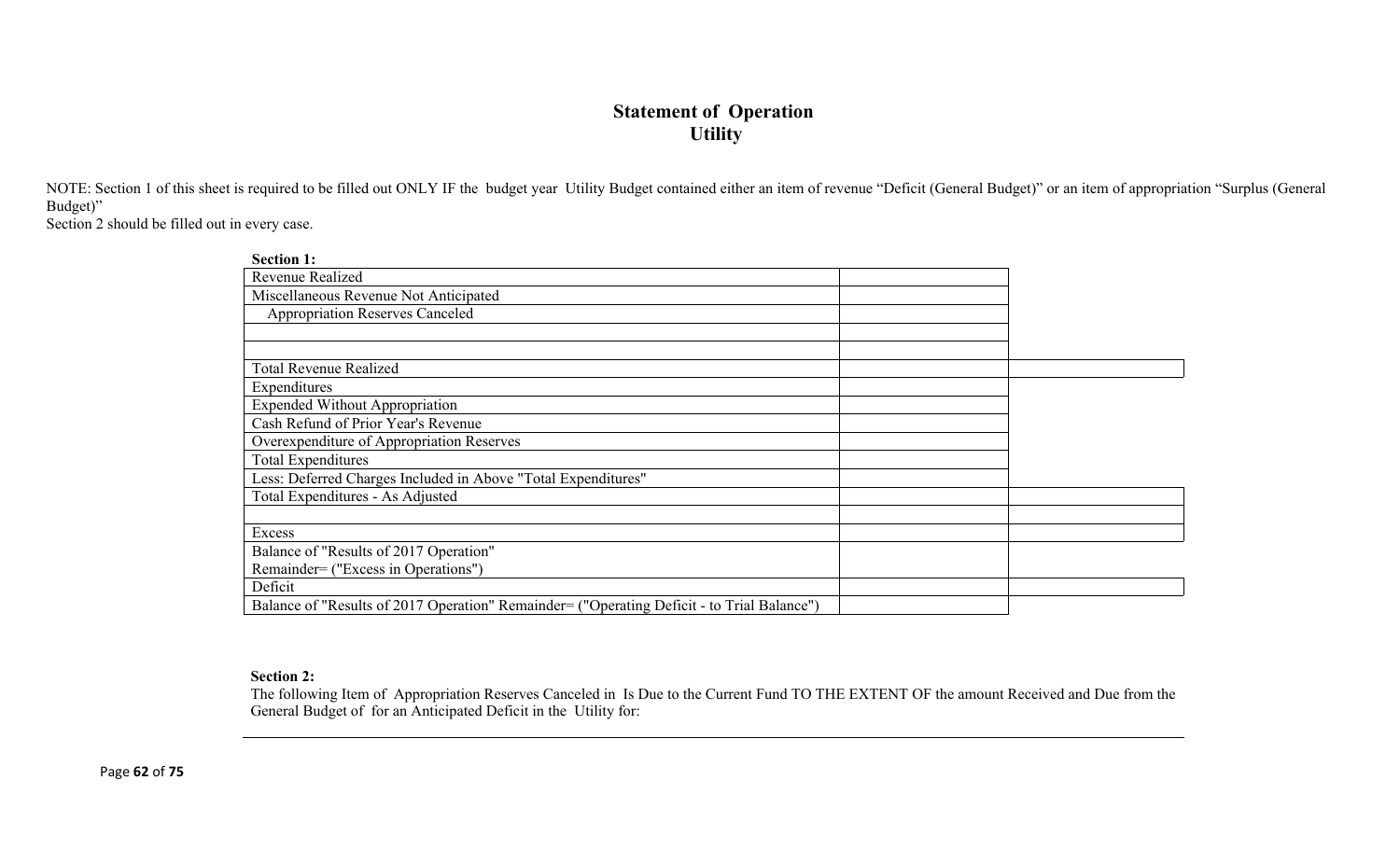| Appropriation Reserves Canceled in                                                         |  |
|--------------------------------------------------------------------------------------------|--|
| Less: Anticipated Deficit in Budget - Amount Received and Due from Current Fund - If none, |  |
| check "None" $\Box$                                                                        |  |
| *Excess (Revenue Realized)                                                                 |  |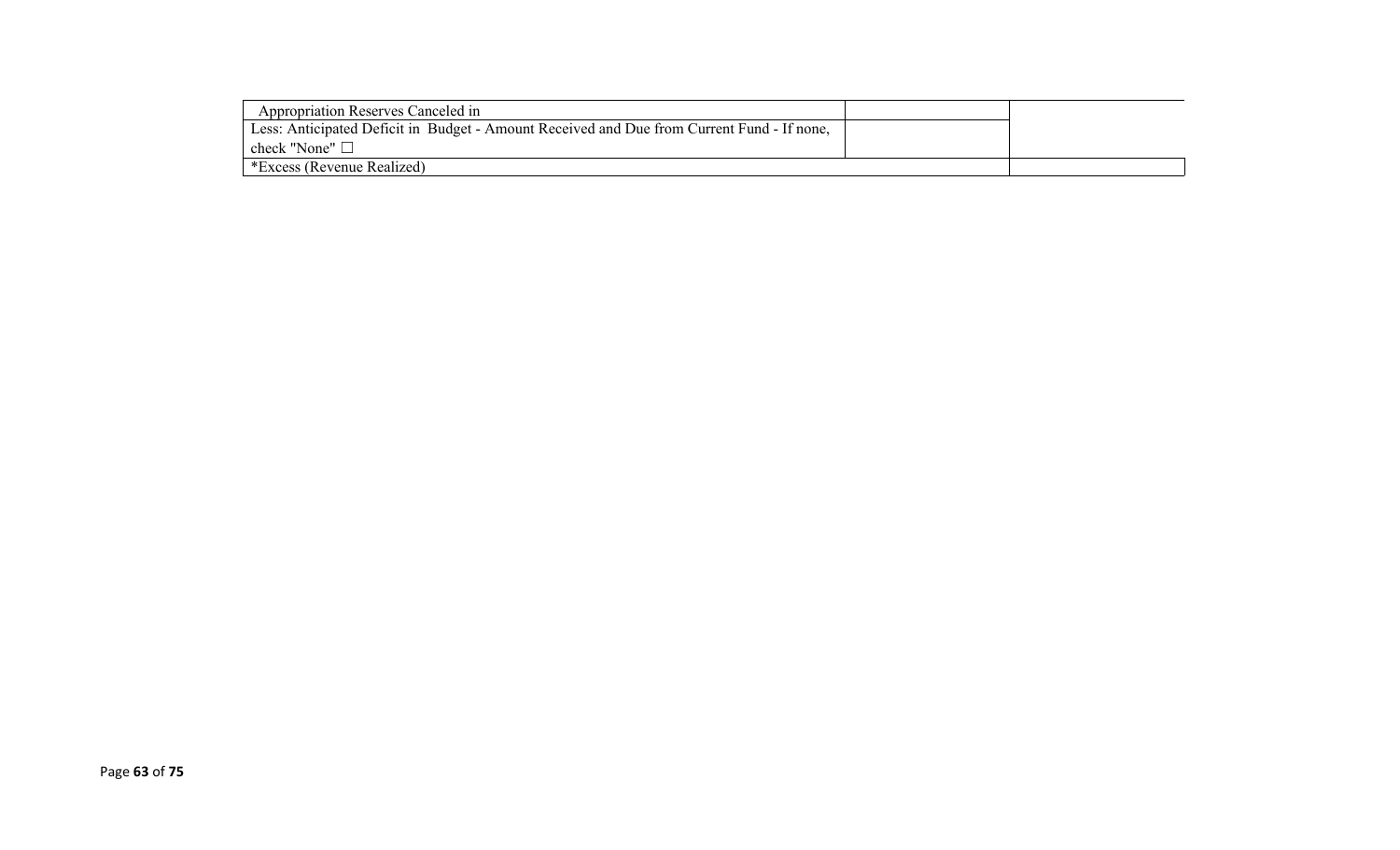## **Results of Operations – Utility**

|                                                 | Debit | Credit |
|-------------------------------------------------|-------|--------|
|                                                 |       |        |
| <b>Operating Excess</b>                         |       |        |
| <b>Operating Deficit</b>                        |       |        |
| <b>Total Results of Current Year Operations</b> |       |        |

## **Operating Surplus– Utility**

|                                | Debit | Credit |
|--------------------------------|-------|--------|
|                                |       |        |
| Balance December 31,           |       |        |
| <b>Total Operating Surplus</b> |       |        |

### **Analysis of Balance December 31, (From Utility – Trial Balance)**

| Cash                                                          |  |
|---------------------------------------------------------------|--|
| Investments                                                   |  |
| <b>Interfund Accounts Receivable</b>                          |  |
| Subtotal                                                      |  |
| Deduct Cash Liabilities Marked with "C" on Trial Balance      |  |
| Operating Surplus Cash or (Deficit in Operating Surplus Cash) |  |
| Other Assets Pledged to Operating Surplus*                    |  |
| Deferred Charges #                                            |  |
| Operating Deficit #                                           |  |
| <b>Total Other Assets</b>                                     |  |
|                                                               |  |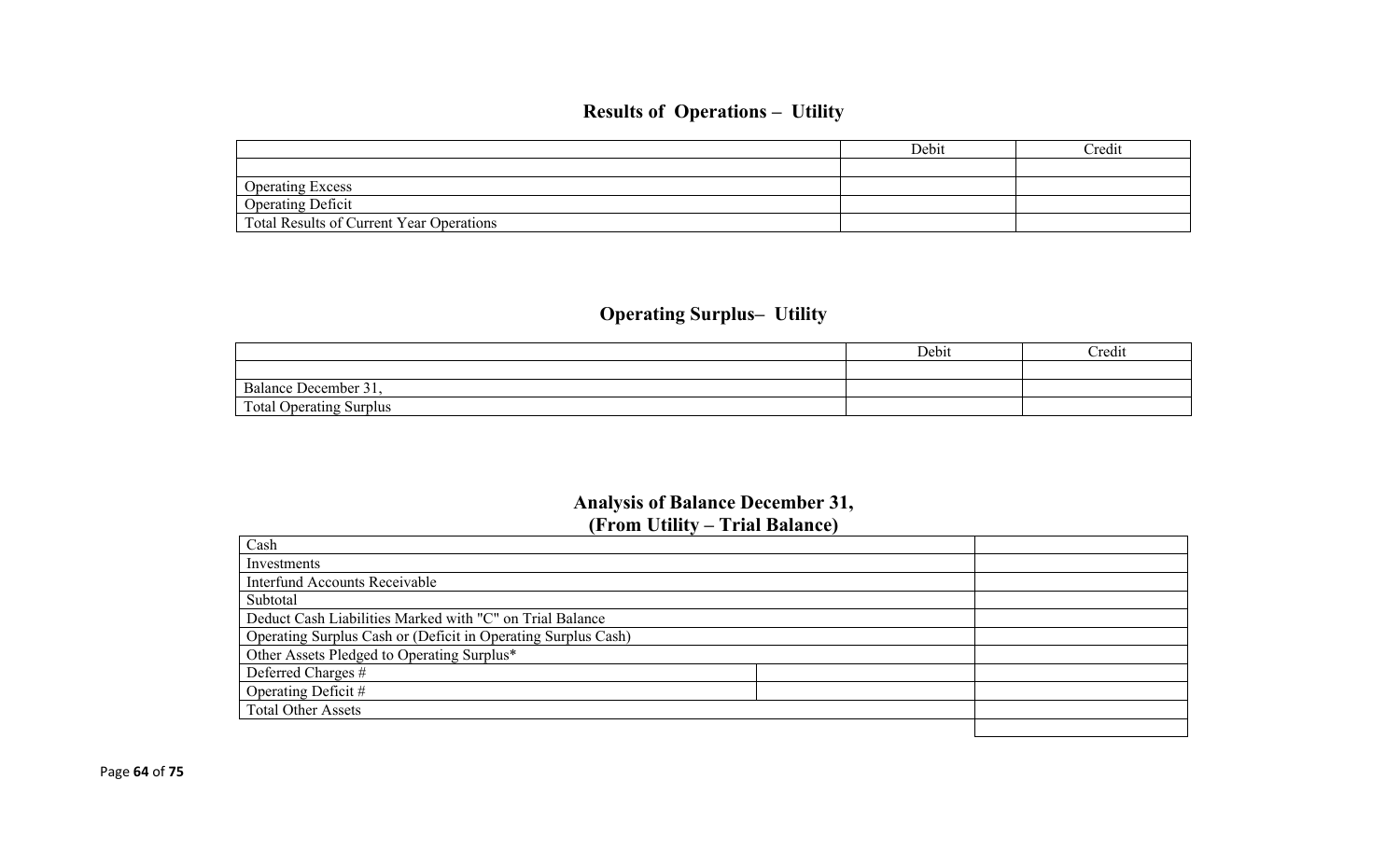# **Schedule of Utility Accounts Receivable**

| Balance December 31,                                                                       |                                  |  |
|--------------------------------------------------------------------------------------------|----------------------------------|--|
| Increased by:<br>Rents Levied                                                              |                                  |  |
| Decreased by:<br>Collections<br>Overpayments applied<br>Transfer to Utility Lien<br>Other  |                                  |  |
| Balance December 31,                                                                       |                                  |  |
|                                                                                            | <b>Schedule of Utility Liens</b> |  |
| Balance December 31,                                                                       |                                  |  |
| Increased by:<br><b>Transfers from Accounts Receivable</b><br>Penalties and Costs<br>Other |                                  |  |
| Decreased by:<br>Collections<br>Other                                                      |                                  |  |
| Balance December 31,                                                                       |                                  |  |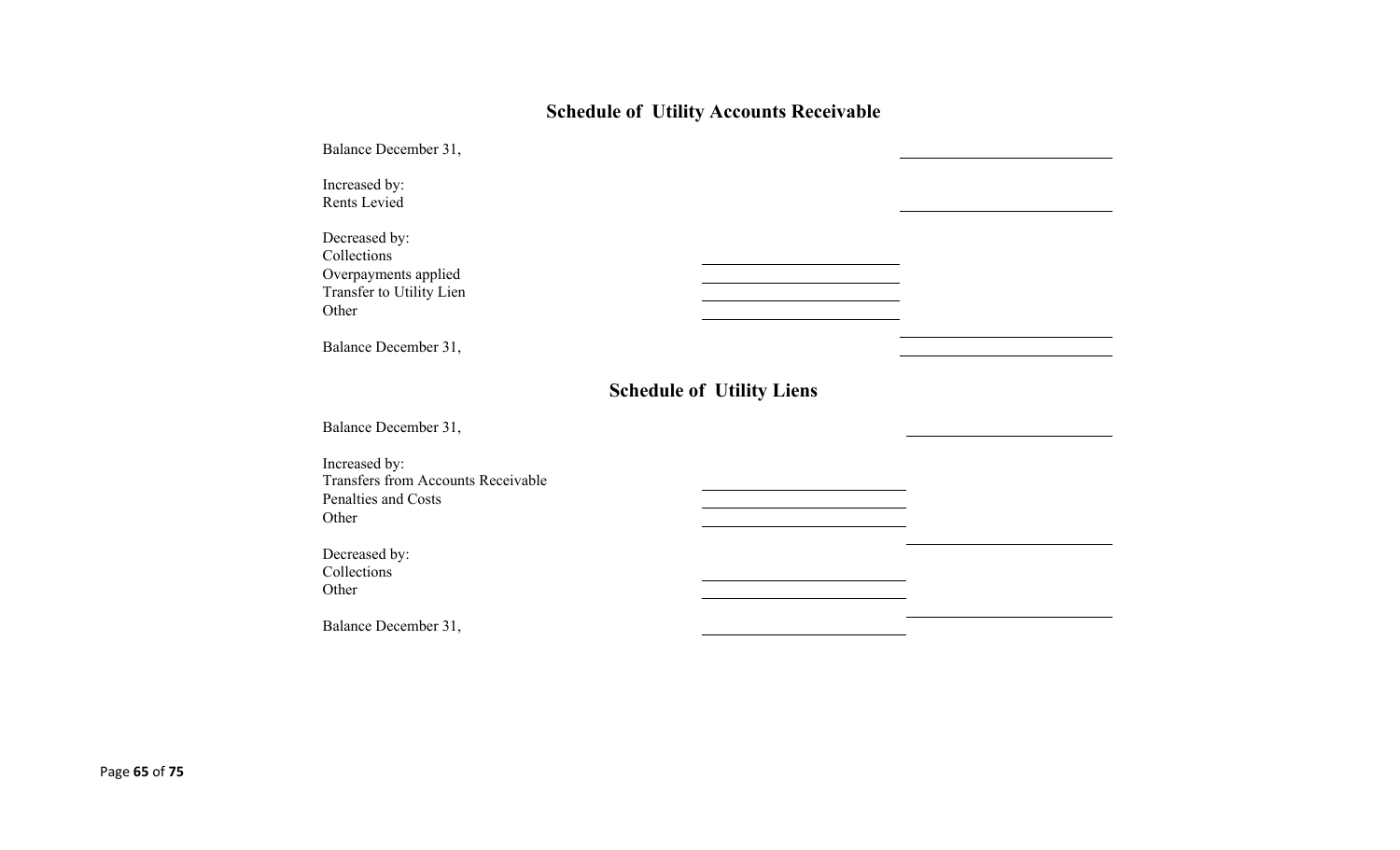### **Deferred Charges - Mandatory Charges Only - Utility Fund**

(Do not include the emergency authorizations pursuant to N.J.S.A. 40A:4-55)

| Caused by              | Amount Dec. 31, per Audit<br>Report | Amount in Budget | <b>Amount Resulting from</b> | Balance as at Dec. 31, |
|------------------------|-------------------------------------|------------------|------------------------------|------------------------|
| <b>Total Operating</b> |                                     |                  |                              |                        |
| Total Capital          |                                     |                  |                              |                        |

\*Do not include items funded or refunded as listed below.

### **Emergency Authorizations Under N.J.S.A. 40A:4-47 Which Have Been Funded or Refunded Under N.J.S.A. 40A:2-3 OR N.J.S.A. 40A:2-51**

| Date        | Purpose       |                                                                  |        | Amount                                |
|-------------|---------------|------------------------------------------------------------------|--------|---------------------------------------|
|             |               | <b>Judgements Entered Against Municipality and Not Satisfied</b> |        |                                       |
| In Favor Of | On Account Of | Date Entered                                                     | Amount | Appropriated for in Budget<br>of Year |
|             |               |                                                                  |        |                                       |

**Schedule of Bonds Issued and Outstanding**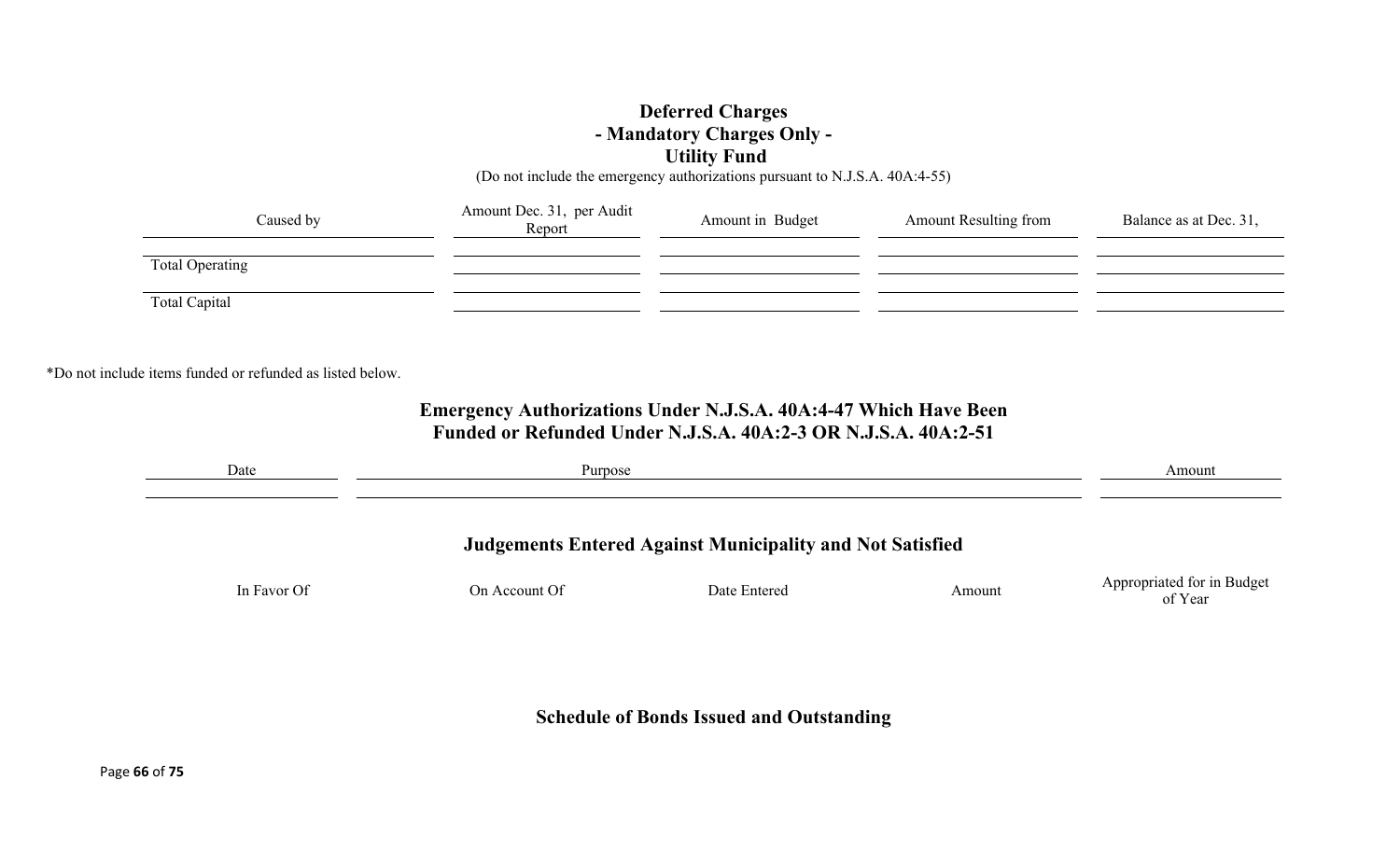### **and Debt Service for Bonds**

UTILITY ASSESSMENT BONDS

|                                           | Debit | Credit | Debt Service |
|-------------------------------------------|-------|--------|--------------|
|                                           |       |        |              |
| Outstanding December 31,                  |       |        |              |
|                                           |       |        |              |
| <b>Bond Maturities – Assessment Bonds</b> |       |        |              |
| Interest on Bonds                         |       |        |              |

### **Utility Capital Bonds**

|                                           | Debit | Credit | Debt Service |
|-------------------------------------------|-------|--------|--------------|
|                                           |       |        |              |
| Outstanding December 31,                  |       |        |              |
|                                           |       |        |              |
| <b>Bond Maturities – Assessment Bonds</b> |       |        |              |
| Interest on Bonds                         |       |        |              |

### **Interest on Bonds – Utility Budget**

| Interest on Bonds (*Items)                       |  |
|--------------------------------------------------|--|
| Less: Interest Accrued to 12/31/ (Trial Balance) |  |
| Subtotal                                         |  |
| Add: Interest to be Accrued as of 12/31/         |  |
| Required Appropriation                           |  |

### **List of Bonds Issued During**

| <b>Purpose</b> | Maturity | Issued<br>Amount | : Issue<br>Jate<br>$\mathbf{u}$ | Rate<br>Interest |  |
|----------------|----------|------------------|---------------------------------|------------------|--|
|                |          |                  |                                 |                  |  |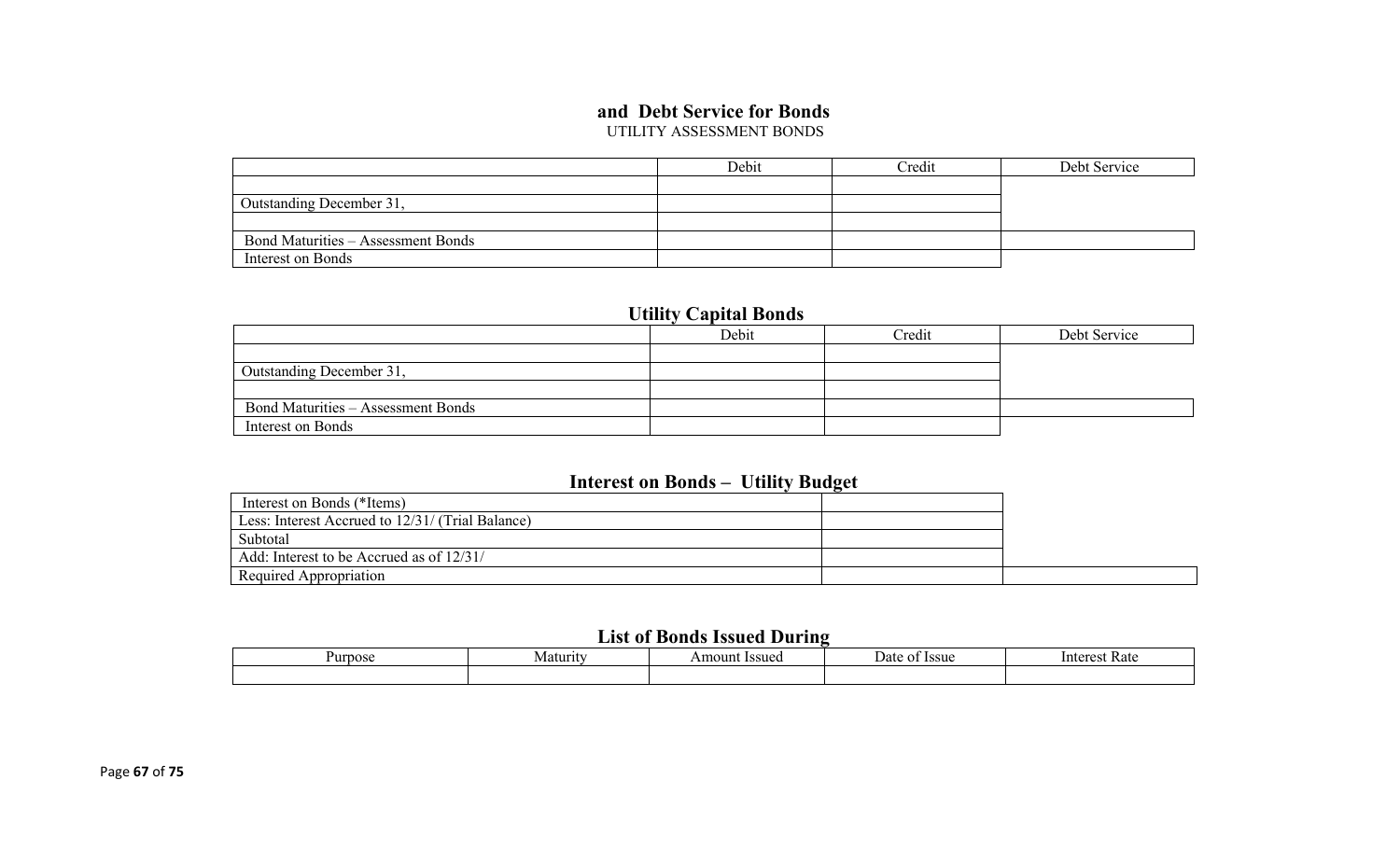#### **Schedule of Loans Issued and Outstanding and Debt Service for Loans** UTILITY LOAN

| Loan | <b>Outstanding</b><br>Januar | Issued | Paid | Other<br><b>Description</b> | $\mathbf{r}$<br>⌒<br>Other Debit | $\bullet$ .<br>Othe<br>Credit | Outstanding<br>December 31. | Loan Matv<br>irities | - Interest or<br>$\sim$ oans |
|------|------------------------------|--------|------|-----------------------------|----------------------------------|-------------------------------|-----------------------------|----------------------|------------------------------|
|      |                              |        |      |                             |                                  |                               |                             |                      |                              |

## **Interest on Loans – Utility Budget**

| Interest on Loans (*Items)                       |
|--------------------------------------------------|
| Less: Interest Accrued to 12/31/ (Trial Balance) |
| Subtotal                                         |
| Add: Interest to be Accrued as of 12/31/         |
| Required Appropriation                           |

## **List of Loans Issued During**

| nos<br>1 I I | .4 otunut<br>$\sim$ | ssue<br>$\Omega$ in | $\alpha$<br>-554c | $\sim$<br>. |
|--------------|---------------------|---------------------|-------------------|-------------|
|              |                     |                     |                   |             |
|              |                     |                     |                   |             |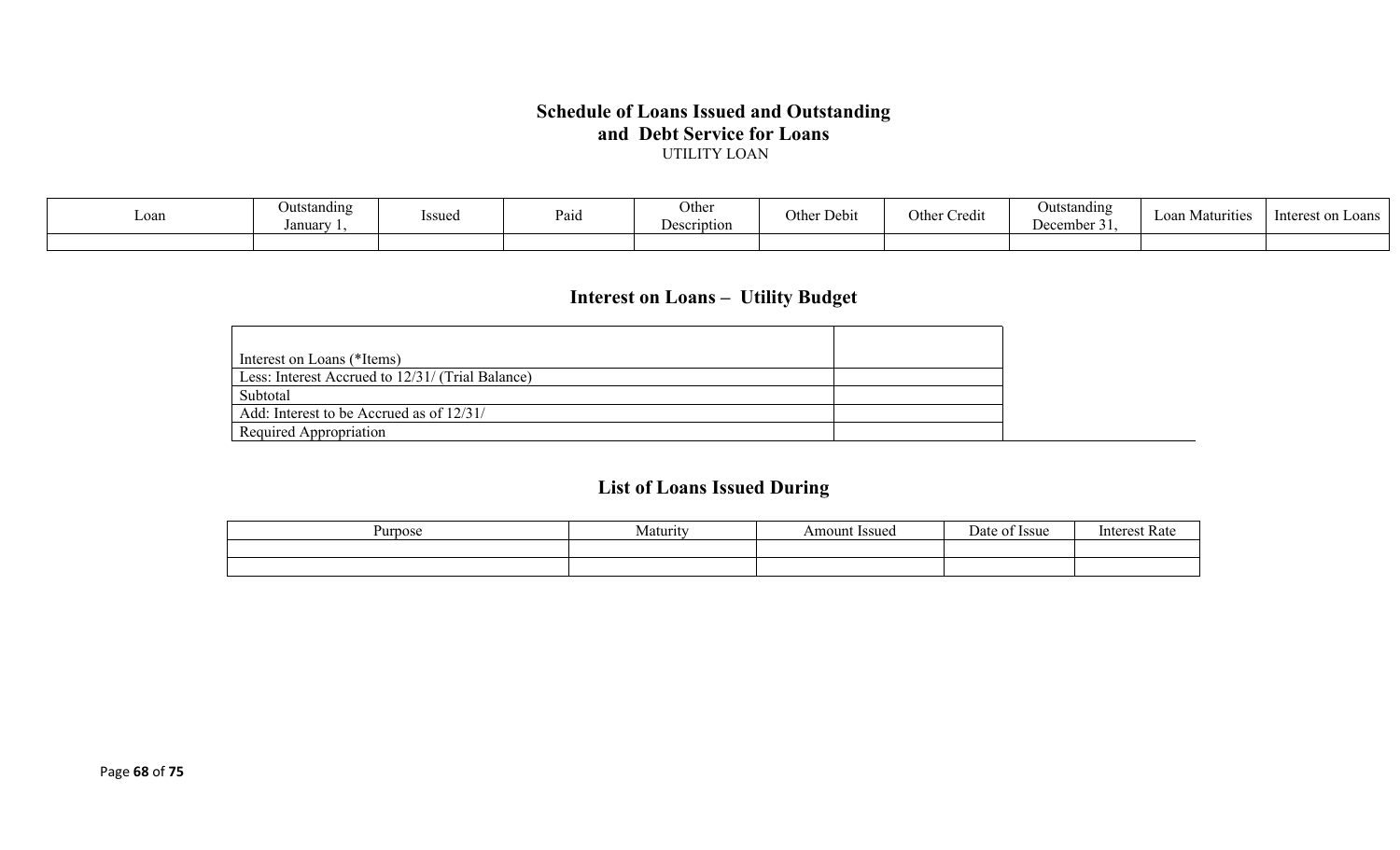### **Debt Service Schedule for Utility Notes (Other than Utility Assessment Notes)**

|                               | Original Amount        | Original Date of | Amount of Note | Date of  | Rate of       | <b>Budget Requirement</b> |  | Date Interest<br>Computed to |
|-------------------------------|------------------------|------------------|----------------|----------|---------------|---------------------------|--|------------------------------|
| Title or Purpose of the Issue | Issued<br><i>Issue</i> | Outstanding Dec. | Maturity       | Interest | For Principal | For Interest              |  |                              |
|                               |                        |                  |                |          |               |                           |  |                              |
|                               |                        |                  |                |          |               |                           |  |                              |

Important: If there is more than one utility in the municipality, identify each note.

All notes with an original date of issue of or prior require one legal payable installment to be budgeted if it is contemplated that such notes will be renewed in or written intent of permanent financing submitted.

\*\* If interest on note is financed by ordinance, designate same, otherwise an amount must be included in this column.

| INTERST ON NOTES - UTILITY BUDGET                |
|--------------------------------------------------|
| Interest on Notes                                |
| Less: Interest Accrued to 12/31/ (Trial Balance) |
| Subtotal                                         |
| Add: Interest to be Accrued as of 12/31/         |
| Required Appropriation -                         |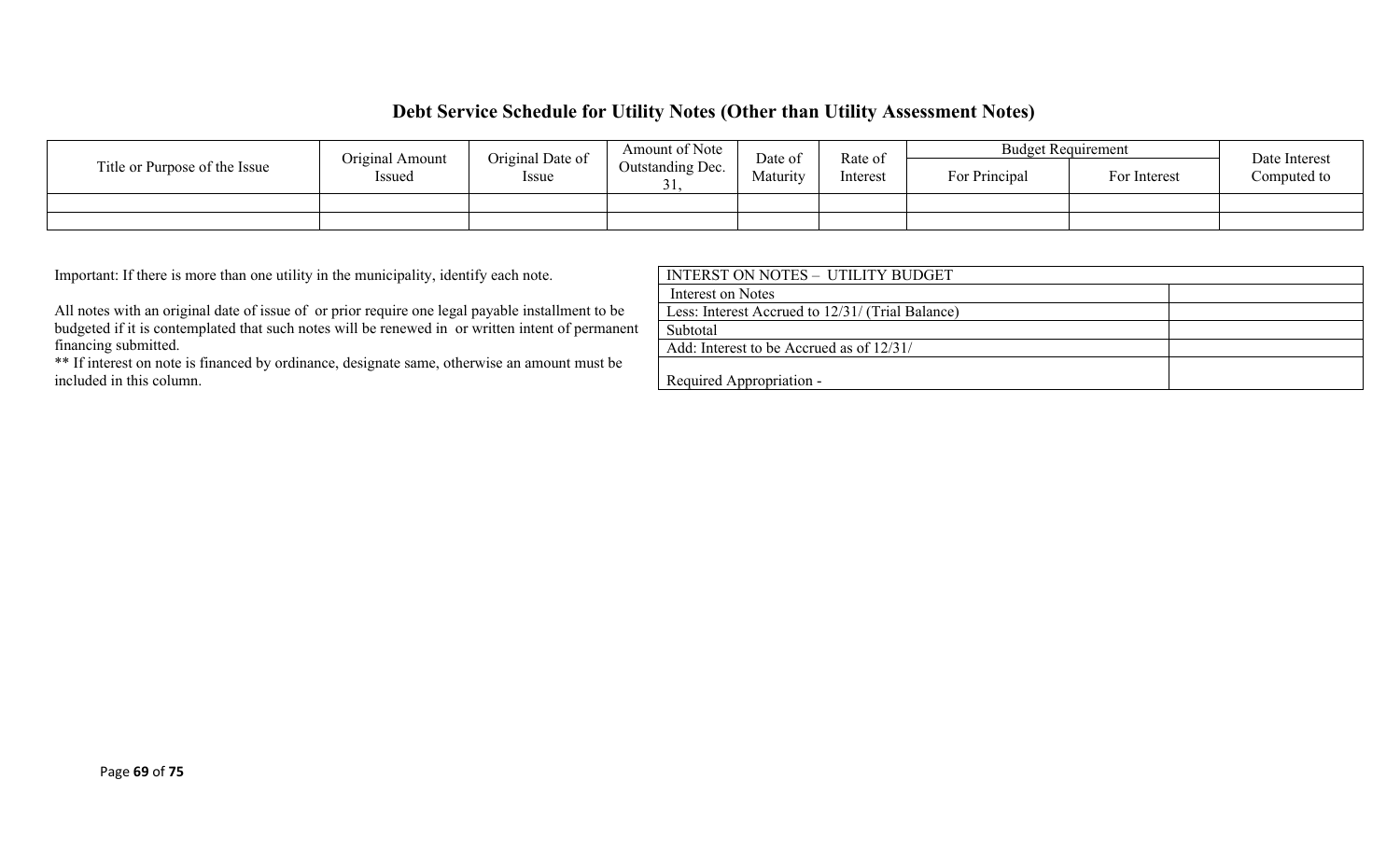### **Debt Service Schedule for Utility Assessment Notes**

|                           | Original Amount | Original Date of          | Amount of Note | Date of  | Rate of       | <b>Budget Requirement</b> |  | <b>Interest Computed</b><br>to (Insert Date) |
|---------------------------|-----------------|---------------------------|----------------|----------|---------------|---------------------------|--|----------------------------------------------|
| Title or Purpose of Issue | Issued          | Outstanding Dec.<br>Issue | Maturity       | Interest | For Principal | For Interest              |  |                                              |
|                           |                 |                           |                |          |               |                           |  |                                              |
|                           |                 |                           |                |          |               |                           |  |                                              |

Important: If there is more than one utility in the municipality, identify each note.

Utility Assessment Notes with an original date of issue of December 31, or prior require one legally payable installment to be budgeted in the Dedicated Utility Assessment Budget if it is contemplated that such notes will be renewed in or written intent of permanent financing submitted with statement.

\*\* Interest on Utility Assessment Notes must be included in the Utility Budget appropriation "Interest on Notes".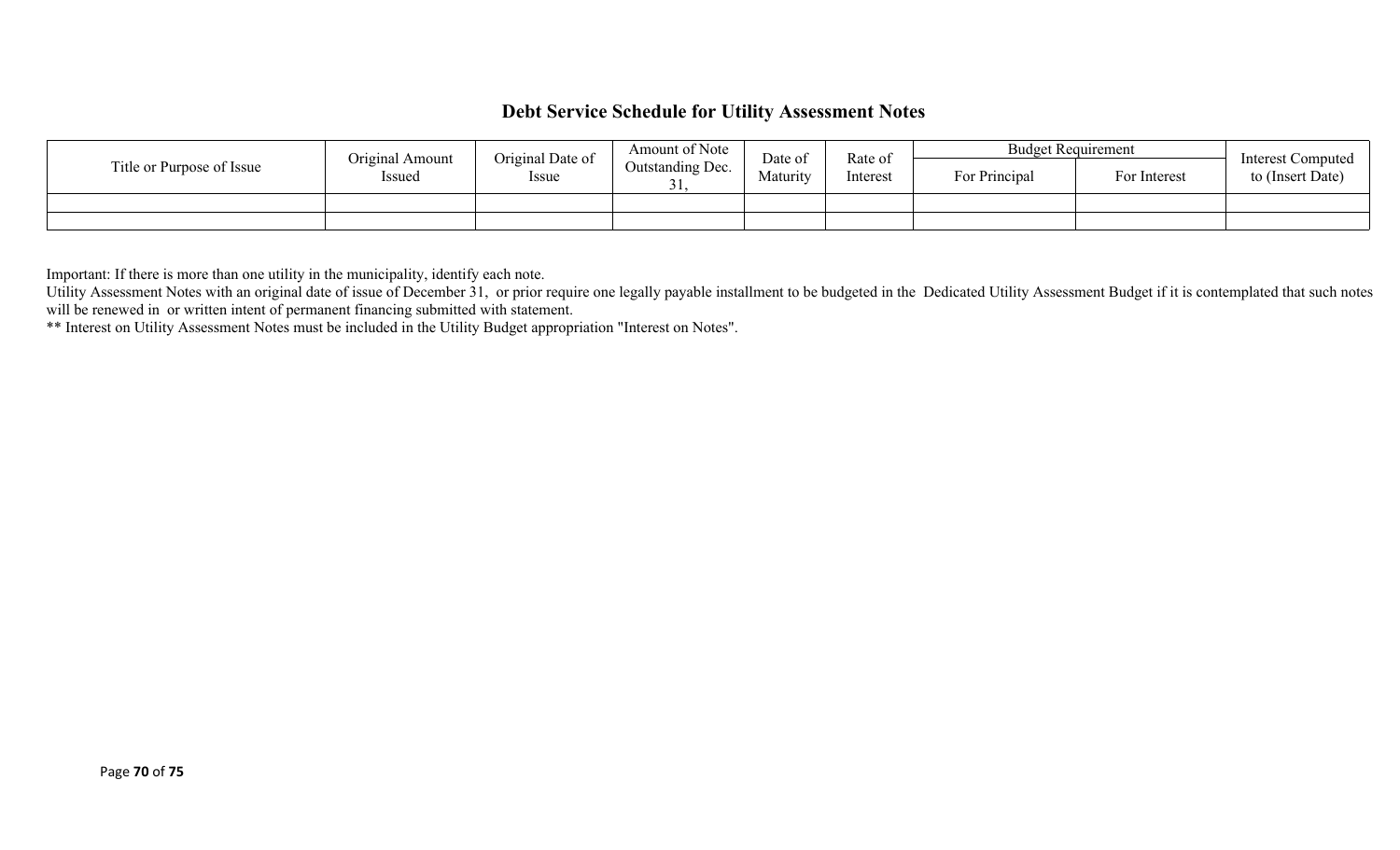# **Schedule of Capital Lease Program Obligations**

|                                              | Amount of Obligation | <b>Budget Requirement</b> |                   |  |
|----------------------------------------------|----------------------|---------------------------|-------------------|--|
| Purpose                                      | Outstanding Dec. 31, | For Principal             | For Interest/Fees |  |
| Leases approved by LFB after July 1, 2007    |                      |                           |                   |  |
|                                              |                      |                           |                   |  |
| Subtotal                                     |                      |                           |                   |  |
| Leases approved by LFB prior to July 1, 2007 |                      |                           |                   |  |
|                                              |                      |                           |                   |  |
|                                              |                      |                           |                   |  |
| Subtotal                                     |                      |                           |                   |  |
| Total                                        |                      |                           |                   |  |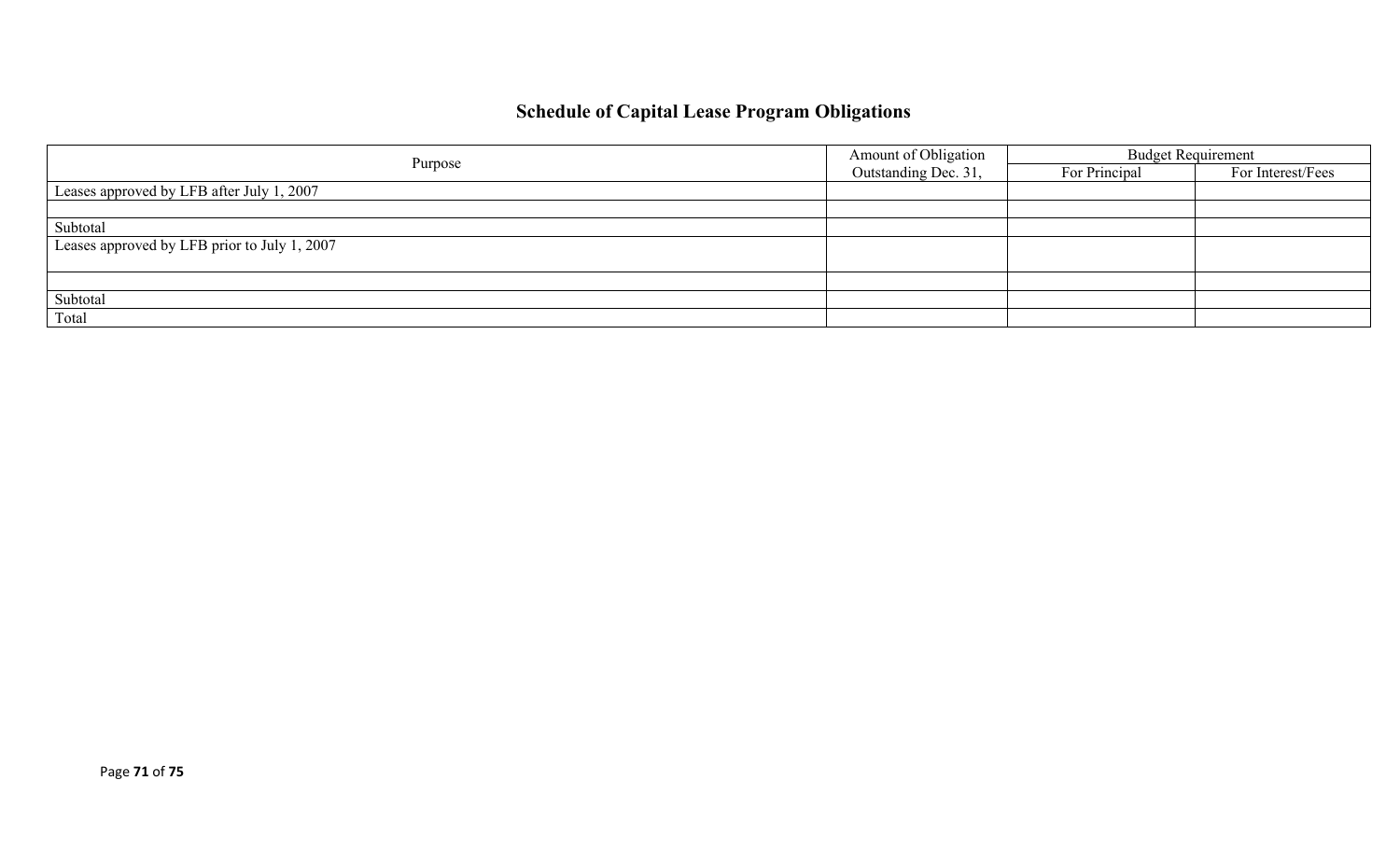# **Schedule of Improvement Authorizations (Utility Capital Fund)**

| <b>IMPROVEMENTS</b>                                                                   |        | Balance - January 1, |                | Refunds, Transfers |          |                            | Balance December 31, |          |
|---------------------------------------------------------------------------------------|--------|----------------------|----------------|--------------------|----------|----------------------------|----------------------|----------|
| Specify each authorization by<br>purpose. Do not merely designate<br>by a code number | Funded | <b>Jnfunded</b>      | Authorizations | and Encumbrances   | Expended | Authorizations<br>Canceled | Funded               | Unfunded |
|                                                                                       |        |                      |                |                    |          |                            |                      |          |
| Total                                                                                 |        |                      |                |                    |          |                            |                      |          |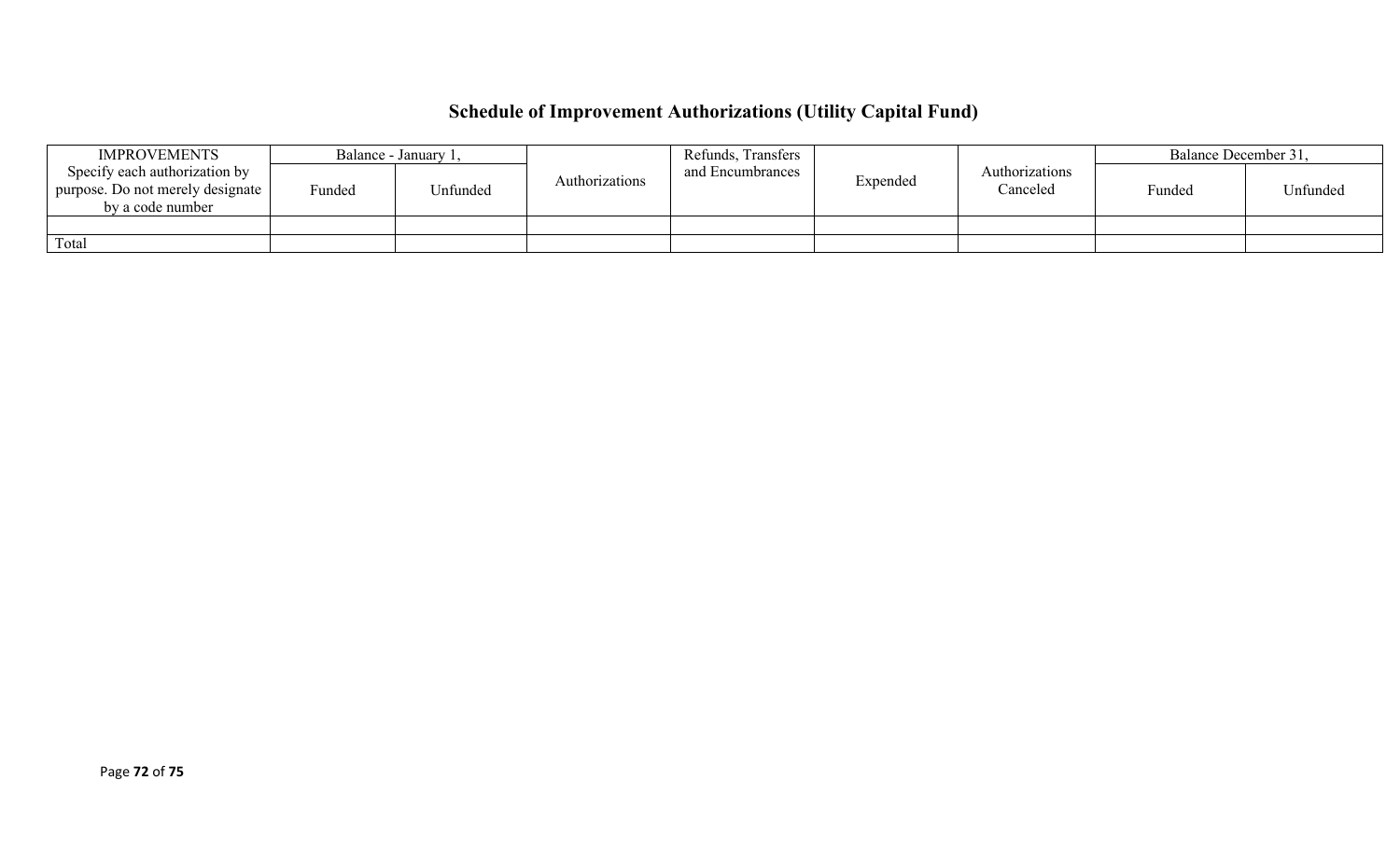## **Utility Capital Fund** SCHEDULE OF CAPITAL IMPROVEMENT FUND

|                                | Debit | Credit |
|--------------------------------|-------|--------|
|                                |       |        |
| $\sim$<br>Balance December 31, |       |        |
|                                |       |        |

## **Utility Capital Fund** SCHEDULE OF DOWN PAYMENTS ON IMPROVEMENTS

|                                                       | Debit | Credit |
|-------------------------------------------------------|-------|--------|
|                                                       |       |        |
| $\sim$<br>$\cdot$ Hacember $^{\prime}$<br>. Kalance ' |       |        |
|                                                       |       |        |

\*The full amount of the appropriation should be transferred to this account unless the balance of the appropriation is permitted to lapse.